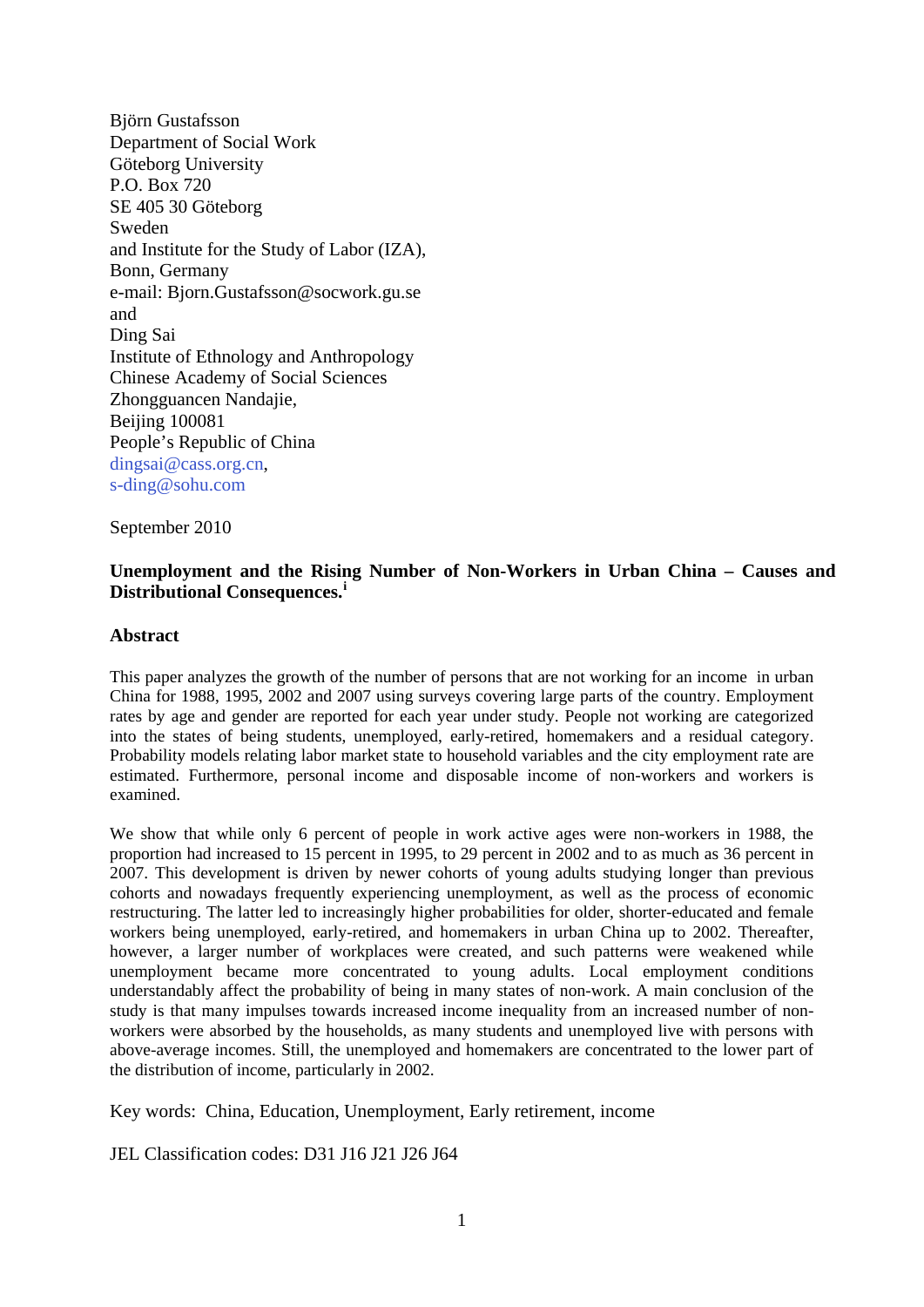### **1. Introduction**

Before the transition almost all women aged 16 to 55 and men aged 16 to 60 living in urban China worked for an income. This all changed when China modernized and moved toward a market economy. In this paper we show that while only 6 percent of people in work active ages and who had a urban residents permit were non-workers in 1988, the proportion had increased to 15 percent in 1995, to 29 percent in 2002 and to as much as 36 percent in 2007. In most economies such a rapid change in the expenditure burden would have been difficult to cope with. China, however, has experienced very rapid economic growth, as well as favorable demographic changes due to many young persons entering the labor force while few children are being born. In addition, an increasing proportion of all paid work in urban China is performed by rural migrants, who generally work many hours though are paid less than urban residents.

The rise of non-work in urban China is a result of various processes. One process that is shared with many rich countries is rapid education expansion, leading to larger and larger numbers of young adults not working for an income during the period of study. Another process is the structural change induced by China's transformation from a planned economy to a market economy. Such changes have affected school-leavers as well as middle-aged and older workers.

During the planning époque, the transition from being a student to the first job (which often became life-long) typically did not involve periods of enforced non-work. In contrast, more recent school-leavers have to find jobs themselves and rely on social networks. This typically means that school-leavers in contemporary China experience periods of unemployment before gaining a foothold in working life, as is also the case in many rich countries. On this aspect has the Hu Jintao – Wen Jiabao leadership-period which starting at end of 2003 by promoting a rather rapid expansion of higher education been a continuation of a trend that had started earlier.

The transition towards a market economy has also lead to the restructuring of Chinese work units and caused many layoffs among middle-aged and older workers. Particularly after the second half of the 1990s and some years thereafter, a considerable number of workers were displaced, and many left the work force before the general retirement age. These processes have not proceeded at random. For example unskilled workers have met increased competition from the large influx of recent rural-to-urban migrants, a situation that scarcely affects skilled workers. Women and older workers are often considered to be less attractive potential employees and for such persons the option of non-work is a more socially acceptable state than for prime-aged males. Furthermore, China's economic restructuring has been a spatially uneven process affecting some locations and cities more than others. The structural change of the economy during the Hu – Wen period so far experienced differs in one important aspect from the immediately preceding years when the total number of jobs in urban China decreased drastically. The Hu – Wen period has so far been characterized by increasingly larger number of jobs in urban China as a whole which has made the employment problem decrease, although not to the level it had before restructuring SOEs in the mid 90s.

This paper aims to increase the knowledge on non-work in urban China in several directions. At the descriptive level it provides details on the changed gender age profile of work and nonwork that to our knowledge has not been reported before. We use large samples taken from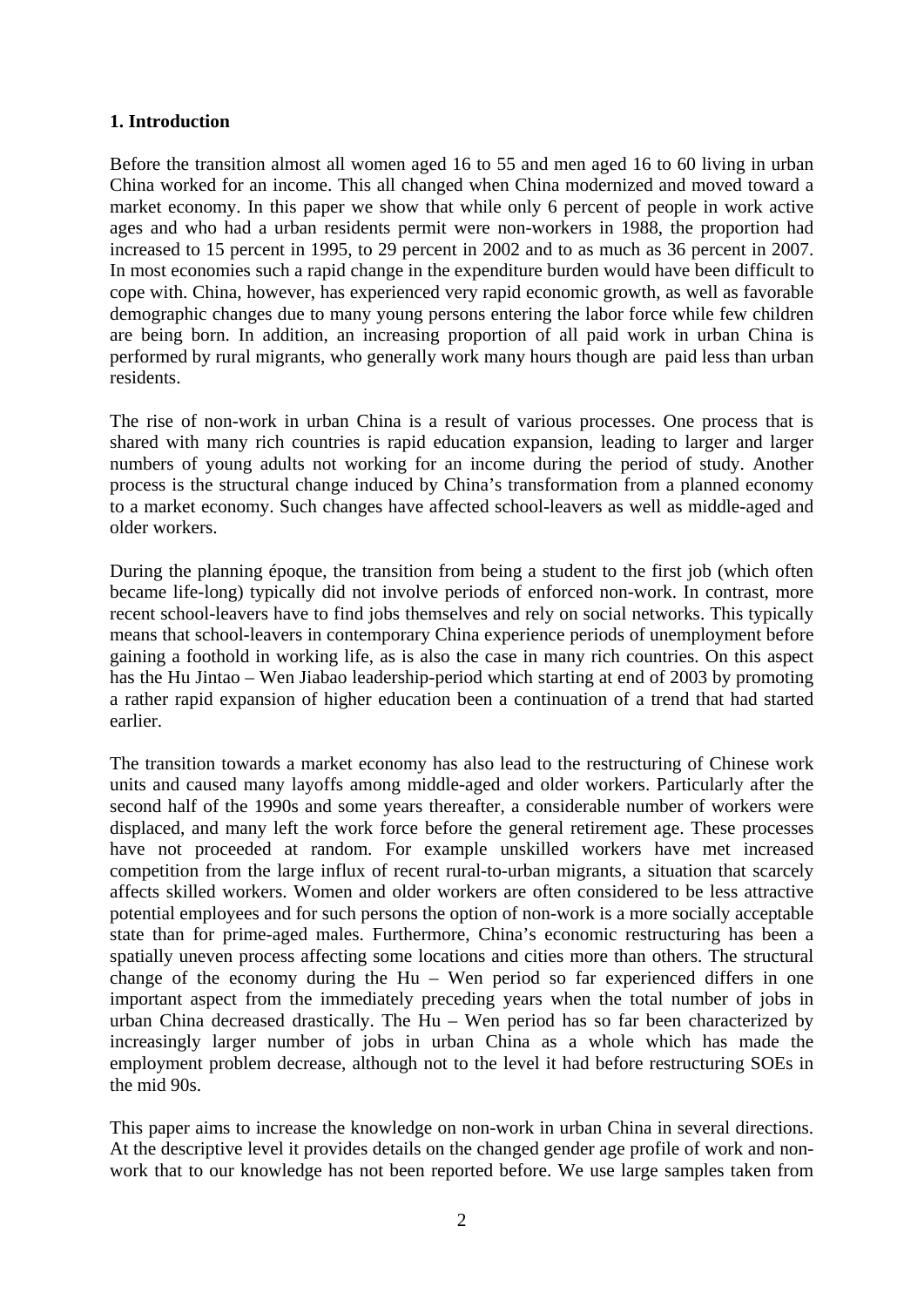many cities across China to study the situation in each of the years 1988, 1995, 2002 and 2007. We argue that it is meaningful to distinguish between five different categories of nonworkers: students, unemployed, early retired, homemakers and a residual category. Determinants of being in one of the five states can be assumed to differ at least to some extent. In one research questions we ask: What characterizes people who belong to various categories of non-workers? Starting from the presumption that determinants differ throughout the life cycle, we investigate the role played by gender, education, household characteristics as well as whether the employment situation in the city where the person resides affects the probability of being in different states of non-work, and if so, how.

As a second research question we ask: What economic well-being does various categories of non-working people have? The personal income of the non-worker plays a role in this, but also the income of other household members as well as the expenditure burden of the household. We expect to find considerable variation across, as well as within, different categories of non-workers. For example, a considerable number of students are the sole children of well-off or relatively well-off parents, while other students are not as privileged in this respect. Some early-retired individuals receive relatively generous pensions and live with a partner with above average personal income, while other early-retired individuals are less fortunate in one or both of these respects. The situation of unemployed persons can be expected to be worse, as unemployment compensation often is meager if received at all. It is an open question if the situation is similar for homemakers, which would be the case if the respondents to the survey we work with communicate this alternative instead of the alternative 'unemployed'. Alternatively, has urban China seen a reappearance of traditional housewives, spouses to well-off workers? Our research also aims to provide new knowledge on the issues of family roles and gender differences in urban China' during two decades of rapid economic expansion and structural change.

By now a number of authors have addressed issues (which we develop in the next section) on the changed labor market in urban China since the introduction of reform. Several authors have researched issues regarding laid-off workers and the unemployed. A number of authors have estimated earnings or wage functions, sometimes linked to the study of the gender wage gap. There are also writings about inequality of remuneration and of household income. In contrast to what is the situation for Western countries we have not been able to find much research on the changed transition from school to work among young adults in urban China. The same is also the case for the issue of transition into early retirement. Our study also has the potential to contribute to the knowledge on the economic well-being of persons who are non-workers in urban China (a topic which has attracted very little attention in the literature that we are aware of), and thereby to the literature on urban China's changed income distribution.

Turning to results we show that the age at which a majority of young adults begin to work increased from age 17 for young men in 1988 to age 24 in 2007; an increase of seven years during the two decades. The development for young women was rather similar. Parallel to this, larger proportions of people in most age brackets did not work for pay. Furthermore, there was a clear development towards lower ages when exiting the labor force from 1988 to 2002, but the real retirement age thereafter bounced back to become the same in 2007 as in 1988. A major result is that the process of increased non-work in urban China had an outspoken education and gender bias from 1988 to 2002. Among middle-aged and older workers, a short education as well as being a female profoundly increased the probability of belonging to various states of non-work in 2002. However, between 2002 and 2007, the first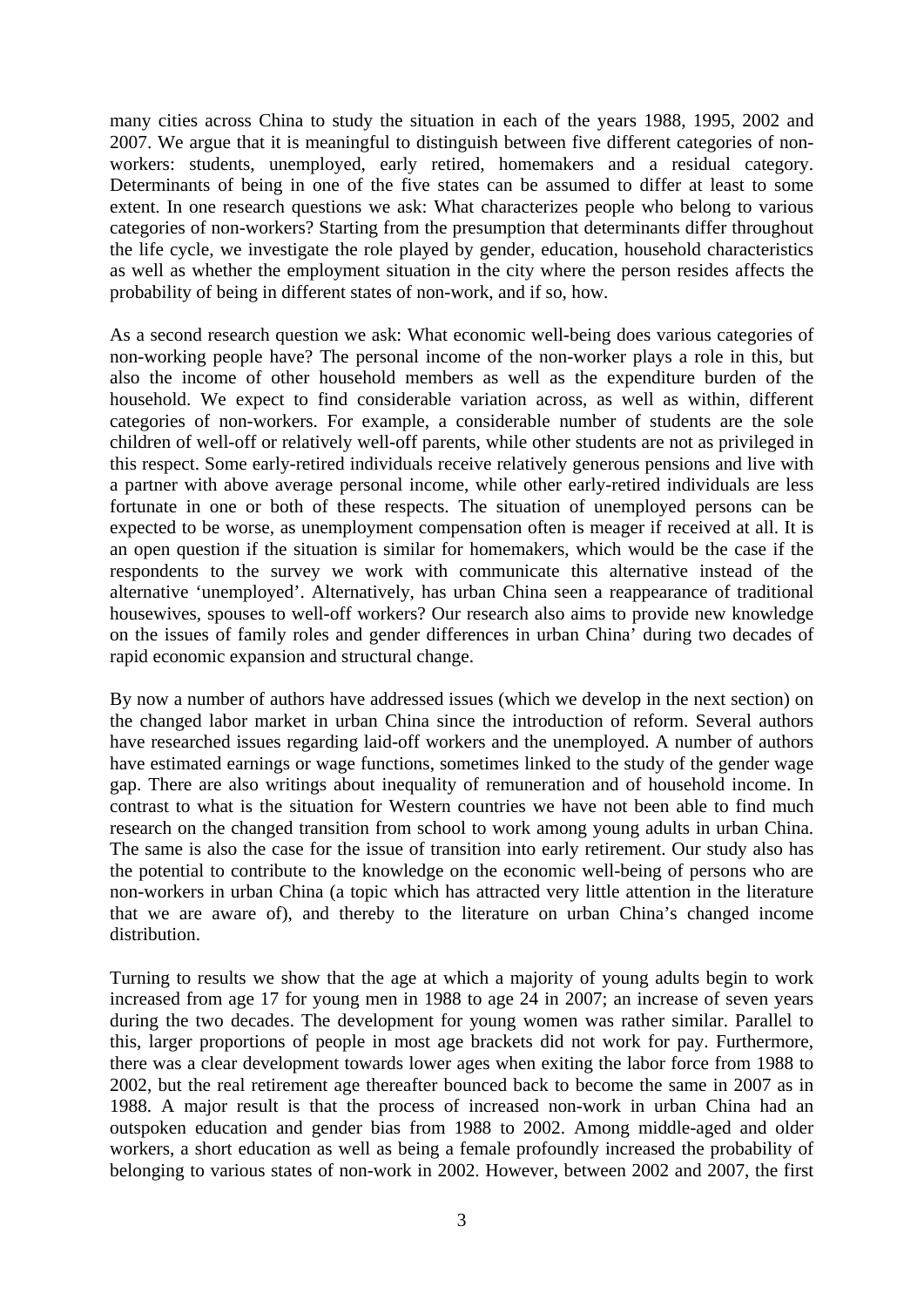five years when Hu and Wen were the top leaders, more jobs were created, and such influences lessened. In contrast we also find that there is little indication of gender differences of non-work among young persons. Furthermore, local labor market conditions affect the probability of being in many states of non-work in an understandable way. Open unemployment is only one of the consequences of a low employment rate in a city. When the employment rate is low, young adults are more likely to study and middle-aged and older workers face elevated probabilities of retiring early, becoming a homemaker or belonging to a residual category of non-workers.

Another major finding is that in several cases, income deficits due to non-work are cushioned by most importantly income from working household members or by transfers. Students are more likely than not to have parents with high personal incomes. A substantial number of the early-retired make sizable contributions to the household income with their pensions. These are main reasons why we can report that students and the early-retired are relatively evenly represented across the household income distribution. In contrast, the unemployed and homemakers are concentrated to the lower deciles of the distribution of household income, particularly in 2002. The increased proportions of unemployed and homemakers have thus directly contributed to make the distribution of income at the household level in China more unequal while possible contributions from the increased proportion of students and earlyretired are not equally straightforward to verify. While the first five years of the Hu and Wen leadership has meant a trend change when it comes to the number of jobs in urban China, there is also continuity in widened inequality along some dimensions. One dimension is spatial as the dispersion in employment rates across cities has continued to increase. Another is continued tendencies towards increased gender inequality as that wives share of couple's income has continued to decrease, while the contribution of husbands continues to rise.

The topic in this chapter is closely related to Gustafsson and Deng (in this volume) as that chapter also analyzes changes in urban income inequality with an emphasize on the Hu and Wen period as it appears up to 2007 and use the same data. Gustafsson and Deng (in this volume) describe the development of poverty and analyses how changes in various income components have affected the development of income inequality, topics not addressed in this chapter. Furthermore, while Gustafsson and Deng (in this volume) investigate how the relation between on one hand education, household size and some other characteristics and on the other hand income has changed, this chapter focuses on households with members who do not work.

The rest of the paper is laid out as follows: In the next section we describe the context while in Section 3 we present our data and from it describe how non-work varies across the life cycle for men and women for the three years studied. In the same section we introduce five categories of non-workers while analyses of what characteristics affect belonging to various states are investigated in Section 4. The research question on economic well-being of various categories of non-workers is addressed in Section 5. The paper ends with a summary and discussion of the findings.

#### **2. Context and conjectures**

As the Chinese economy has grown and become more complex, the job requirements faced by potential workers have become higher. This together with the transition from a planned economy (where income disparities from education were rather small) as well as the increased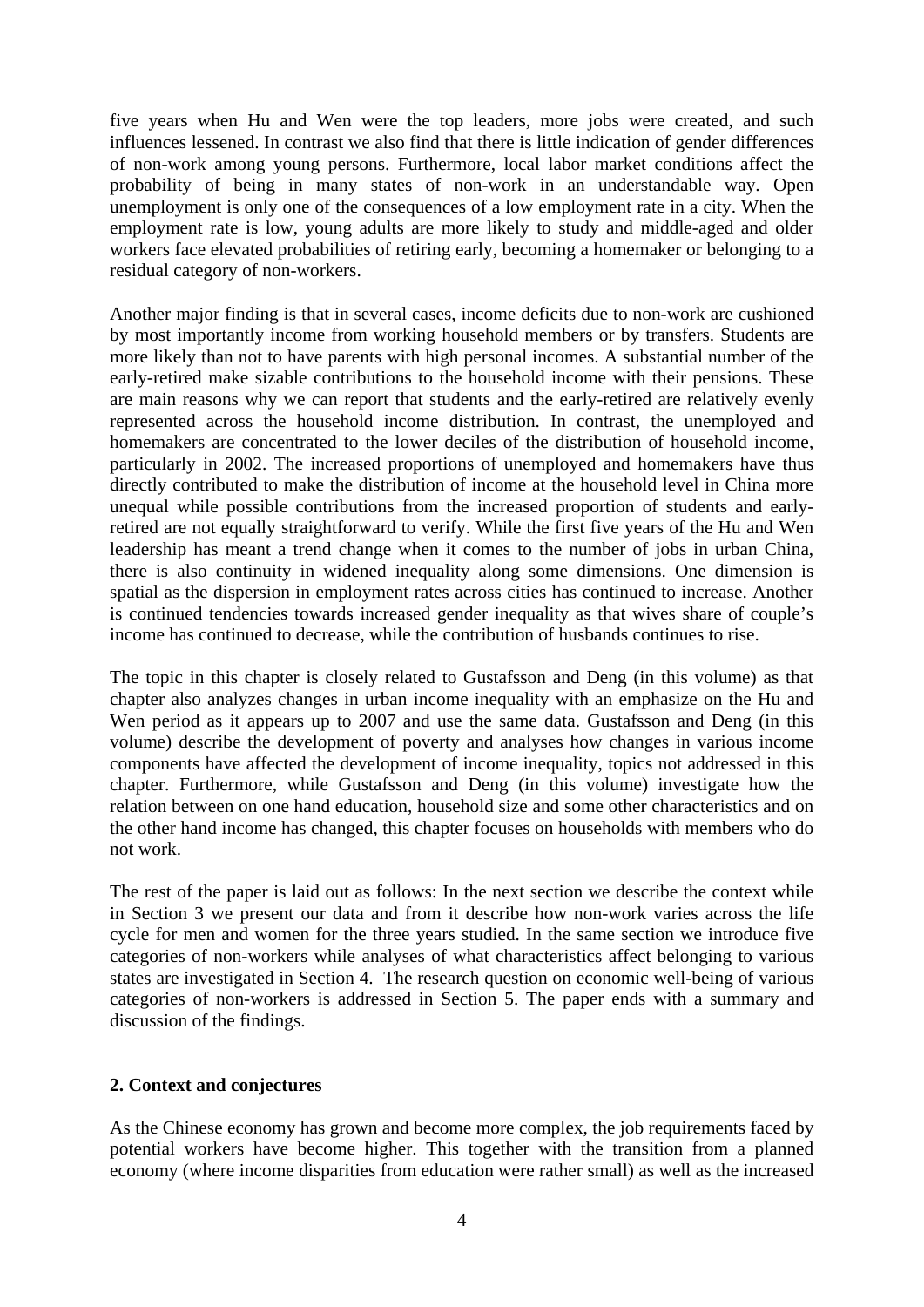competition less qualified workers have met from migrant workers has meant that incentives for pursuing a longer education have become larger than before. Results from recent studies that have investigated changes in rates of return to education in China indicate this, see for example Zhang et al (2005) and Knight and Song (2008). Rapid economic growth has also made it possible for parents to finance longer educations for their children, and for local and central governments to allocate ever larger resources to the education sector. To this has to be added Chinas adoption of the one-child policy meaning that few children born in urban China since 1979 have siblings who could compete for parental resources. Growth rates on education spending have typically been even higher than the rapid growth in GDP (Hannum et al 2008, p 222. provides information for the period 1992 to 2004).

From this background it becomes understandable that, as in many other contemporary countries, newer birth cohorts in China are educated considerably longer than earlier birth cohorts. Such changes have not always been smooth. For example, data show no trend of increase in the transition rate from primary to secondary level during the 1980s (Hannum et al., 2008, p 231). In contrast, starting at a rate of slightly over 70 percent, this transition rate went up to over 90 percent in the 1990s. In the beginning of the reform period, universities and colleges in urban China had relatively few students given the large population size. Thus in 1980 as few as 4 percent of graduates from secondary education continued to the tertiary level. Since then, however, this transition rate has increased year by year with few exceptions. For example, in 2000 as many as 73 percent of students who graduated from secondary level went to the tertiary level. The expansion of higher education in China during more recent decades has been rather impressive. The number of students enrolled in regular institutions of higher education increased for our years of investigation from 0.2 million in 1988, to 0.3 million in 1995, to 0.9 million in 2002, to a stunning 1.9 million in 2007 (NBS Statistical Yearbook, various years). As a consequence, China's share of the world's more highly educated labor force is becoming larger and larger, a process that unquestionably has global consequences.

The expansion of education is a major factor behind the process of young adults entering the labor force in urban China at higher ages. In China, students typically do not work for pay during the school terms or holidays. Another difference to the west where the school to work transition has attracted considerable research interest (see for example Ryan, 2001) is that the nature of the process has changed dramatically across school-leaver cohorts. Until 1984 the government assigned jobs to graduates. Thereafter, a mixed system prevailed in which young job seekers also had the alternative of finding first jobs by themselves. Since 1993 this is the only alternative offered to the graduates (Zhao and Wen 2008). These changes have taken place in an environment where supply is larger than demand and similarly to in rich countries many school leavers in China have nowadays difficulty in finding a first job.

Urban parents are on average much better-off than their rural counterparts in China and can afford schooling fees and other educational expenditures as well as the forgone income when a studying child is not economically active. Working in the same direction, school administrations in urban areas are much richer than those in rural areas (particularly those in poor areas), and therefore provide more varied opportunities for learning (Tsang and Ding, 2005). As a consequence, school enrolment and education attainment varies profoundly by location in China (Connelly and Zheng, 2003, Hannum and Wang, 2006). The aspect of spatial variation we will investigate here is to what extent employment at the city level affects probabilities of being in various categories of non-workers. To what extent is there evidence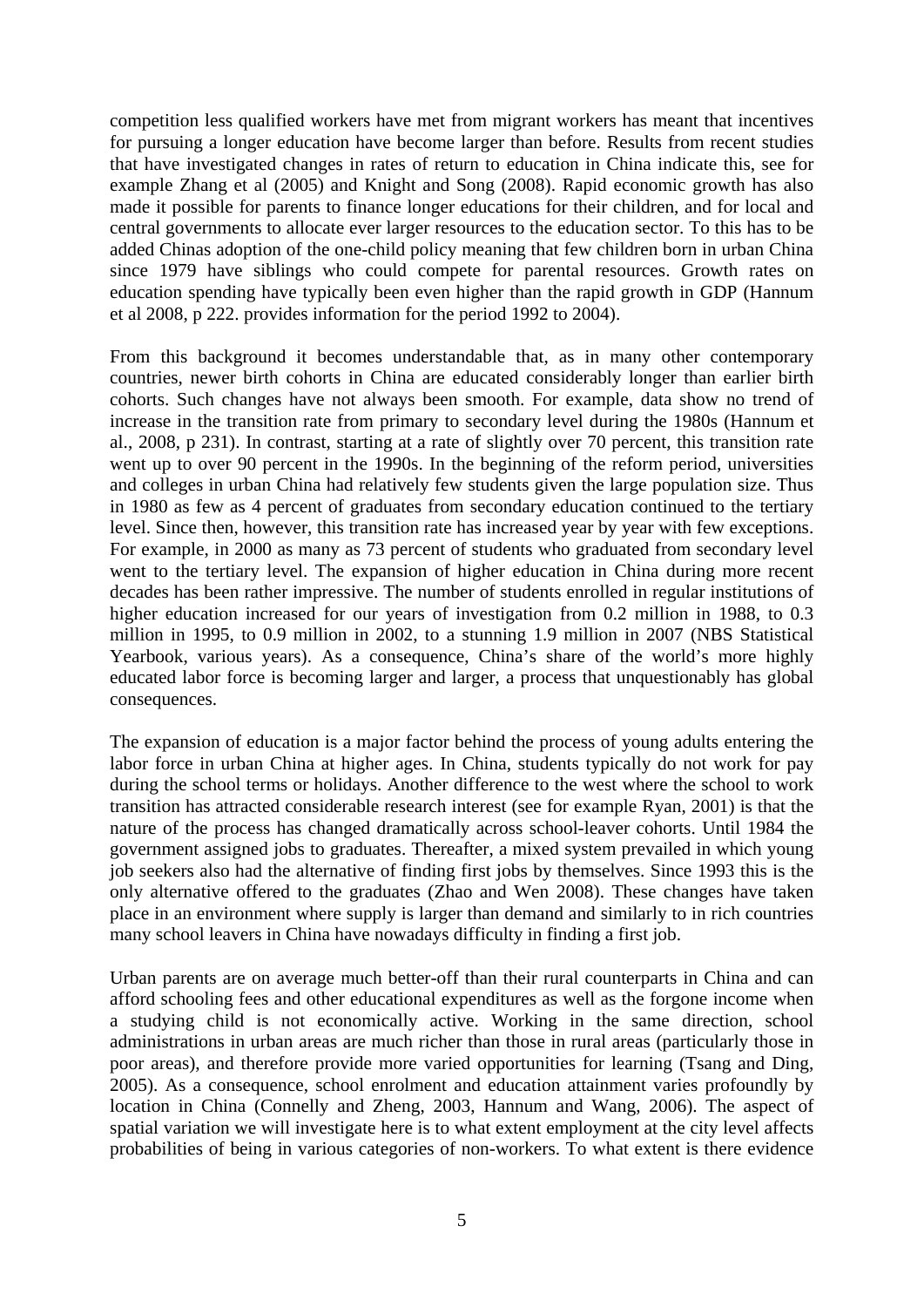for the presumption that the state of "student" is more probable where employment opportunities are limited?

We are also interested to ascertain to what extent intergenerational links in education activities affect probabilities of non-work. True, during the Cultural Revolution (1966 to 1976) education policy of China was aimed at counteracting educational disparities due to social background. However, such policies are now history, as the restructuring of the educational system has been portrayed as "embracing neo-liberalism" (Mok et al. 2009). Education has become commercialized, public institutions are no longer entirely public and private schooling has emerged. For example, in 2007 almost half of the funds for institutions of higher education came from tuition and miscellaneous sources, which were not the case previously when also fewer funds were spent (NBS, Statistical Yearbook of China, various years). Statistical data show that the yearly average tuition fee paid by households in 2007 was several thousand Yuan, or a sum equivalent to the average household income for three to four months.<sup>[1](#page-5-0)</sup> Chinese parents thus are helping their children financially more and more, and paying tuition fees has become a problem for many. To finance children's educational expenditures has become a top savings motive for Chinese residents.<sup>[2](#page-5-1)</sup> Thus one should expect that as observed almost universally, the probability of being a student in contemporary urban China is affected by parental characteristics.

Turning to gender, however, the question is more open regarding whether gender differences in the probability of being a student can be shown in contemporary urban China. The situation is different in rural China where household incomes are much lower, parents often have two children, daughters are expected to marry and leave the household and few persons can look forward to an old-age pension. In such an environment there is an economic rationale for parents to favor education of sons over education of daughters. However, in all of these respects the situation is different in urban China; most fundamentally, the one child policy means that parents do not have a choice between investing in the education of a son or a daughter.

We now turn to the other major process leading to non-work, that of economic restructuring, from which follows the growth of unemployment as well as the fall in labor force participation. Before the mid 1990s, there was virtually no open unemployment in urban China, thus there was no need for a system of unemployment insurance. This changed, however, as central policies promoted diversifying ownership of State Owned Enterprises and allowed inefficient work units to go bankrupt. As a consequence, the number of SOE workers fell from its maximum of 113 million in 1995 to 41 million in 2002. Parallel to this, the number of workers in collective units fell from 31 million in 1995 to 20 million in 2002. The gigantic drop of 83 million jobs in the combined state and collective sectors during the seven years between the second and third year under study was only partly cushioned by 19 million new jobs created in firms registered as having a private owner, 7 million created in selfemployment and 6 million created in limited liability companies (NBS, Statistical Yearbooks various years). As more jobs were lost than created and the population in work active ages increased, the employment problem among Chinas registered urbanites became more serious.

The development from 2002 to 2007, the first part of the Hu – Wen leadership period and the third and fourth years studied is different. True, the number of SEO workers and workers in collective enterprises continued to decrease. Yet during this period, losses were down to

<span id="page-5-0"></span><sup>&</sup>lt;sup>1</sup> See <http://bbs.edu5a.com/showtopic-422.html>,  $\frac{2}{5}$  See (http://test.php.gov.gov.gov.html)

<span id="page-5-1"></span><sup>&</sup>lt;sup>2</sup> See (http://test.pbc.gov.cn/publish/diaochatongjisi/193/1685/16850/16850\_.html#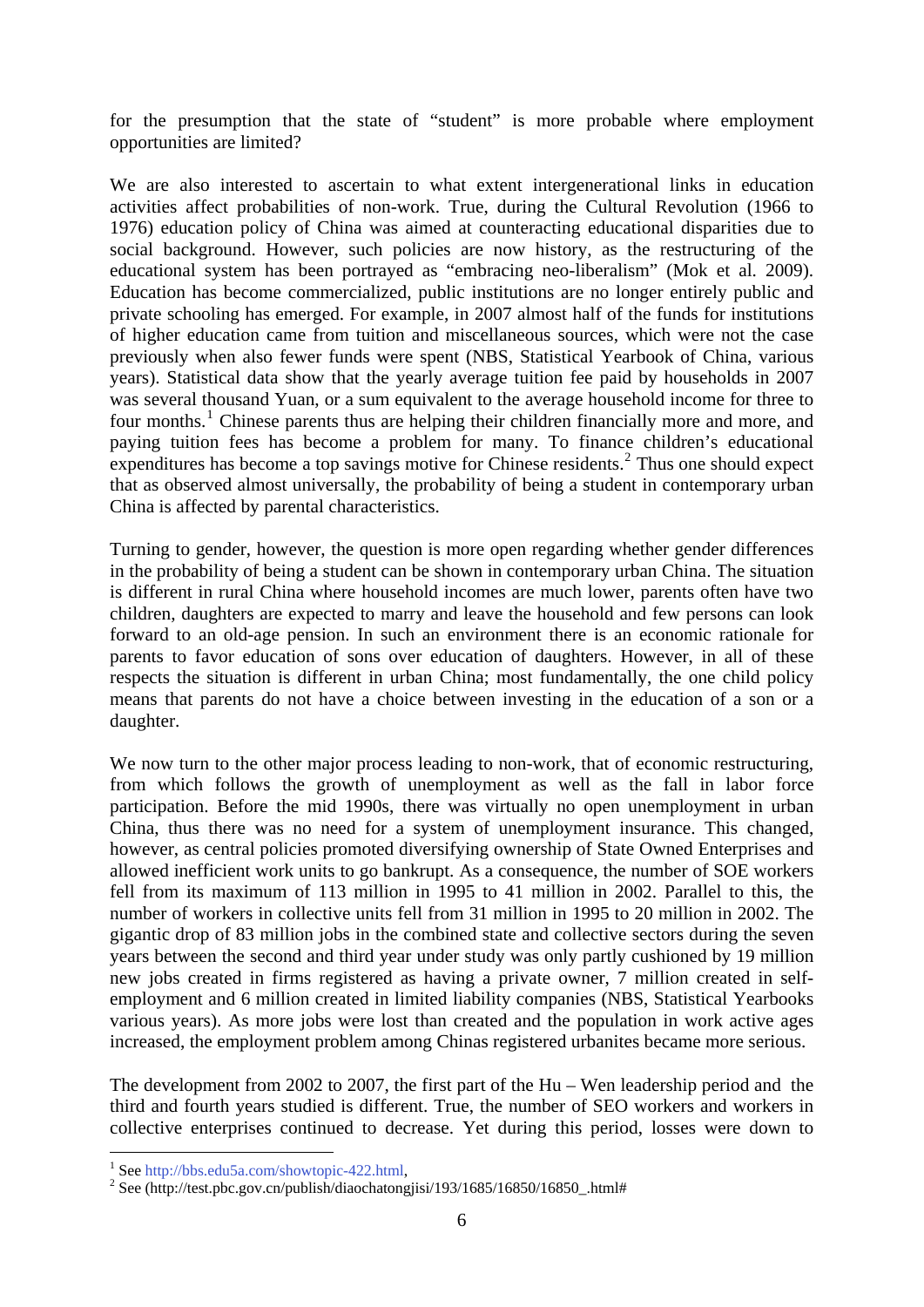around 2 million employed persons per year, not 2 million per year as was the case during the preceding period. In total, 10 million jobs were lost from 2002 to 2007; 7 million in SEOs and 3 million in collective enterprises. This means that in 2007 the SEO still constituted the largest ownership sector and employed 64 million workers, while the collective sector employed 7 million. More than counteracting those losses the privately owned sector added 26 million workers to its wage roles, the limited liability sector added 10 million workers and the number of self-employed increased by the same number of workers. In 2007 the privately owned sector (employing 46 million workers) was the second largest ownership sector (NBS, Statistical Yearbook various years).

For our research questions, it is fundamental that the employment shocks that hit urban China from the mid-1990s and for some years thereafter were particularly hard in certain locations, for less qualified workers, among older workers and for females (Appleton et al, 2002, Gilles et al 2006). True, in a growing economy many displaced workers were able to find new jobs, but labor demanded for many segments in the labor market for many periods did not increase at a pace that kept up with the supply of school leavers, displaced workers and the large number of new rural to urban migrants. Furthermore, the urban Chinese labor markets are not well developed; they are hindered because geographical mobility is difficult due to regulations on residence permits. Open unemployment has thus become a reality for many urban residents since the mid-90s, while for others the employment shock has caused them to leave the labor force.

It is difficult to provide a precise picture of the extent of open unemployment and drop in labor force participation in urban China as well as its evolution. There is at present no official, reliable and timely countrywide labor force survey from which unemployment rates and labor force rates (comparable to those in OECD countries) can be computed annually.<sup>[3](#page-6-0)</sup> However, a survey of five large cities reported increases in the unemployment rate for urban residents computed by international standards to be 6.8 percent in 1996 with a rise to 11.1 percent in 2002 (Giles et al, 2006). These figures indicate an unemployment rate similar in magnitude to that of contemporary rich countries and they are considerably higher than the rate of registered unemployed which stood at 2.9 percent and 4.0 percent for the same two years (NBS, Statistical Yearbook, various years).

During the pre Hu – Wen years with rapid job destruction, several policy initiatives aimed at reducing the consequences of the employment problem in China were introduced or broadened. Thus in 1999 the National Unemployment Insurance Rules were extended beyond the state enterprise sector and made mandatory for all urban employees (Duckett and Hussain, 2008). Funded by contributions from employers and employees, this system provides laid-off workers who have registered and paid contributions, limited benefits (Xia Gang Bu Tie) or retraining (Zai Jiu Ye Pei Xun). Some work units have provided laid-off workers an early retirement (ZaoTui) for the years until retirement; age 55 for women and 60 for men. Still another measure to ease consequences of job losses was the creation of the category *Xiagang*, a situation where workers were off-duty but kept their ties with the work unit. If the work unit could afford it, the workers received a low wage and some welfare benefits (Wong and Ngok, 2006).

<span id="page-6-0"></span><sup>&</sup>lt;sup>3</sup> Starting in 2009 NBS has conduct labor market surveys, but results from them have not been published when this text is written in September 2010. The survey was forestalled by a pilot survey in 2005 by NBS, Ministry of Human Resources and Social Security of PRC, Ministry of Agriculture of PRC and All China Federation of Trade Unions. The results from the survey are published in "China Labor Statistical Yearbook 2006"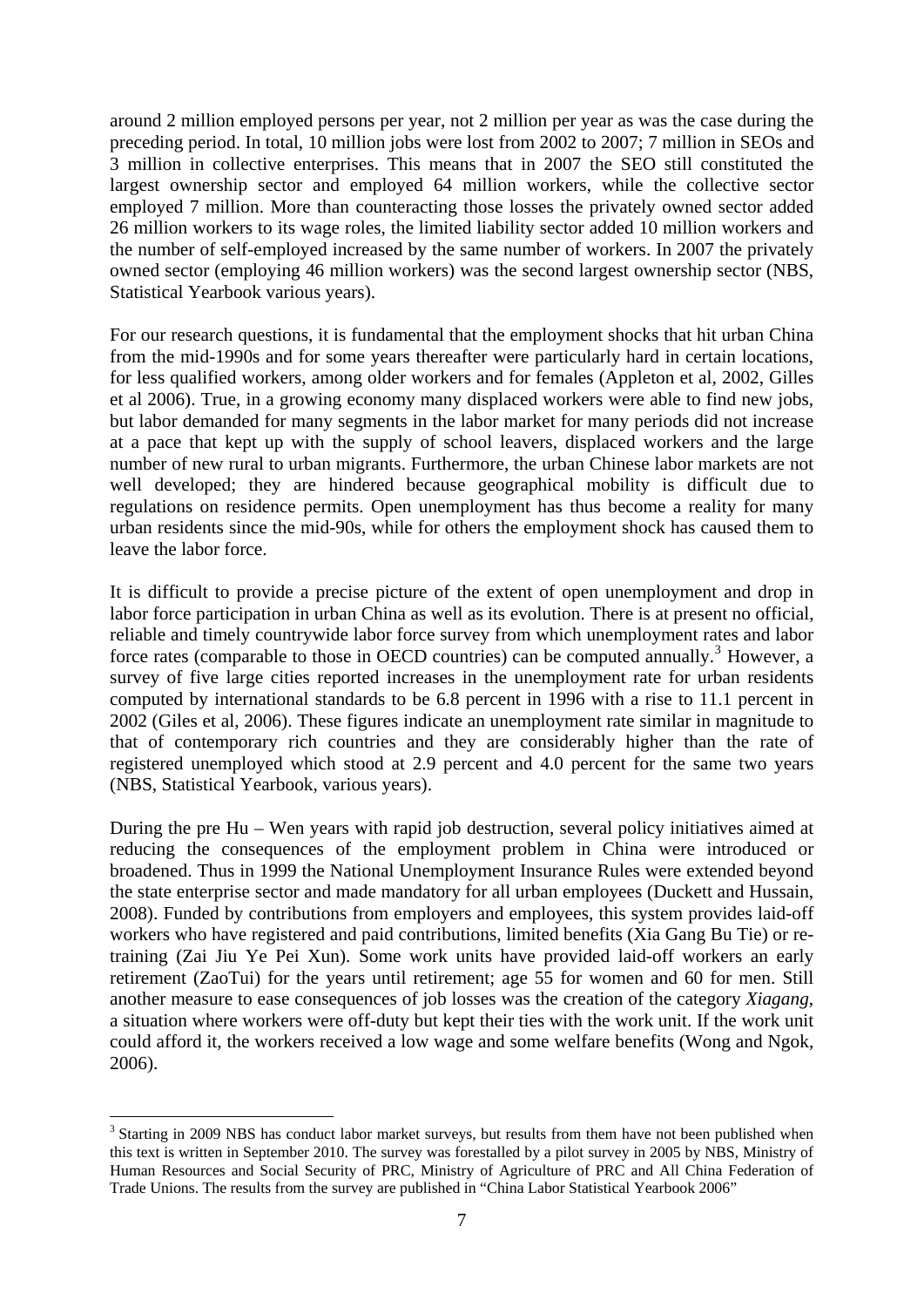During the period of very rapid job destructions it became common for work units to buy out middle-aged and older employees from the work unit with a lump sum related to future earnings cumulated up to regular retirement (Mai Duan Gong Lin). They became "early retired" together with workers who had accumulated a work history of 30 years and who voluntarily chose to terminate their employment upon receiving a monthly stipend. Still, a major policy shift during the years preceding the period of the Hu-Wen leadership was the expansion of the system of social assistance to urban residents, which resulted in an increase in number of recipients from less than 2 million in 1998 to 22 million in 2003 (NBS Statistical Year book various years, see also Leung, 2006, Gustafsson and Deng, 2007 and Gao et al  $2009$ ).<sup>[4](#page-7-0)</sup>

However, when labor market conditions improved parallel to the introduction of the Hu – Wen leadership much of policies toward jobless workers changed. Work units no longer have Xiagang workers, and it has become rare for work units to buy out middle-aged and older workers with a lump sum. The Di Bao system is not longer expanding in terms of number of recipients, although the number on the welfare roles has not decreased either.<sup>[5](#page-7-1)</sup>

We can conclude from the discussion so far that the income consequences of restructuring have attracted much attention in policymaking. Nevertheless, most probably the measures have not been able to successfully counteract all impulses towards greater income inequality. Results from two studies on the pre Hu – Wei period point in this direction. Meng (2004) concludes based on analyzing household income data for 1988, 1995 and 1999 that unemployment and other effects of economic restructuring were the main contributors to the increase in the Gini coefficient for urban household income. Cai et al (2010) constructed a panel data at the provincial level for the period 1992 to 2003 and related measures of inequality to variables indicating SOE reform, urbanization and globalization. Those authors concluded that the SOE reform was the most significant factor contributing to the rise in urban inequality during the period studied.

To what extent have the restructuring affected men and women differently? Two ideal types describing how public policies in rich countries structure gender roles are the "bread winner model" and the "dual earner model". Urban China possesses several characteristics of the latter. During the planning époque, women worked for income to almost as high a degree as men. Earnings of employed women in urban China likewise have been on average almost at the same level as for men, and this did not changed much up to the first years of the new Millenium (see for example Gustafsson and Li, 2000, Demuger et al. 2007 and Chi and Li, 2008). However, there are signs of a rapid increase thereafter as Li and Song (in this volume) report. In the systems of social insurance in urban China, benefits are earned by being a worker, and not by being a caregiver. When income tax is assessed it is based on how much the individual worker earns, and household characteristics are not considered. In all aspects

<span id="page-7-0"></span><sup>&</sup>lt;sup>4</sup> In our literature review we have come across very few attempts to analyze the target efficiency of the various policy measures introduced aiming to alleviating the consequences of job losses in urban China. Furthermore, there seems to be no research at trying to quantify how various measures might have affected individuals and households decision to stay out of the labor force due to the lessened negative income consequences due to the introduction of such measures. We can not rule out the possibility that one part of the drop in employment in urban China here reported is due to the introduction of policy measures aiming to alleviate the consequences of job losses.

<span id="page-7-1"></span><sup>&</sup>lt;sup>5</sup> In 2008, the year after the period here studied did the Law of the People's Republic of China on Employment Contracts started to operate. It defines some categories of workers who are not to be first dismissed if the enterprise lay of workers. One example is the only employed in the family, another is workers with at least 15 years of seniority and who has at maximum five years left to the general retirement age.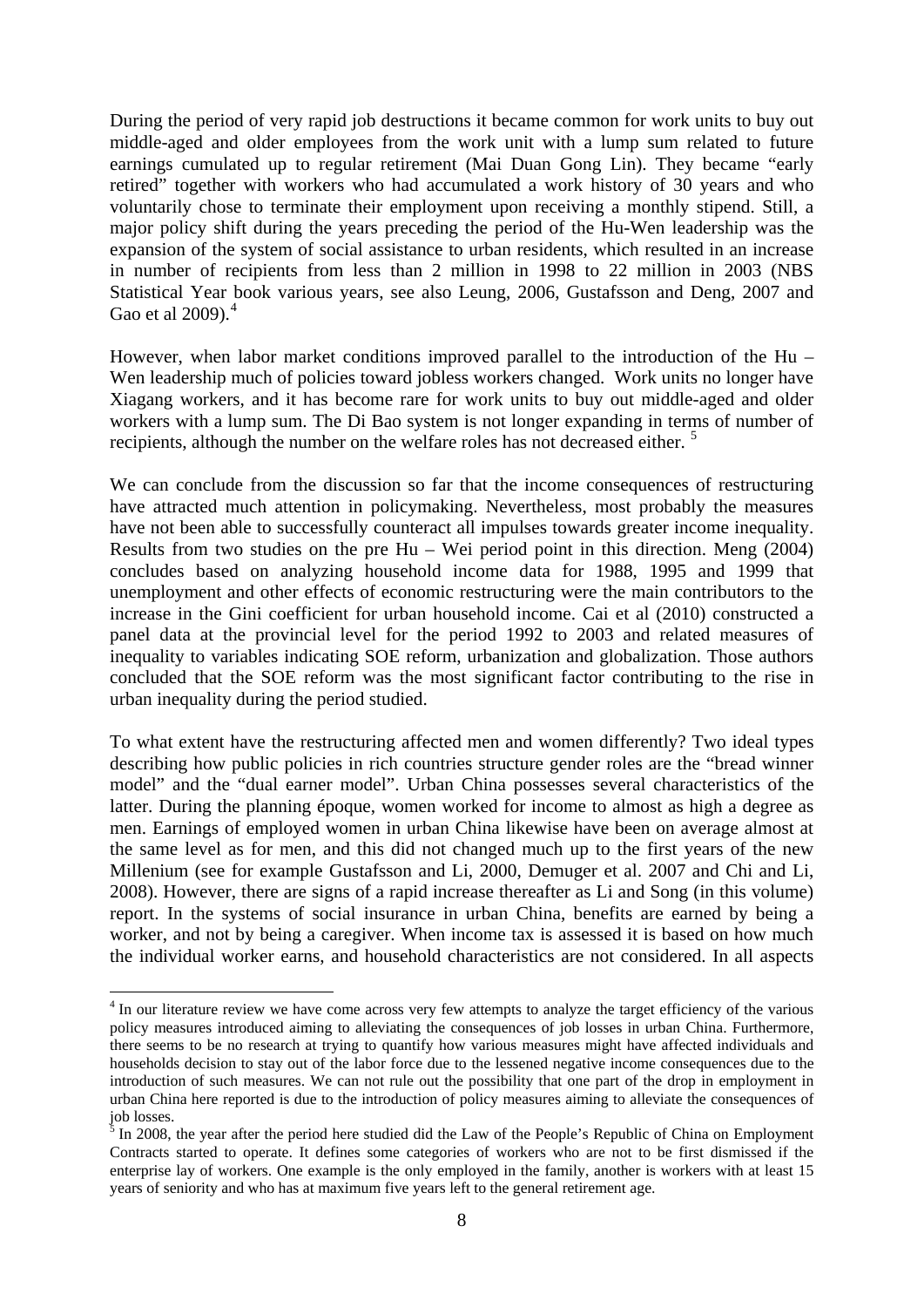the situation is similar to what can be found in the Nordic countries - prototypes for the dual earner model.

In other respects, however, the gender roles and the role of the family in urban China have elements of the bread winner model. Parents in urban China cannot count on heavily subsidized out of home child care or publicly funded and provided home care for the elderly, activities that otherwise tend to be women's unpaid work. Similar to the situation in the south of Europe, and different from that of the Nordic countries, adult children typically remain as a member of the parental household until they marry and become parents themselves. This means the existence of considerable inter-household transfers as well as sizable demand for care work within the urban Chinese household. It also means a strong demand for financial redistribution within the households, as typically it is the parents who pay bills for housing, food and education. In contrast, in Nordic countries where adult children form their own households shortly after ending secondary school, most living expenditures for students in tertiary education are funded by state loans and stipends to the students and there are no tuition fees - circumstances limiting the need for parental funding.

Women in urban China as elsewhere, particularly married women, can be assumed to structure their lives to meet expectations of performing care work and therefore do not seek full-time paid work during all phases of life (See Zhang et al 2008 and Maurer-Fazio et al., 2009). Working in the same direction, employers and potential employers can follow stereotypes and assume that female workers are less productive; therefore males are given preferred treatment regarding hiring or not laying off. From this background it is not surprising that during periods of restructuring, spells of unemployment have been longer for women than for men (Du and Dong, 2009). The same authors, in an effort to weight the relative importance of different factors leading to longer unemployment spells among women, conclude that structure and institutional factors played a more decisive role for such a gender disparity than gender differences in preferences. At the household level, the more rapid withdrawal from paid employment of middle-aged women than of men in urban China, has for some years led to a decrease in women's contribution to household income, thereby possibly weakening their bargaining power within the household, see Li et al (2006) for the period 1988 to 1999 and Li and Gustafsson (2008) for the period 1995 to 2002.

Finally we turn to the issue of spatial differences. It is well known that the process of restructuring has hit some locations in urban China, for example the north eastern part of the country, rather seriously resulting in many job losses while relatively few new jobs were created. In other locations, like the large metropolitan cities where also local governments have had more resources to combat employment problems, has the employment problems been of lesser magnitude when put in relation to the population size. Figure 1, which we have derived from our data described in the next section, illustrates that the dispersion in city employment rates widened remarkably from 1995 to 2002. It can also bee seen from the same data that this trend continued during the Hu – Wen leadership years here studied. The Gini coefficient computed for city employment rates stood at 0.031 in 1988 and 0.032 in 1995 but increased to  $0.060$  $0.060$  $0.060$  in 2002 and went further up to  $0.093$  in 2007.<sup>6</sup>

/Figure 1 about here/

<span id="page-8-0"></span> $<sup>6</sup>$  It should be an important task for future research to find out if this development can be found also in other data,</sup> this as the sampling strategy for sampling cities in the data we use was not identical across surveys.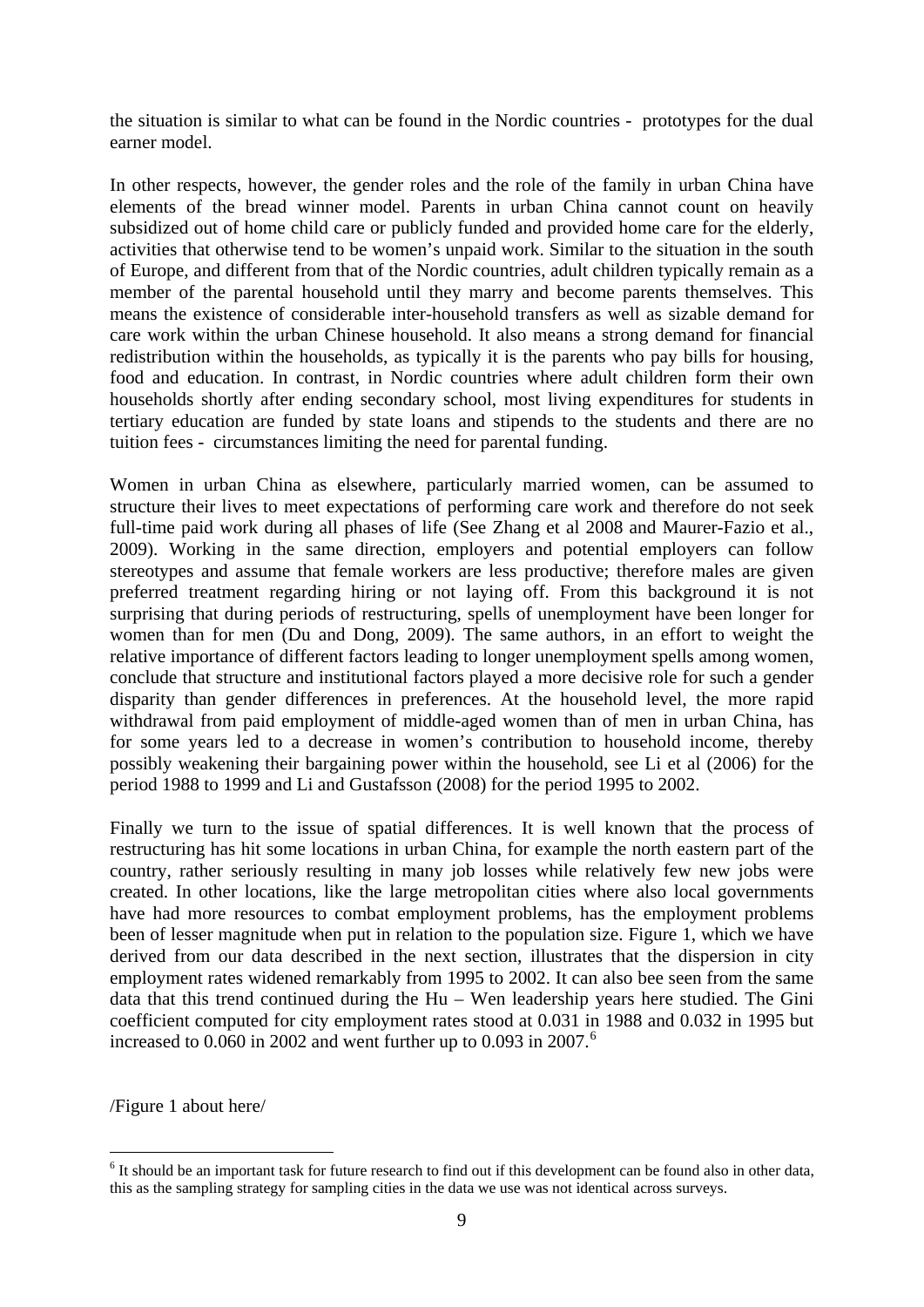#### **3. Data and describing non-workers**

Our data comes from the urban household surveys collected in the China Household Income Project (CHIP) for the years 1988, 1995, 2002 and 2007. While there are six years between the first three pairs of years there are four years between the last two years. We work with data collected in the same provinces for all four years: Beijing, Shanxi, Liaoning, Yunnan, Gansu, Jiangsu, Anhui, Henan, Hubei, Guangdong, Chongqing and Sichuan. These samples are sub-samples taken from the larger samples the National Bureau of Statistics use when collecting official household statistics for China that are published in the annual Statistical Yearbook of China. NBS also carried out the fieldwork. The target population for the samples is urban residents who are registered as such, and does not include rural to urban migrants lacking an urban registration. The samples we work with were collected in cities of various sizes, numbering 158 in 1988, 69 in 1995, [7](#page-9-0)7 in 2002 and 219 in 2007.<sup>7</sup> Further details on the sampling procedures are provided in Eichen and Ming (1993) for the 1988 survey, Li et al (2008) for the 1995 and 2002 surveys and the Appendix to this book for details on the 2007 survey. To a large extent, the same or similar questions were included in all four surveys, but there are certain differences. For example, fewer questions on individual characteristics were put in the 2007 survey.

#### /Figures  $2 - 3$  about here/

Most of our analysis is focused on people aged 18 to 55 for women and 18 to 60 for men. This gives us samples of: 20 426 persons for 1988, 14 238 persons for 1995, 14 304 persons for 2002 and 13 808 persons for 2007. Applying the chosen definition of work active ages, we report that in 1988 only 6 percent were non-workers. However, the proportion had increased to 15 percent in 1995, to 29 percent in 2002, and to 36 percent in 2007. Much of the reduction in paid work takes place during the beginning and end of working life. Figure 2 illustrates the situation for young males for each of the four years. In 1988, 50 percent of an age cohort worked for pay at age 17, while it was at age 20 in 1995, and had further moved up to age 23 in 2002. However, between 2002 and 2007 the increases in the age at which 50 percent of an age cohort was employed were not more than one year, indicating retardation in the speed. This means that over the two decades we study, the average age for entering work went up by as much as seven years. The graphs for women (Figure 3) are rather similar to those of the men for all years under study.

#### / Figures 4 and 5 about here /

1

Continuing to persons  $30+$  in Figures 4 and 5, we find many examples of a sizable reduction in employment rates from 1995 and thereafter. Reductions were first larger among women than among men. The development among older workers is particularly interesting. Although there are changes, they do not (as among young adults) represent a twenty-year trend. True, the age at which half of an age group had left employment, which can be labeled "the real retirement age" decreased from 1995 to 2002 by two years among men and women alike. However, in 2007 the real retirement age was back to age 61 for men and age 52 for women, almost identical to the ages in 1988.

To sum up what Figures 2 to 5 show: The increase in non-work in urban China from 1988 to 2007 consists of a considerably higher age at which young adults become economically active

<span id="page-9-0"></span> $<sup>7</sup>$  Following the practise of most use of CHIP data we are not using sample weights aiming to considering the</sup> fact that while sample sizes are more or less constant across provinces covered, population size is not.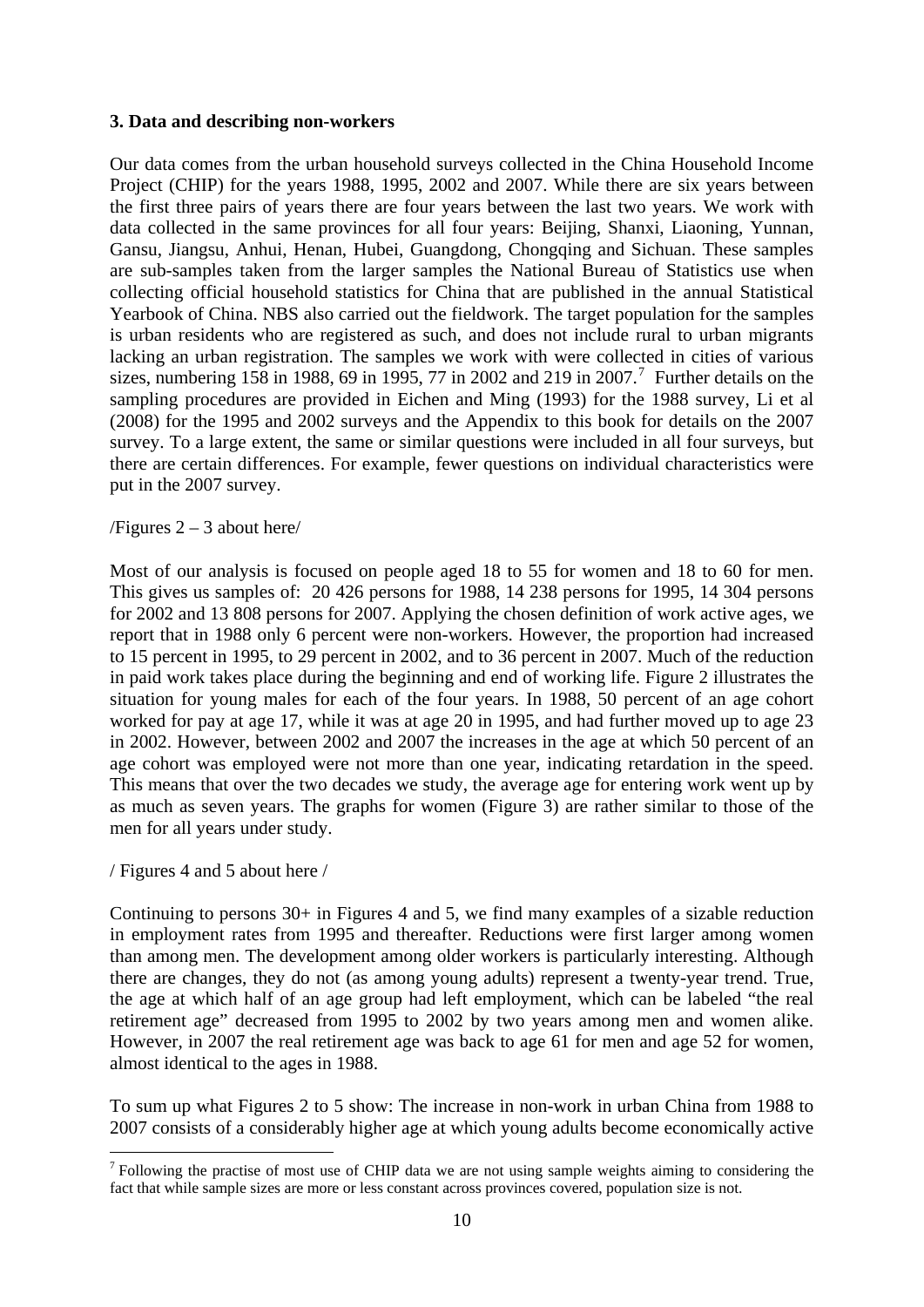in combination with a larger proportion of individuals in many age brackets (particularly women), not working. However, observed from 1988 to 2002, the movement towards a lower age when exiting the labor force, the real retirement age, was only a temporary, and not a long-run phenomenon. One can speculate that as the health of the Chinese population continues to improve, the age at which people exit the labor force will move up rather than down.

What kind of activities are people in work active ages who are not working, involved in? Focusing on the main activities as reported by respondents in the questionnaires we define the following states: early retired meaning that the person receives some kind of early retirement benefits and is not working, studying, unemployed and homemaker. The fifth state is a residual category including, for example, people who cannot work for temporary or permanent health reasons. The operational definitions can be found as a note to Table 1 in which we report the frequencies of the five categories for each of the four years under study.

#### / Table 1 about here/

In Table 1 we see that in 1988 most of the non-workers belong to the residual category, while less than 1 percent of the population aged 18-55/60 belong to each of the other four categories. The continuous increases in the proportion students are particularly rapid, reaching 11 percent in 2007. The proportion unemployed increased rapidly between 1995 and 2002 after which it decreased but to a level higher than in 1995. The proportion early-retired rises to 4 percent in 2002.<sup>[8](#page-10-0)</sup> While the proportion of respondents labeled as homemakers has continuously increased to be 7 percent in 2007. Thus measured in this way urban China saw no massive, but visible signs of re-emergence of traditional gender roles during the two decades studied here.

#### / Table 2 about here /

1

In Table 2 we report the five rates of non-work for persons aged 18-29, 30-45 and 46 and older by gender for each year under study. Unsurprisingly students are totally concentrated to the youngest category which in 1995, 2002 and 2007 also has a relatively large proportion of unemployed persons. Also not surprising, there are no early-retired persons in the youngest age category any year under study. Shifting to persons aged 30-45 we find that in 1995, 2002 and 2007 unemployment is the most frequent state of non-work. In contrast, among those 46 and older we find unemployment to be only the third most frequent state. Instead, the residual category, followed by early retirement is the state with the highest proportion of non-workers for the years 1995, 2002 and 2007. From Table 2 we also learn somewhat predictably that the state of homemaker a predominantly female activity.

By convention, the unemployment rate is defined as the percentage of unemployed persons in the labor force, the latter defined as the sum of employed and unemployed. This means that the numbers of people who are not working for reasons other than unemployment do not affect the numerical value of the unemployment rate. Applying this definition to our data we find that in 1988 the Chinese urban unemployment rate is 0.4 percent, increases to 3.3 percent

<span id="page-10-0"></span><sup>&</sup>lt;sup>8</sup> As questions on early retirement in the 2007 survey were not phrased identically to the corresponding questions used in previous surveys, it is difficult to judge whether the small reduction in the rate for this year as reported in the table is real or not.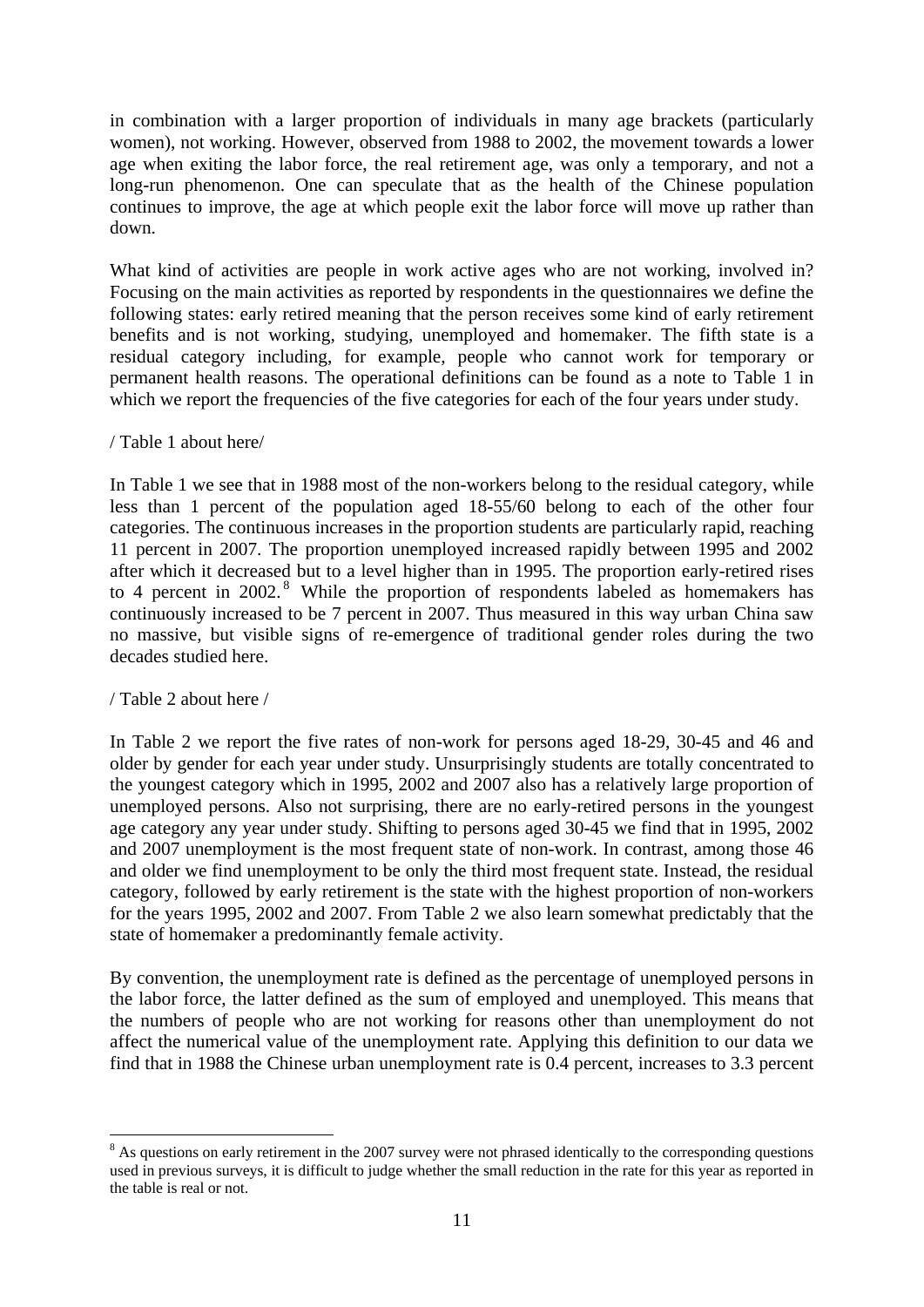in 1[9](#page-11-0)95 and jumps to 11.5 percent in 2002.<sup>9</sup> Thereafter has the unemployment rate gone down to 7.9 percent in 2007 a level more than twice as high as in 1995. This number is also twice as high as the registered unemployment rate which stood at 4.0 percent (NBS, Statistical Year Book) for the same year. An unemployment rate for urban China of 7.9 percent is within the range and slightly above the mean for unemployment rates observed the same year for OECD  $countries$ <sup>[10](#page-11-1)</sup>

/ Figure 6 about here/

### / Figure 7 about here/

Figure 6 shows unemployment rates for men by age and Figure 7 for women by age. We find that among middle-aged and older workers the unemployment rates for women are higher than for men. Commenting now on changes over time we find that unemployment rates increase in all age groups up to 2002. The highest unemployment rates are reported for young adults in 2002 and are as high as 22 percent for men and 34 percent for women. In contrast, the unemployment rate among people aged  $46 +$  is not higher than 7 percent for men and 11 percent for women during the same year.

### **4. Processes leading to non-work.**

In order to better understand factors leading to various states of non-work we have conducted statistical analyses concentrating on the situation in 1995, 2002 and 2007, years when the largest numbers of non-workers are observed.  $\frac{11}{11}$  $\frac{11}{11}$  $\frac{11}{11}$  We have split each of the samples into two; one sample with persons aged under 30 and the other with people aged 30 and above. This division is partly motivated by students being observed only among young adults in combination with no early-retired persons observed in the same age category. Furthermore, the processes leading to non-work can be assumed to be different in certain respects between young adults and others.

What kind of patterns do we expect to find? Starting with young adults we hypothesize the existence of intergenerational links in education so that the probability of being a student is positively related to parental education. Furthermore, we hypothesize that the activity of being a student is more probable in case the city employment rate is low. The probabilities of being student respectively unemployed are hypothesized to decrease by age. We do not expect to find clear gender differences in probabilities of being student respectively unemployed among young adults.

Among middle aged and older workers we expect to find a gender pattern meaning that being a female elevates the probability of being in all states of non work, and that such influences are the largest in 2002. Presence of children and of an elderly member can be supposed to elevate the probability of being a home maker. The education of the person is hypothesized to

<span id="page-11-0"></span><sup>&</sup>lt;sup>9</sup> The number for the latter year is rather close to the 11.1 percent reported for the same year by Giles et al  $(2005)$ from samples of five large cities.

<span id="page-11-1"></span> $10$  http://www.oecd.org/dataoecd/30/61/44367840.pdf

<span id="page-11-2"></span><sup>&</sup>lt;sup>11</sup> Using CHIP data for urban China 1988, 1995 and 2002 Liu (2009) has estimated probability models for belonging to the labour force (employed or unemployed). Furthermore, for persons belonging to the labour force she estimated probability models for being employed. The analysis presented in this section differs by defining different categories of not workers and by considering for example the employment rate in the city as explanatory variable. Furthermore we cover year 2007.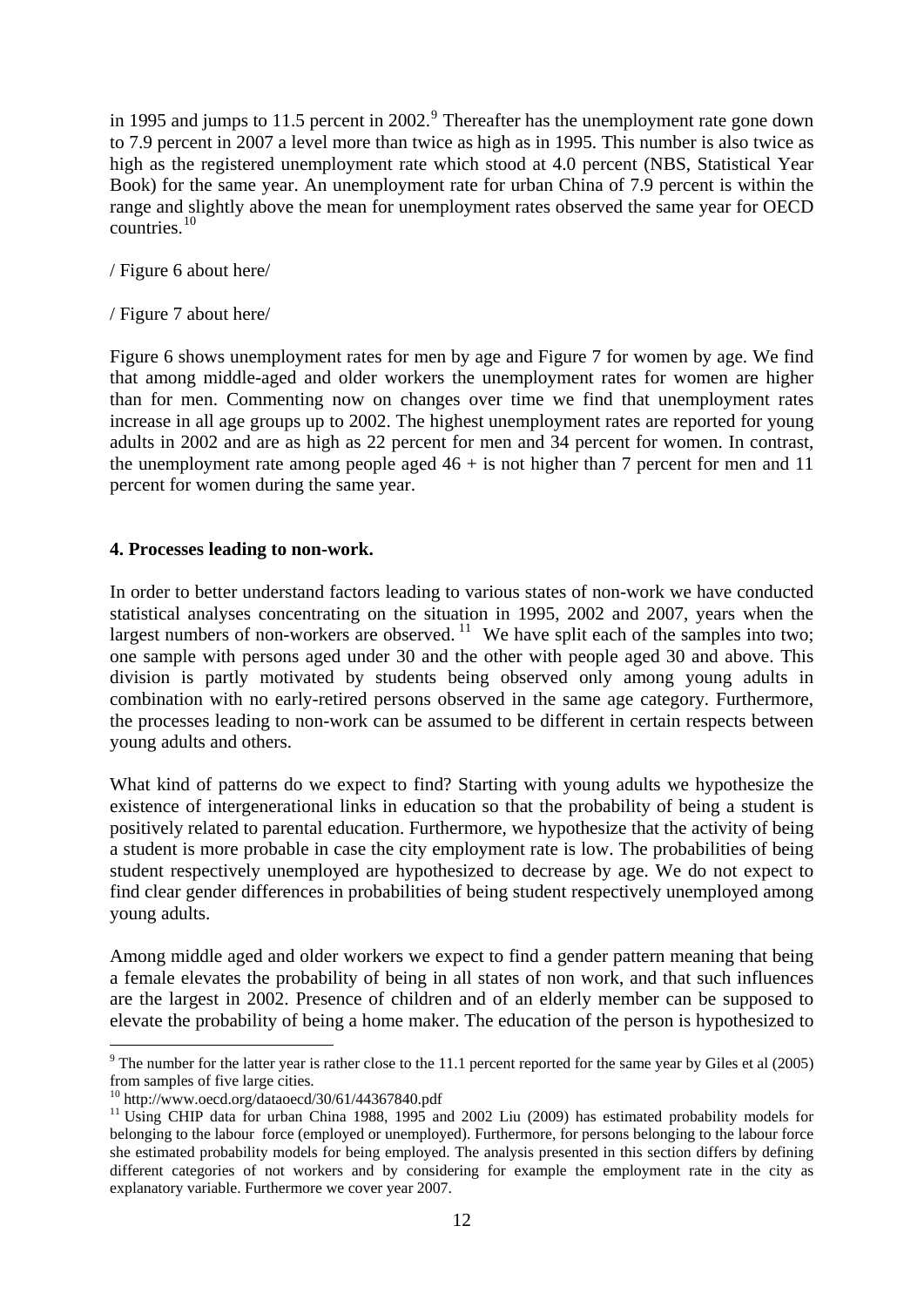negative affect probabilities of belonging to various states of non work, particularly so in 2002, while the city employment rate is hypothesized to negatively affect the probability of belonging to various categories of non workers.

The statistical analysis consists of estimating multinomial Logit models with employed persons as the omitted category. For young adults we define three states of non-workers: student, unemployed and other, the latter possesses relatively few observations and includes a very small number of persons who have indicated that they are homemakers. Among people 30+ we define the four states of non-workers: unemployed, early-retired, homemaker and other. Some of the explanatory variables are the same for both samples: age, gender, and the employment rate in the city where the person resides, the latter computed from the data. In the analyses for young adults we also include the average years of education among parents as explanatory variables. The specification for persons aged 30+ includes one variable indicating the number of years of education of the person as well as one variable measuring the number of years of education of the spouse.<sup>[12](#page-12-0)</sup> Furthermore there is one dummy indicating presence of child in the household and another indicating presence of a person aged 65 and older in the household. Table A1 in the Appendix present descriptive statistics for the variables used in the analysis of young adults and Table A2 variables used in the analysis of middle aged and older adults.

/ Table 3 about here/

Table 3 reports the estimates for young adults. We find that for all years studied the probability of being a student, as well as the probability of being unemployed, decreases as hypothesized by age of the person. Similar results are found in 2002 and 2007 for the probability of belonging to the category "others". There are no indications for any year that being a female affects the probability of belonging to any of the non-work categories. For all years under study we find not surprisingly that the employment rate in the city where the respondent resides negatively affects not only the probability of being unemployed, but also more interestingly that the probability of being a student as well as the probability of belonging to the residual category. As hypothesized we find that a long parental education increases the probability that the young adult is studying. There are also indications that in 1995 and 2002 parental education reduces the probability of being unemployed.

/ Figure 8 here/

1

Figure 8 illustrates some key findings as probabilities for young adults with given characteristics belonging to various states of non-work for each of the three years under study. The first panel shows the probability of studying. In 1995 this probability is 41 percent for a 20-year-old male having typical characteristics (person A) and if aged 23 goes down to 18 percent (person B). However, for 2007 these two predicted probabilities are as high as 75 percent and 44 percent. The figure also illustrates for a typical 20-year-old man how predicted probabilities vary by the city employment rate (panels C and D) as well as by parental education (persons E and F). Measured in this way, the variation due to parental education has a larger influence on the probability of studying than the variation in the city employment rate.

<span id="page-12-0"></span> $12$  Small numbers of households where there is no spouse are omitted from the statistical analysis.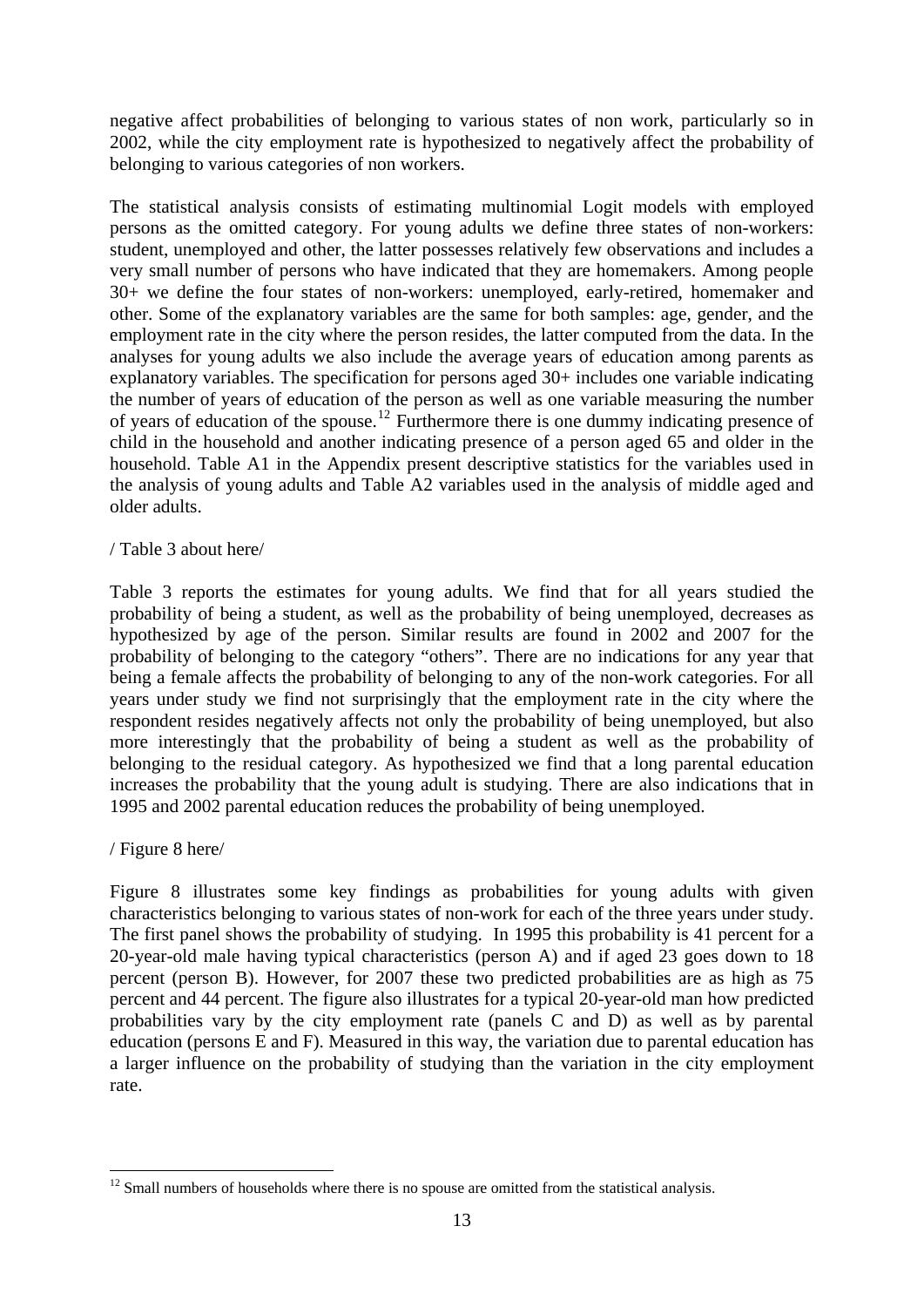The second panel in Figure 8 shows how age, parental education and city employment rate affect the probability of being unemployed for a typical man. Comparisons between 2002 and 2007 show a rapid decrease worthy of further comment as Figure 6 and Figure 7 show rapid increases in the unemployment probabilities between the same two years. The two very different pictures can be reconciled for the reason that the very rapid education expansion during the period led not only to a decrease in the number of employed young adults but also, and less rapidly, to a decrease in the number of unemployed young adults. The figure also illustrates substantial differences in probabilities of being unemployed due to employment in the city. Furthermore it can be noted in 1995 and 2002 that unemployment among men aged 20 was very much a matter of sons to parents with low educations.

#### / Table 4 about here /

We now turn to the estimates for persons aged 30 to 55/60 as reported in Table 4. We find that some coefficients are estimated with high z-values for all states or almost all years under study. This is the case for the positive coefficients for being female and the negative coefficients for the city employment rate. This is also the case for the negative coefficient of own education. Coefficients for the variables females and own education are typically lower in the estimates based on 2007 data than in the estimates based on earlier data. In contrast, evidence of the length of spouse's education affecting states of non work is most clear in the 2007 data. Another clear result is that the presence of a child in the household elevates the probability of being a homemaker, while few effects of presence of an elderly person were found. Furthermore, for all years positive coefficients for the variable age were estimated with high z values regarding both the states early-retired and the residual category.  $^{13}$  $^{13}$  $^{13}$ 

#### / Figure 9 about here/

1

Figure 9 illustrates some key results as probabilities for a 50-year-old man and woman with short and long years of education, for 1995, 2002 and 2007. It also illustrates the variation due to city employment rate. The first panel illustrates employment probabilities and shows a fall for women and low-educated more rapid than for men and high-educated between 1995 and 2002. While this period thus saw widened employment gaps between men and women and between short and low-educated, this development changed to the opposite between 2002 and 2007. In 2007 a short-educated women is predicted to have a clearly higher employment probability than in 2002, changes for long-educated women and short-educated males are rather small, while the employment probability for a long educated man actually is lower. Finally the figure shows that the spatial gap in employment probabilities, consistently with the descriptive results reported in Figure 1, has continuously widened.

The second panel in Figure 9 shows that probabilities for being unemployed among persons aged 50, are very low in 1995 but thereafter increase to become substantial for men and women with shorter educations, while they continue to be low for those with longer educations. The figure also shows that the expansion of unemployment had a very clear spatial character which ahd norowed in 2007. Compared to differences due to education and space, gender differences in probabilities of being unemployed are small. The main impression of the third panel of Figure 9 is that spatial differences in probabilities for being

<span id="page-13-0"></span><sup>&</sup>lt;sup>13</sup> The coefficients indicate that age positively affects the state "homemaker" in 1995 and 2002, but negatively in 2007. One can speculate if this reflects that the label "homemaker" has changed over time, making it more socially acceptable than previously for middle-aged women to use this alternative in the questionnaire.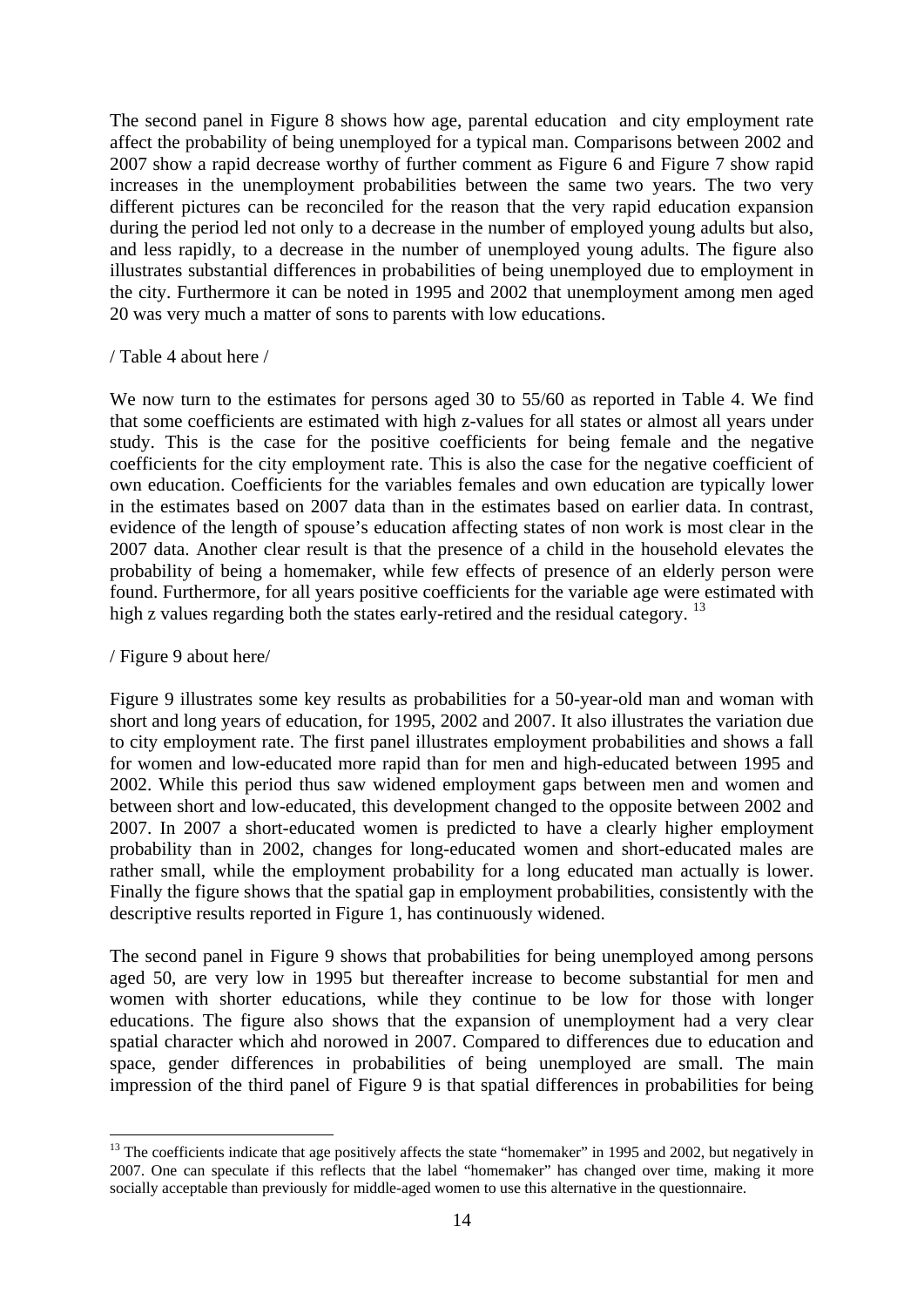early-retired have increased over time, to become more important than gender and educational differences.

/Table 5 about here/

What have the changed employment patterns meant for gender roles? We address this question by looking at to what extent husbands and wives contribute to the earnings of the couple during the four years under study. Over time this can change not only due to changed employment patterns, but also due to changed patterns of remuneration and marriage. Table 5 shows a trend over the two decades under study which is in agreement with the studies we referred to in Section 2, studies that capture much, but not all of the period studied here. While for the beginning of the period three-fifths of couples' earnings were deemed to be equally earned by husbands and wives, the corresponding proportion had decreased to twofifths in 2007. This development is mostly driven by larger proportions of wives earning less than their husbands, a development most rapid between 1995 and 2002. Compared to this, the accelerating increase in the proportion of wives having no earnings is of lesser importance, but still visible.

### **5. Economic well-being of non-workers.**

In this section we analyze the economic well-being of non workers. For this purpose, and following what is the practice when analyzing the distribution of household income, we construct a variable disposable equivalent income for each household in our datasets by adding the personal income of all household members. We also add incomes received at the level of the household which include income of owner-occupied housing and social assistance (*Di Bao*). Taxes and transfers enter with a negative sign. In a second stage we divide this household income by number of persons in the household and arrive at the variable disposable household per capita income, which we assign to all household members. In this manner we obtain a variable defined for individuals of all ages, a variable which considers the economic situation in the household he or she is a member of. In the next stage we inspect how nonworkers are represented in the different deciles of this variable in 1988, 1995, 2002 and 2007. Figure 10 shows that in addition to the levels having increased across surveys, the main difference is that the profile for 2002 deviates from those for all other years by being very clearly downward sloping. In 2002 non-workers were concentrated to the lower deciles. However, in 2007 the profile is again more horizontal. The increase in non-work thus has changed from a force towards greater inequality to the opposite. In order to better understand this finding we disaggregate non-workers into the five categories and report results in separate figures for each year.

/Figure 10 about here /

/Figure 11, Figure 12, Figure 13 and Figure 14 about here/

The main implication from Figure 11, 12, 13 and 14 are that while some categories of nonworkers are rather evenly spread out over the distribution of household income, others are concentrated to the lower part. The increasingly larger category of students, is remarkably evenly represented in all deciles. Such a description also fits the residual category as well as the early-retired, though for the latter there is the exception that rather few are found in the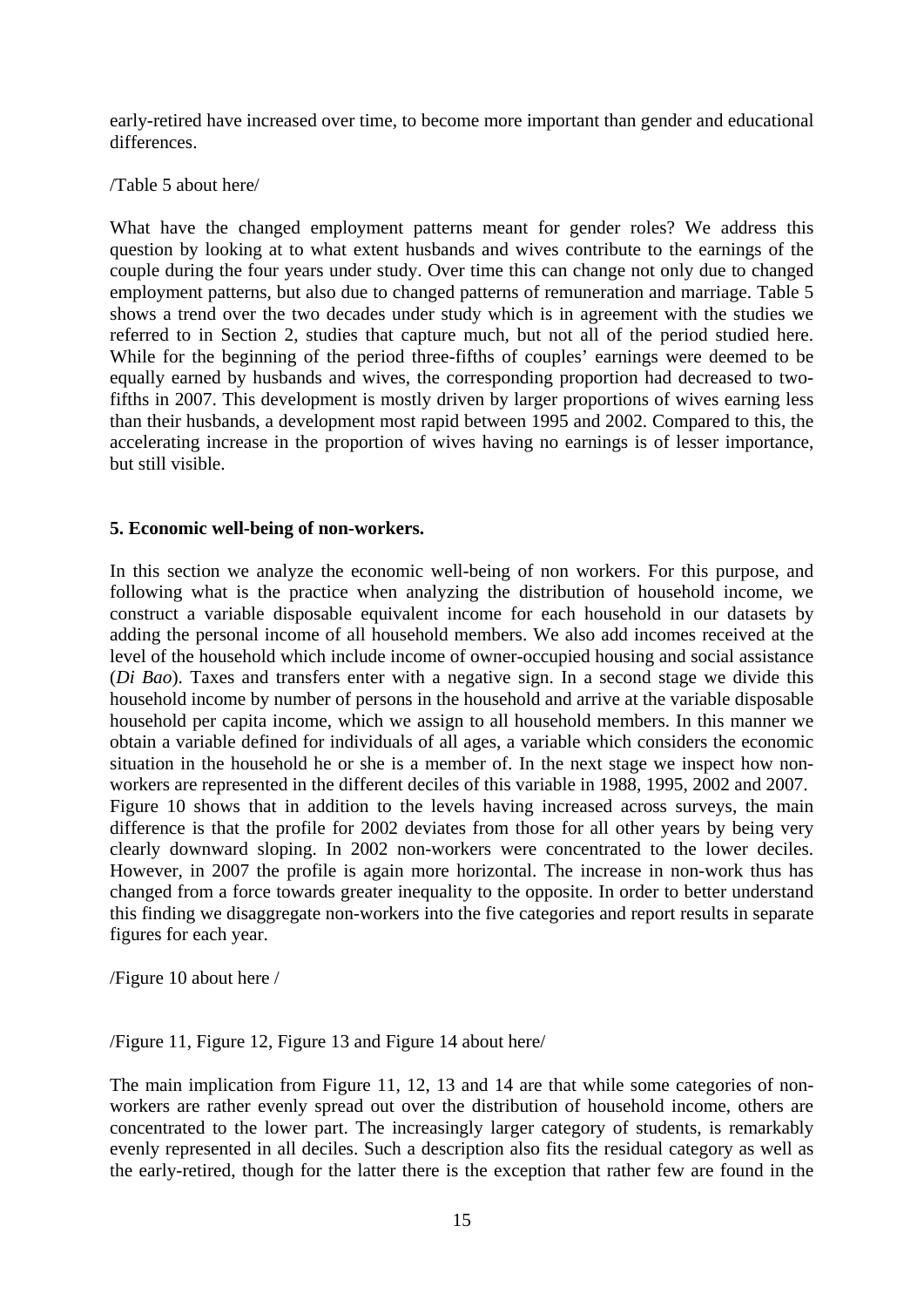lowest decile. The other pattern is represented by the unemployed as well as by homemakers, two categories both disproportionally located in the lowest deciles. It thus appears as if the label "homemaker" to a large extent has functioned as an alternative to the category "unemployed".

However, there are also differences across years to comment on. In 2002 as many as 57 percent of the unemployed and 59 percent of homemakers were located in the four lowest deciles while only 2 percent were in the top decile. During that year, average household disposable household income for homemakers amounted to only 66 percent of the average for the entire population, and to 68 percent among the unemployed (numbers calculated from Table 6). The concentration of the unemployed to the bottom of the income distributions was similar in 2007.

/ Table 6 about here/

The next stage of the analysis is to focus on personal income earned by employed and various categories of non-workers for 1995, 2002 and 2007. For this purpose we define personal income earned by males aged 18 to 60 and females aged 18 to 55. Means and measures of inequality for this variable together with the variable household per capita disposable income are reported in Table 6. Several comments can be made. The main finding is that unemployed, homemakers and students on average have low personal incomes, while this is not the case for early-retired and the residual category. Personal income among unemployed, homemakers and particularly students is rather unequally distributed. The mean values for personal income among unemployed and students are much lower than the disposable income for each of the categories. In contrast, employed persons on average have lower disposable income per capita than personal income. There is thus a considerable redistribution of income going on within the urban Chinese households, and as we will see, redistribution has increased across years. Note also that the negative difference between personal income and household per capita income among employed persons is, in an absolute as well as a relative sense, smaller than the corresponding positive difference among unemployed and students. This is because the number of workers is higher than the number of non-workers.

The rapidly increasing redistribution within households also appears in rather different developments over time through the Gini for personal income among people in work active ages and the Gini for household disposable per capita income among the entire population. The former increased rapidly from 0.27 in 1988 and 0.32 in 1995 to 0.37 in 2002 and finally to 0.46 in 2007, while the latter more or less stood still as the following numbers indicate: 0.23 for 1988, 0.33 for 1995, 0.31 for 2002 and 0.33 for 2007. Since 1995, impulses towards increased income inequality coming from the labor market in urban China have to a large extent been counteracted within the Chinese households. To reiterate: An important part of this story is that an ever larger proportion of young adults have no or only small personal incomes while they are studying or are unemployed and they live in their parental home supported by their working parents.

Some comments can be made on this result. One is that a proportion of the disposable income of parents co-residing with students is used for paying school fees and other educational expenditures, and thereby not available for other expenditures. Another comment is that this redistribution of income taking place within the household refers to an accounting period of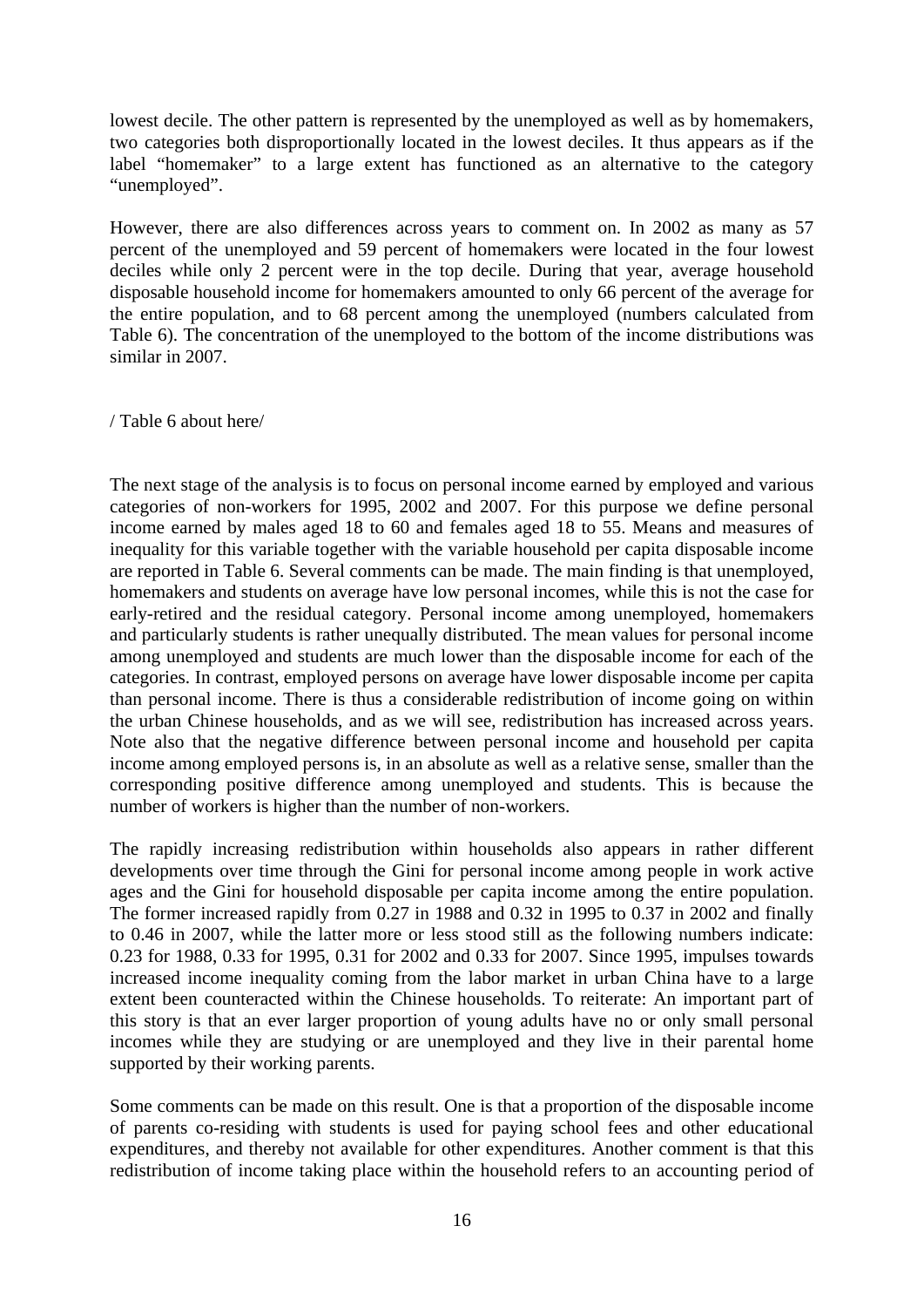one year. Nevertheless, one can expect that the longer education attained by a number of young adults will bring them a relatively high personal income in the future. In this way can one expect that the increased levels of education among urban Chinese young adults will contribute to increased income inequality in the future.

#### / Table 7 about here/

To further illustrate the importance of redistribution of income within the urban Chinese households, we illustrate in Table 7 the relation between personal income for adults and disposable household income by transition matrixes using deciles for each of the years 1995, 2002 and 2007. A rather low proportion of individuals in the first decile of personal income are also found in the lowest decile of disposable household income. In 1995 as well as in 2002 it is 35 percent, and it decreases to as few as 20 percent in 2007 indicating the increased importance of redistribution within the households. About half of the individuals in the top decile of the distribution of personal income are also in the same decile in the distribution of disposable per capita household income for both years under study. A rather low proportion, maximum 1 percent, of persons located in the top decile of personal income were located in the bottom decile of household disposable per capita income. This illustrates that in this sense, the redistribution of income within the household is more powerful in improving the lot of those with no or low personal income, than lowering the relative position of members with high personal income.

## **6. Conclusions**

In this paper we have analyzed the growth of non-work among residents in urban China for 1988, 1995, 2002 and 2007 using surveys covering large parts of the country. The period between the last two years marks the first phase of the Hu – Wei leadership. We have reported employment rates by age and gender for each year. Furthermore, we have categorized nonworkers into five states: students, unemployed, early-retired, homemakers and a residual category. We have estimated probability models relating labor market state to household variables and the city employment rate. Furthermore we have studied personal income and disposable income of non-workers and workers.

During the two decades investigated we have reported large changes when it comes to the age when a birth cohort starts to work. In 1988 at least 50 percent of the age cohort young men was working at age 17 and at age 18 for young women. However, the age of entering the labor force has continuously risen and was as high as age 24 in 2007. This means an increase of seven/six years during the two decades under study. We also reported that among those approaching age 30, as many as about one in five were not working in 2002 and 2007 while nothing similar was observed in 1988. These changes are driven by prolonged education as well as the unemployment school-leavers face before gaining a foothold in working life. Children of longer-educated parents study longer. It was also found that in cities with low employment, young adults are not only more likely to be unemployed, but also more likely to pursue studies.

Non-work has also increased in urban China among people aged 30 and older. A larger proportion of persons in such ages were not working for pay in 2007 compared to 1988. The heavy restructuring of the Chinese economy that took place from the mid-1990s until some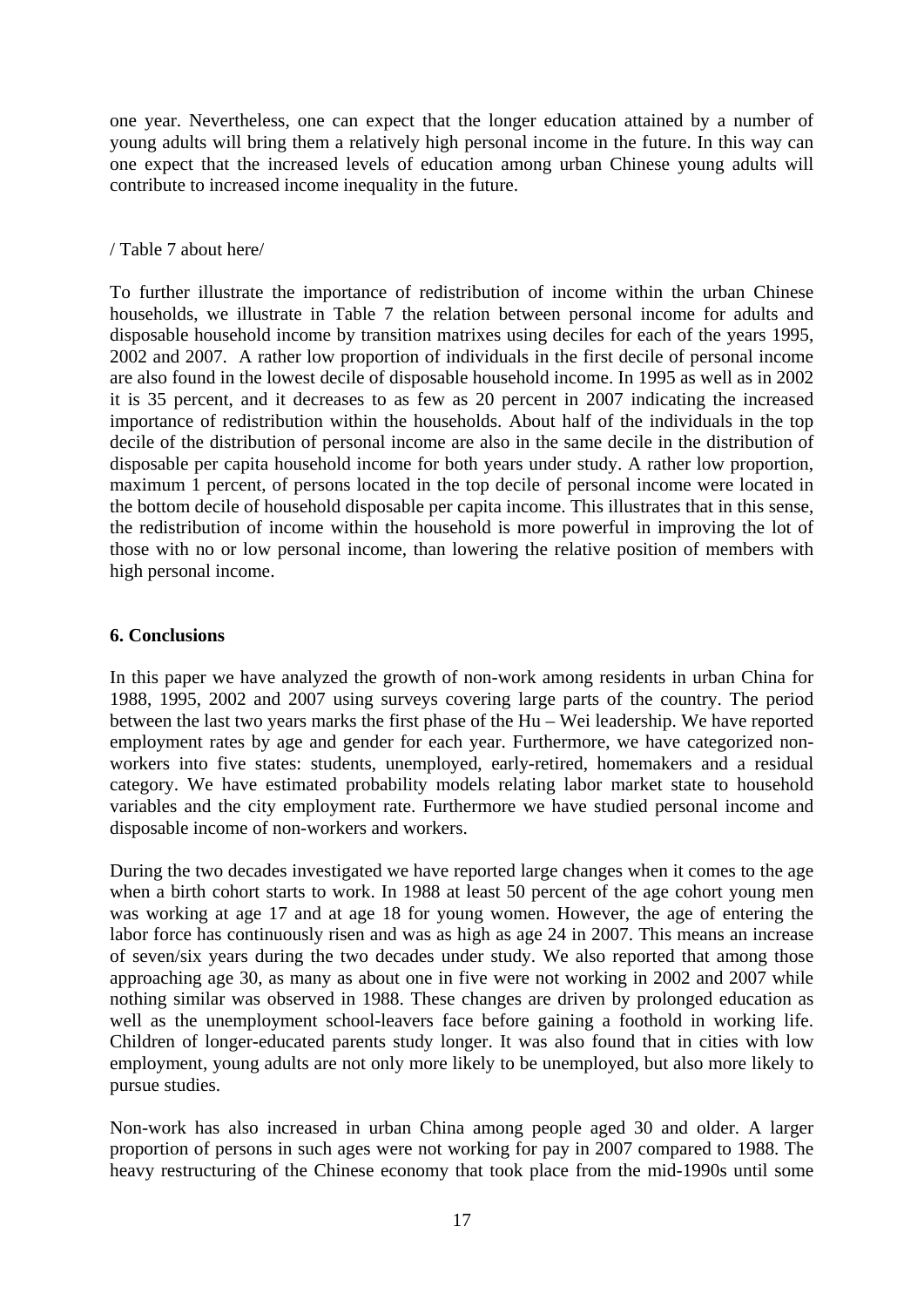years thereafter, shows up in 2002 in lower real retirement ages, the age when leaving the labor force for good. However, as the process of laying off workers from SOEs leveled off together with larger numbers of people being employed in privately-owned firms, limited liability companies or self-employed, the real retirement age bounced back in 2007 to be about as high as in 1988.

The changed employment prospects among middle-aged and older workers have affected women and persons with shorter educations more than others. In 2002 non-work had the clearest gender and education profile, a profile that was considerably weaker in 2007. Parallel to this the dispersion in employment rates at the city level increased from 1995 to 2002, but even after that continued to increase. Our results show that a low city employment rate leads not only to higher probability of open unemployment, but also to higher probabilities for middle-aged and upper-middle-aged persons to be early retired, homemakers and belonging to the residual category of non-workers.

Turning to the issue of changed gender roles during the entire two decades here studied our results are mixed. On one hand among young adults we did not find any indication of young women being less likely to study than young men. On the other hand there are visible, but far from massive indications of a re-appearance of traditional housewives. This is one part in the story of Chinese views contribution less and males to the couples earnings. Another part of this story is the increased wage gap among employed workers (on more of this see Li and Song, in this book).

A major finding from this study is that much income loss due to non-work in urban China is absorbed within the household. This is consistent with findings reported in Gustafsson and Deng (in this book) who report that impulses from the labor market were not the main contributors to increase in income inequality at the household level during the first years of the Hu – Wei leadership. We have shown that for 1995, 2002 and 2007 the relationship between personal income and household disposable per capita income can be considered weak in urban China, and has become even weaker over time. Incomes foregone by an increasingly large number of students and young unemployed are to a large extent provided by parents who typically have above-average personal incomes. We have also reported that those who have left the labor force as early-retired are relatively evenly spaced over the distribution of household per capita income, with the exception of an underrepresentation in the lowest decile. However, it should be stated that in 2002 and in 2007 unemployed people, who were practically nonexistent in 1988 and were rather few in 1995, fared less well than other urban residents.

For policymakers who look upon increased inequality in household income in urban China as a problem, the bad news is that the larger number of unemployed persons in 2002 has clearly contributed to a more unequal distribution. The good news is that such impulses have grown weaker although the magnitude of the unemployment problem has not returned to the 1995 level. To round off we reiterate that the first phase of the Hu and Wen leadership has on the aspect of total number of jobs among registered residents in urban China seen a trend change and from this follows lessened forces toward more inequality. However, on other aspects more of continuity in trends toward more inequality appears. The dispersion in employment rates across cities has continued to increase. Wives share of couple's income has continued to decrease while the contributions by husbands have increased.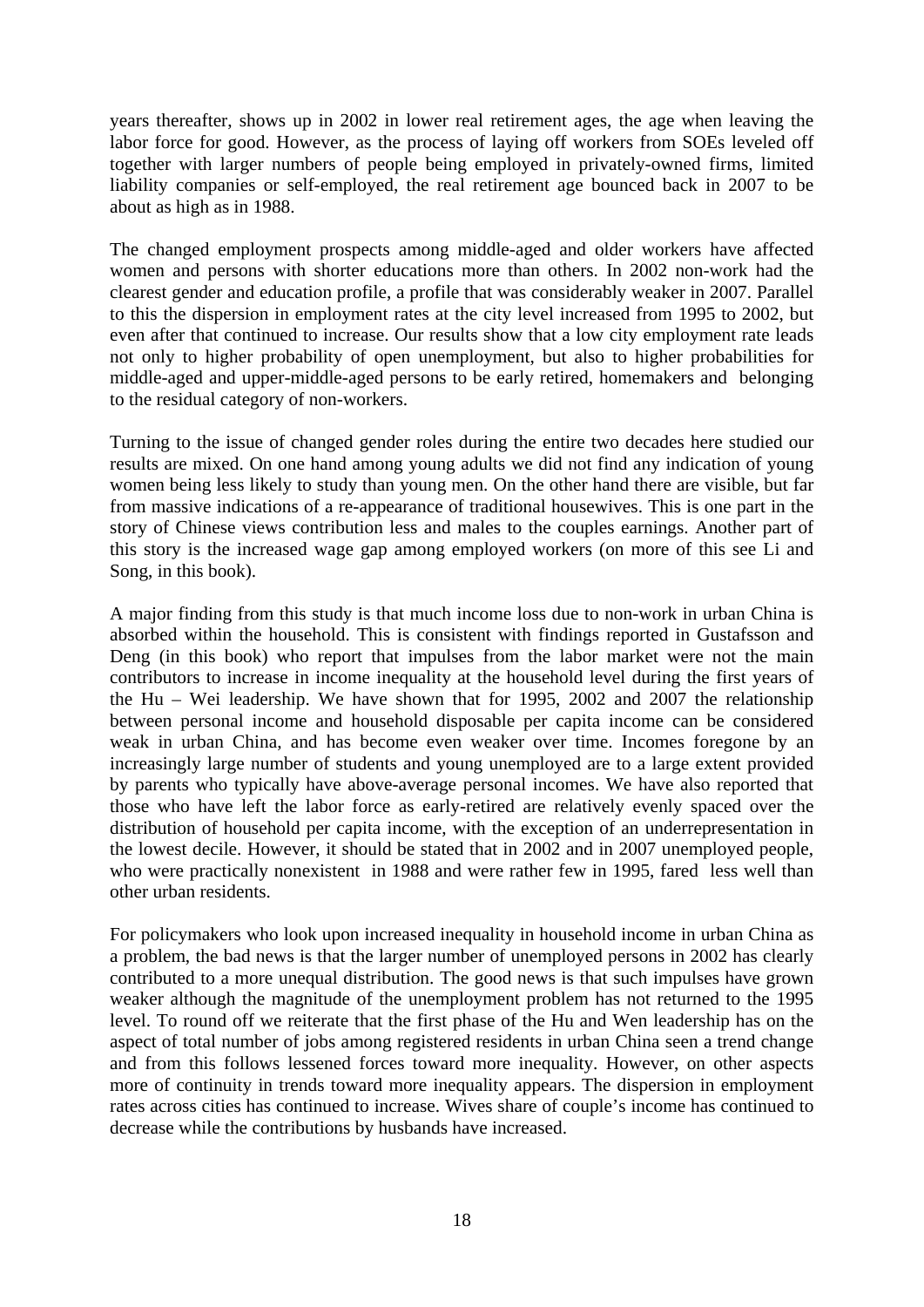### **References**

Appleton, S., Knight, J., Song, L. and Xia, Q. (2002) "Labor Retrenchment in China: Determinants and Consequences", China Economic Review, 13, 252 – 75.

Cai, F., Park, A. and Zhao, Y. (2008) "The Chinese Labour Market in the Reform Era" in Brandt, L. and Rawski, T. (Eds) China's Great Economic Transformation, Cambridge: Cambridge University Press.

Cai, H., Chen, Y and Zhou, L-A. (2010) "Income and Consumption Inequality in Urban China: 1992-2003", Economic Development and Cultural Change, 58 (3), 385 – 413.

Chi, W., and Li, B. (2008) "Glass Ceiling or Sticky Floor? Examining the Gender Earnings Differential Across the Earnings Distribution in Urban China, 1987 – 2004", Journal of Comparative Economics, 36, 243 – 263.

Connelly, R. and Zheng, Z. (2003) "Determinants of School Enrollment and Completion of 10 to 18 year Olds in China", Economics of Education Review, 22, 379 – 388.

Démurger, S, Fournier, M. and Chen, Y. (2007) "The Evolution of Gender Earnings Gaps and Discrimination in Urban China, 1988 – 95" Developing Economics, 45 (1), 97 – 121.

Du, F. and Dong, X. (2009) "Why do Women have Longer Durations of Unemployment than men in post-restructuring urban China?", Cambridge Journal of Economics, 33, 233-252.

Duckett, J. and Hussain, A. (2008) "Tracking Unemployment in China: State Capacity and Governance Issues", Pacific Review, 21, 211 – 229.

Eichen, M. and Zhang, M. (1993) "Annex: The 1988 Household Sample Survey – Data Description and Availability", in Griffin, K., Zhao, R. (Eds) The Distribution of Income in China, Houndmills: McMillan.

Gao, Q., Garfinkel, I. and Zhai, F. (2009) "Anti-Poverty Effectiveness of the Minimum Living Standard Assistance Policy in Urban China", Review of Income and Wealth, 55, Special Issue I, 630 – 655.

Giles, J., Park, A. and Zhang, J. (2005) "What is China's True Unemployment Rate?", China Economic Review, 16, 149-170.

Giles, J., Park, A., Cai, F. (2006) "Re-eemployment of Dislocated Workers in Urban China: the roles of information and incentives, Journal of Comparative Economics, 34, 582-607.

Gustafsson, B. and Deng, Q. (2007) "Social Assistance Receipt and its Importance for Combating Poverty in Urban China", IZA Discussion Paper No 2758.

Gustafsson, B., Li, S. (2000) "Economic Transformation and the Gender Earnings Gap in Urban China", Journal of Population Economics, 13 (2), 305-330.

Hannum, E., and Wang, M. (2006) "Geography and Education Inequality in China", China Economic Review, 17, 253 – 265.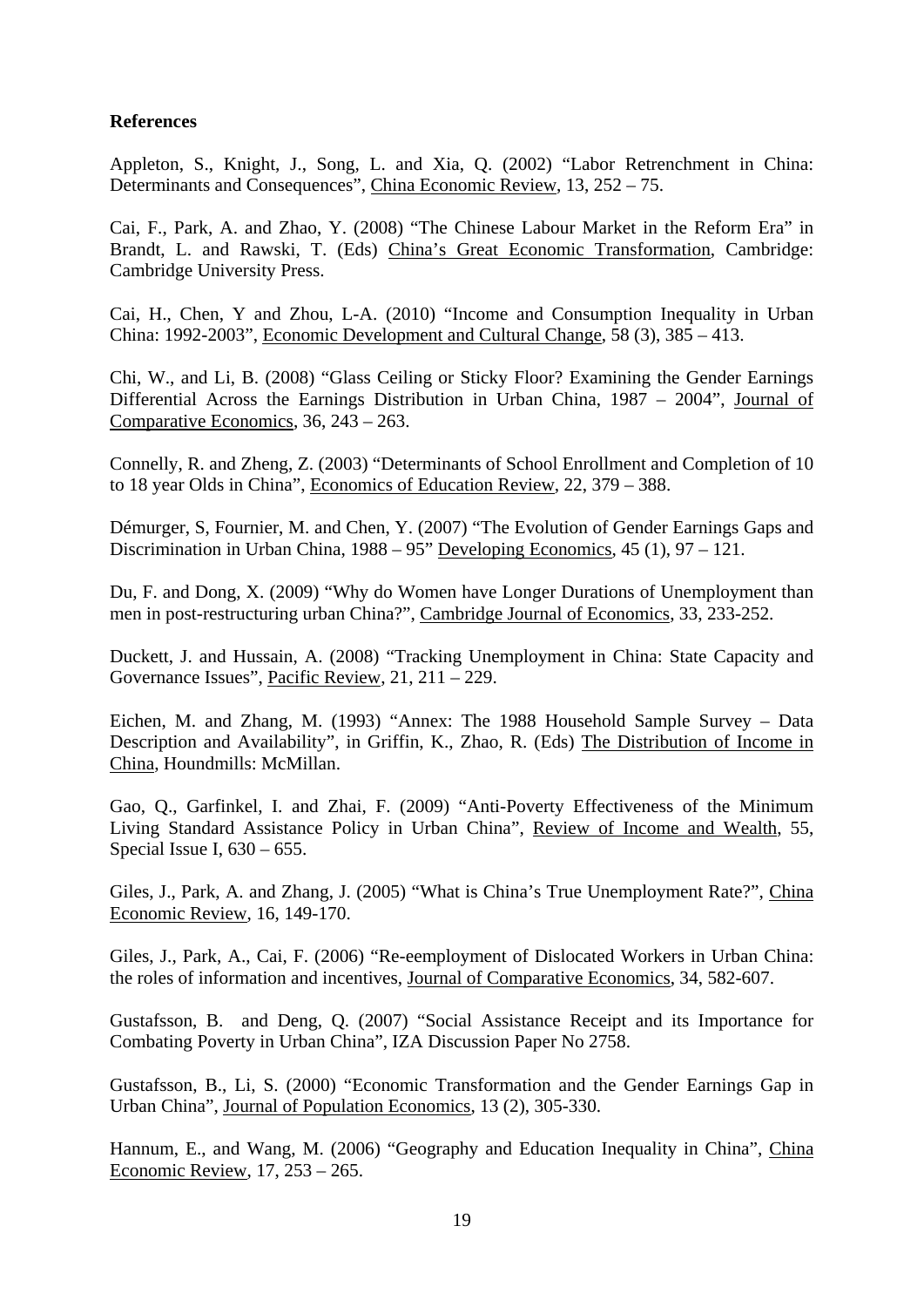Hannum, E. Behrman, J., Wang, M. and Liu, J. (2008) "Education in the Reform Era" in Brandt, L. and Rawski, T. (Eds) China's Great Economic Transformation, Cambridge: Cambridge University Press.

Knight, J and Li, S. (2006) "Unemployment Duration and the Earnings of Reemployed Workers in Urban China", China Economic Review, 17, 103-19.

Knight, J. and Song, L. (2008) "China's Emerging Wage Structure 1995 – 2002", in Gustafsson, B, Li, S. and Sicular, T. (Eds) Inequality and Public Policy in China, Cambridge, Cambridge University Press.

Leung, J. (2006) "The Emergence of Social Assistance in China", International Journal of Social Welfare, 15, 188-198.

Li, H., Zhang, J., Sin, L.T. and Zhao, Y. (2006) "Relative Earnings of Husbands and Wives in Urban China", China Economic Review, 17, 412 – 431.

Li, S. and Gustafsson, B. (2008) "Unemployment, Early Retirement and Changes in the Gender Income Gap in Urban China, 1955 – 2002", Gustafsson, B, Li, S. and Sicular, T. (Eds) Inequality and Public Policy in China, Cambridge, Cambridge University Press

Li, S., Luo, C., Wei, Z. and Yue, S. (2008) "Appendix: The 1995 and 2002 Household Surveys: Sampling Methods and Data Description", in Gustafsson, B, Li, S. and Sicular, T. (Eds) Inequality and Public Policy in China, Cambridge, Cambridge University Press.

Li, S. and Song, J. (2010) "Changes in Gender Wage Gap in Urban China during 1995 – 2007", paper presented at the May 2010 Workshop on Income Inequality in China at Beijing Normal University.

Li, T. and Zhang, J. (2009) "What Determines Employment Oportunities for College Graduates in China after Higher Education Reform?", China Economic Review, electronic publication.

Li, W. (2007) "Family Background, Financial Constraints and Higher Education Attendance in China", Economics of Education Review, 26, 725 – 735.

Liu, Q. (2009) Essays in Labor Economics: Education, Employment, and Gender. Uppsala: Uppsala University, Economic Studies 117.

Maurer-Fazio, M. , Connelly, R., Lan, C. and Tang, L. (2009) "Child Care, Eldercare, and Labour Force Participation of Married Women in Urban China: 1982 – 2000", Institute for the Study of Labor (IZA) Discussion Paper No 4204.

Meng, X. (2004) "Economic Restructuring and Income Inequality in Urban China", Review of Income and Wealth, 50, 357 – 380.

Mo R. (2008), "Employment in 2007: The Reforming System Improvement and Innovation", in Ru Xin, Lu Xueyi and Li Peilin (Eds) Society of China Analysis and Forecast (2008)-Blue Book of China's Society, Social Sciences Academic Press. January 2008, (In Chinese)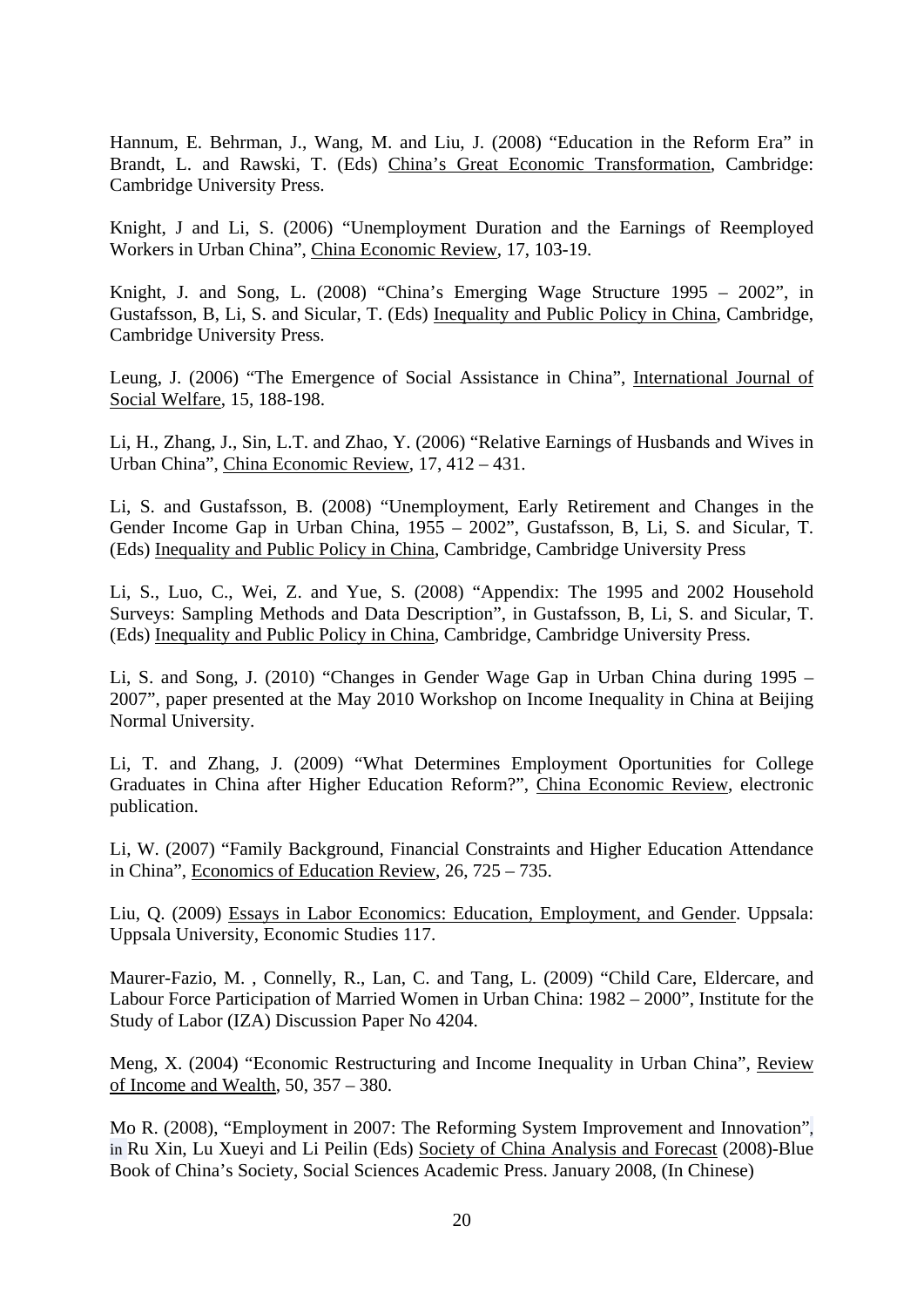Mok, K.H., Wong, Y.C. and Zhang, X. (2009) "When Marketisation and Privatisation Clash with Socialist Ideas: Educational Inequality in Urban China", International Journal of Educational Development, 29, 505 – 512.

Ryan, (2001) "The School – Work Transition: A Cross National Perspective", Journal of Economic Literature, 39, 34 – 92.

Tasi, M. and Ding, Y. (2005) "Resource Utilization and Disparities in Compulsory Education in China" Available at: http://www.tc.columbia.edu/faculty/tsang/Files/1.pdf (and also published in China Review, 2005, 5 (1)  $1 - 31$ .)

Wong, L. Ngok, K. (2006) "Social Policy between Plan and Market: *xiagang* (Off-duty Employment) and the Policy of Re-employment Service Centres in China", Social Policy and Administration, 40, 158 – 173.

Zhao S. and Wen D. (2008), "Reform Review on the College Graduates Employment System in the Past 30 Years and Analysis of the Current System", China Higher Education Study, Vol.8, 2008 (In Chinese))

Zhang, L., Xhao, Y., Park, A., Song, X. (2005) "Economic Returns to Schooling in Urban China", Journal of Comparative Economics, 33, 730-752.

Zhang, Y., Hannum, E., Wang, M. (2008) "Gender-Based Employment and Income Differences in Urban China: Considering the Contributions of Marriage and Parenthood", Social Forces, 86, 1529 – 1560.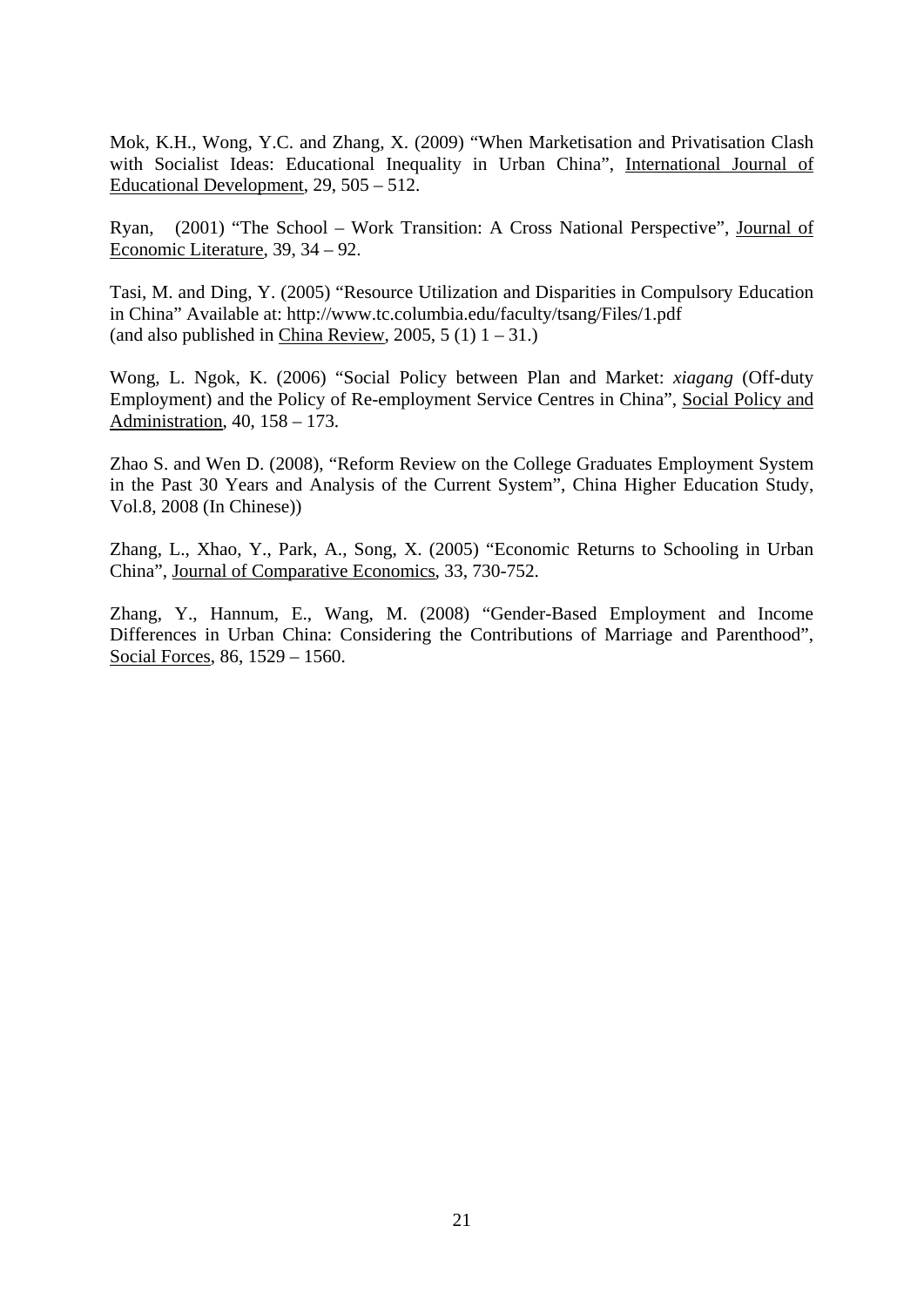

## **City employment rates by deciles 1988, 1995, 2002 and 2007**

# **Figure 2**

Percentage of workers by age among males aged 16 – 30, 1988, 1995, 2002 and 2007

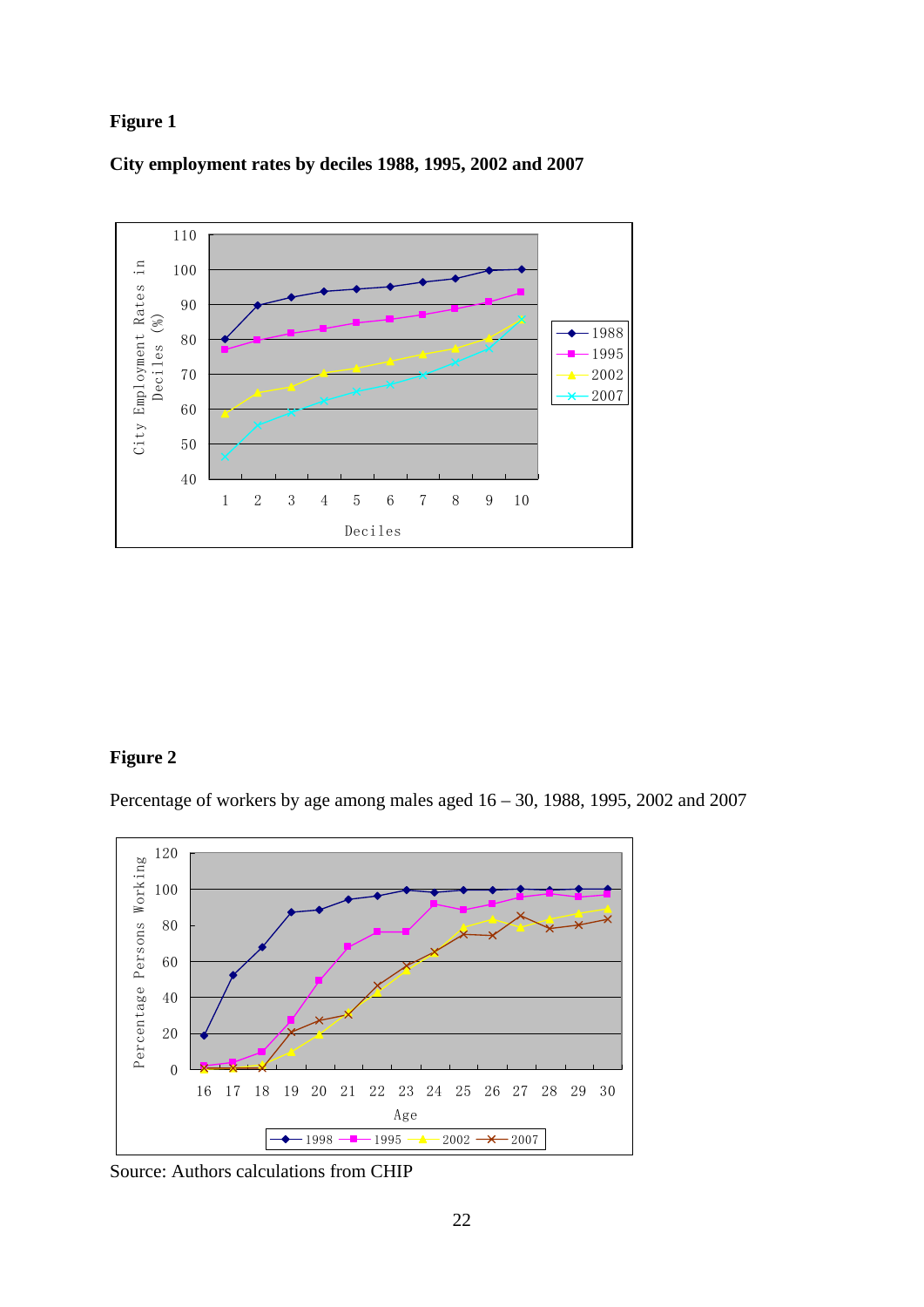Percentage of workers by age among males aged  $16 - 30$ , 1988, 1995, 2002 and 2007



Source: Authors calculations from CHIP

#### **Figure 4**

Percentage of workers by age among males aged 30 – 62 1988, 1995, 2002 and 2007.

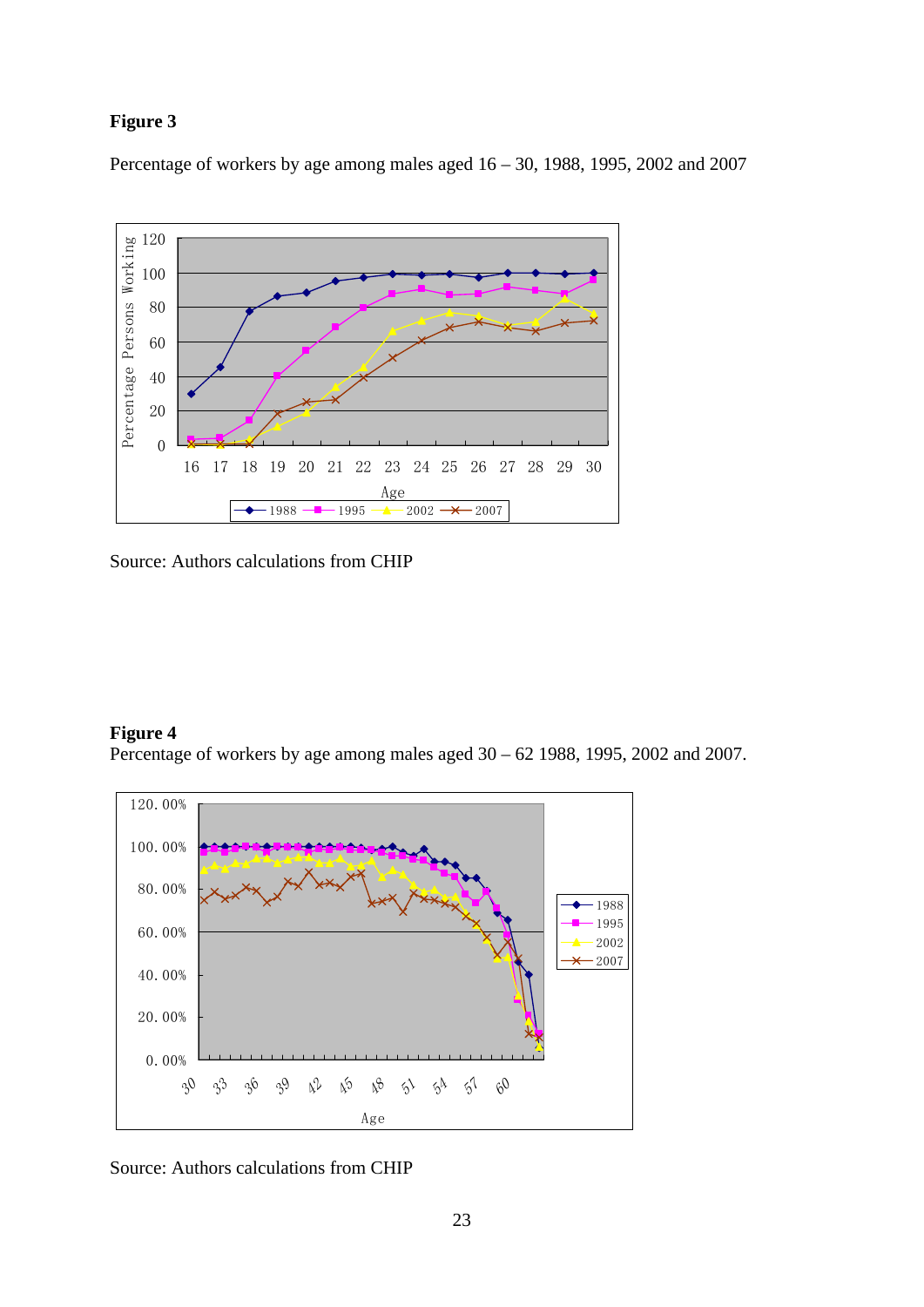



Source: Authors calculations from CHIP

Unemployment rates among men by age 1988, 1995, 2002 and 2007. Percent of the labor force.



Source: Authors calculations from CHIP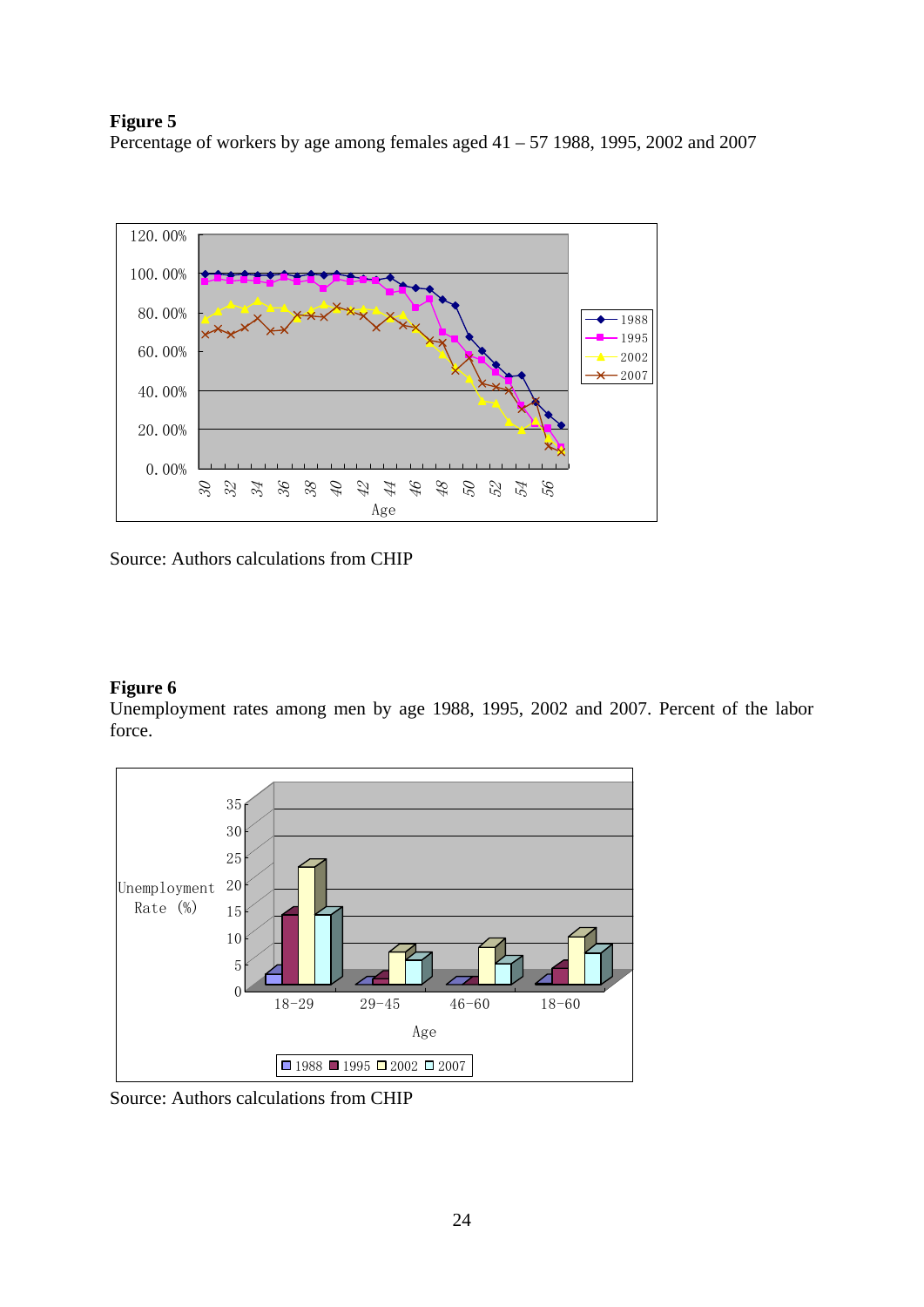Unemployment rates among females by age 1988, 1995, 2002 and 2007, Percentage of the labour force.



Source: Authors calculations from CHIP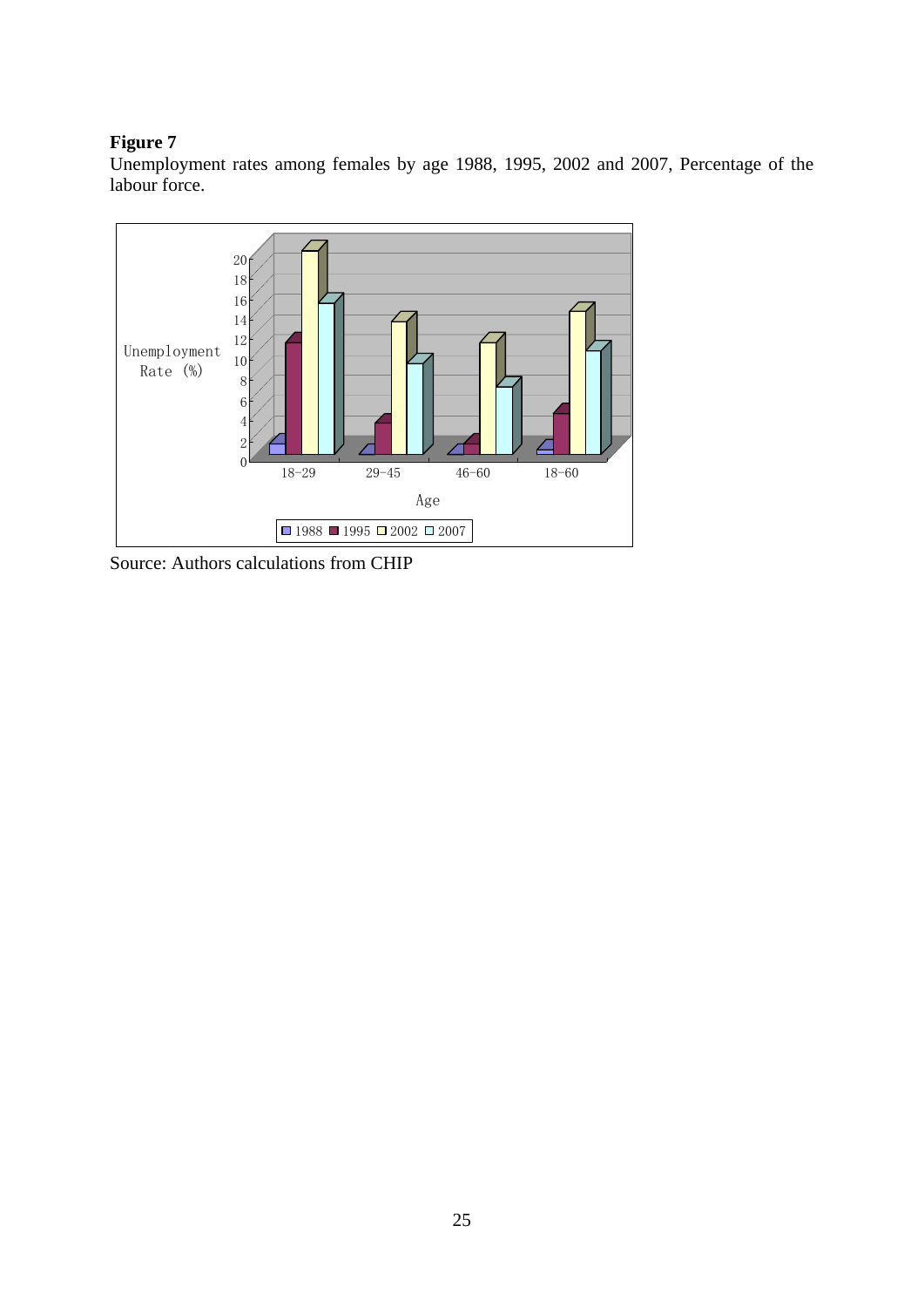Predicted probabilities for various states of non-work among persons aged  $18 - 29$ , 1995, 2002 and 2007



a) Probabilities of studying

Source: Table 4

Note: A is a male aged 20, living in a city with an employment rate at the sample mean and with parents with education at the sample mean.

B. Differs from person A by being aged 23.

C. Differs from person A by living in a city with an employment rate equal to that observed in the top decile the same year.

D. Differs from person A by living in a city with an employment rate equal to that observed in the bottom decile the same year.

E. Is equal to person C but education of parents is that observed in the top decile the same year.

F. Is equal to person C but education of parents is that observed in the bottom decile the same year.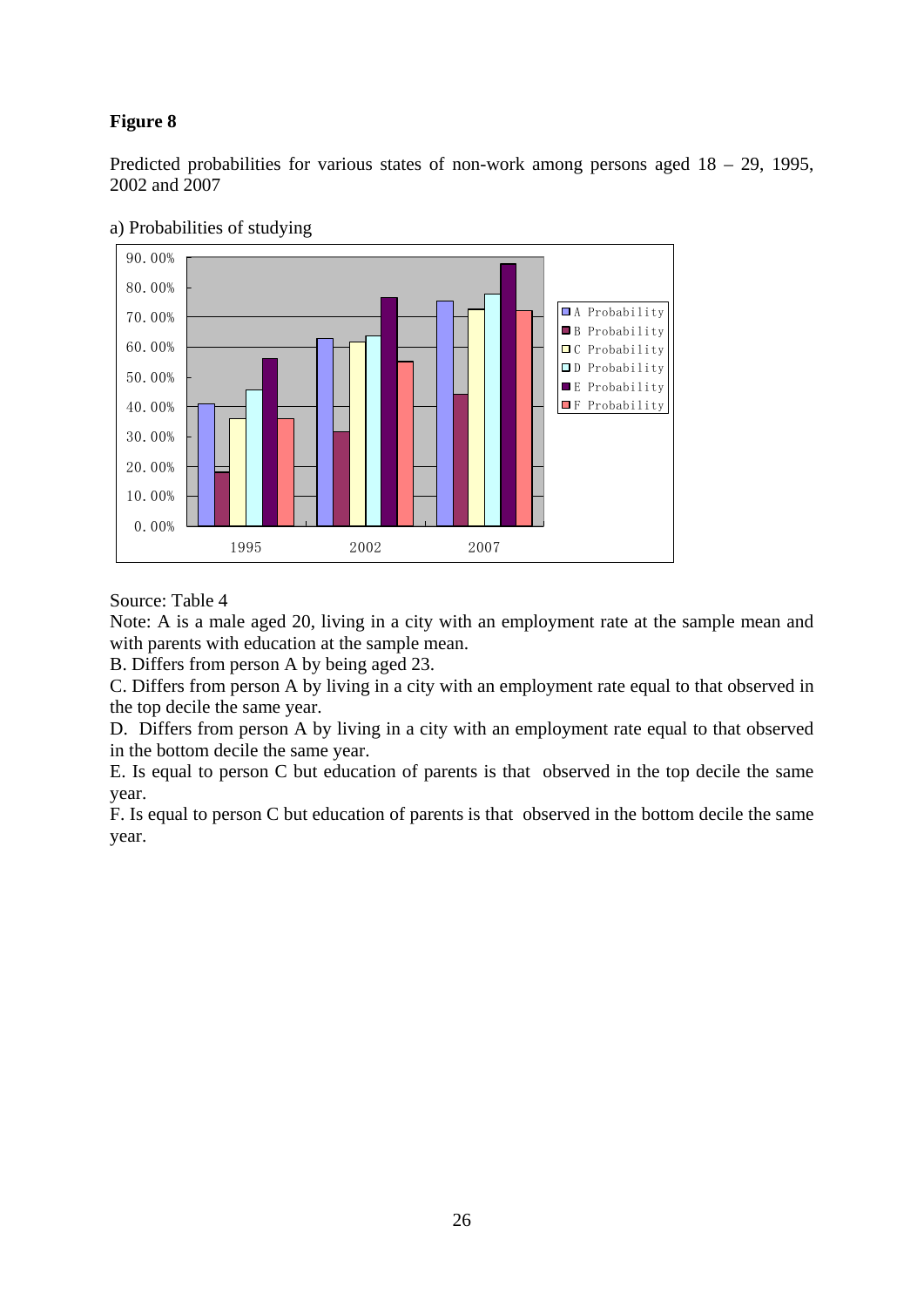

#### b) probabilities of being unemployed

Note: A is a male aged 20, lives in a city with an employment rate at the sample mean and has parents with education at the sample mean.

B. Differs from person A by being aged 23.

C. Differs from person A by living in a city with an employment rate equal to that observed in the top decile the same year.

D. Differs from person A by living in a city with an employment rate equal to that observed in the bottom decile the same year.

E. Is equal to person C but education of parents belongs to that observed in the top decile the same year.

F. Is equal to person C but education of parents belongs to that observed in the bottom decile the same year.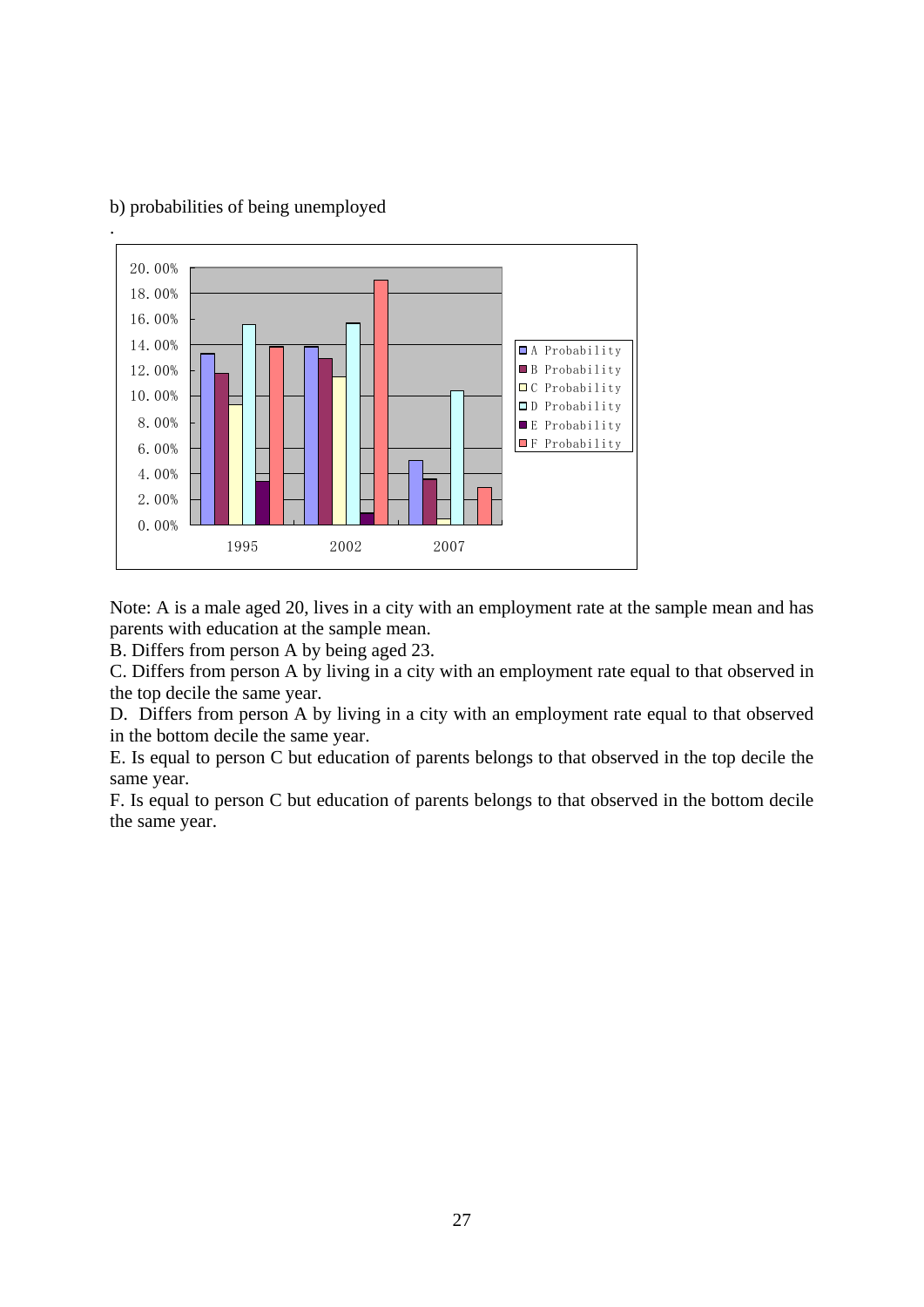Predicted probabilities for employment and various states of non work among persons aged 50 for 1995, 2002 and 2007

A female aged 50, with no children under age 14 or or elderly person (aged 65 or above) in her family , living in a city with the average employment rate, her education year is the mean value and her husband also has the average education year.



a. Probability of being employed

Note:

Person A is a male aged 50 with a short education. Person B is a male aged 50 having a long education. Person C is a female aged 50 having a short education. Person D is a female aged 50 having a long education. Person E is a female aged 50 with average education living in a city with a low employment rate (the bottom city employment rate deciles). Person F is same as E, but living in a city with a high employment rate (the top city employment rate deciles).

Source: Table 4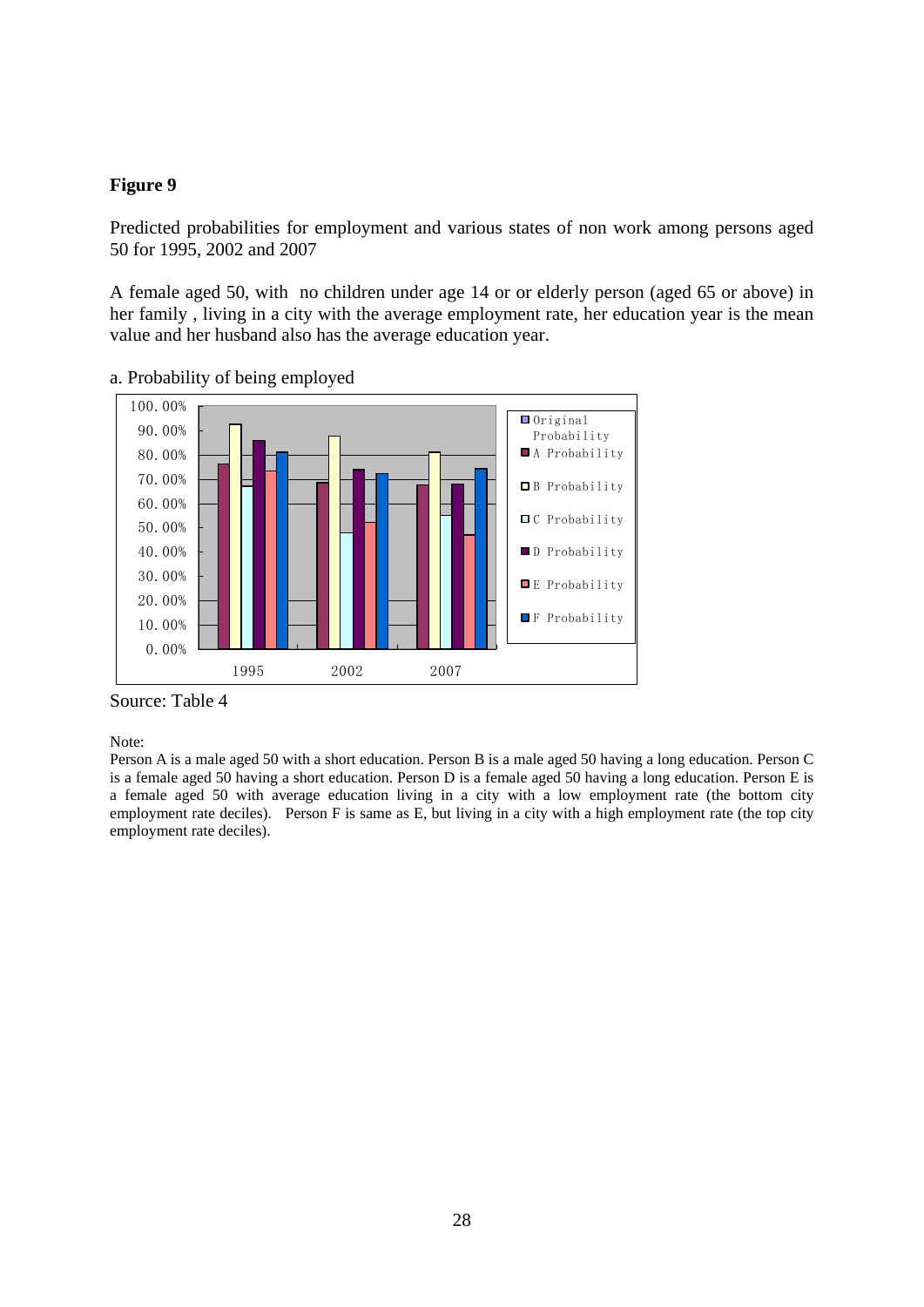#### b. Probability of being unemployed



Note:

Person A is a male aged 50 with a short education. Person B is a male aged 50 having a long education. Person C is a female aged 50 having a short education. Person D is a female aged 50 having a long education. Person E is a female aged 50 with average education living in a city with a low employment rate (the bottom city employment rate deciles). Person F is same as E, but living in a city with a high employment rate (the top city employment rate deciles).



#### c. Probability of being early retired

Note:

Person A is a male aged 50 with a short education. Person B is a male aged 50 having a long education. Person C is a female aged 50 having a short education. Person D is a female aged 50 having a long education. Person E is a female aged 50 with average education living in a city with a low employment rate (the bottom city employment rate deciles). Person F is same as E but living in a city with a high employment rate (the top city employment rate deciles).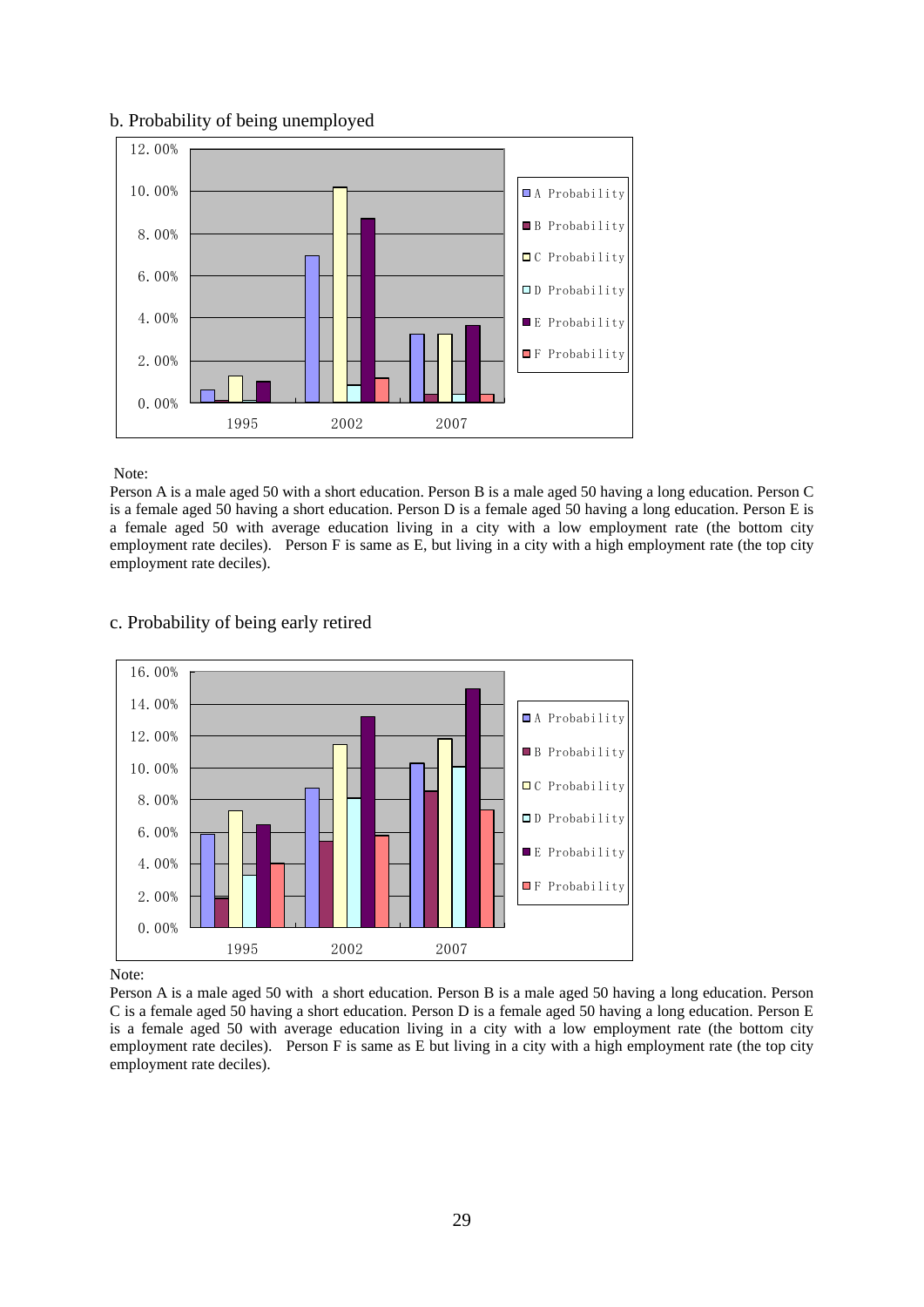

Percentages of non-workers in deciles of household income 1988, 1995, 2002 and 2007

Source: Authors calculations from CHIP **Figure 11** 

Percentage of various categories of non-workers in deciles of disposable household income per capita 1988



Source: Authors calculations from CHIP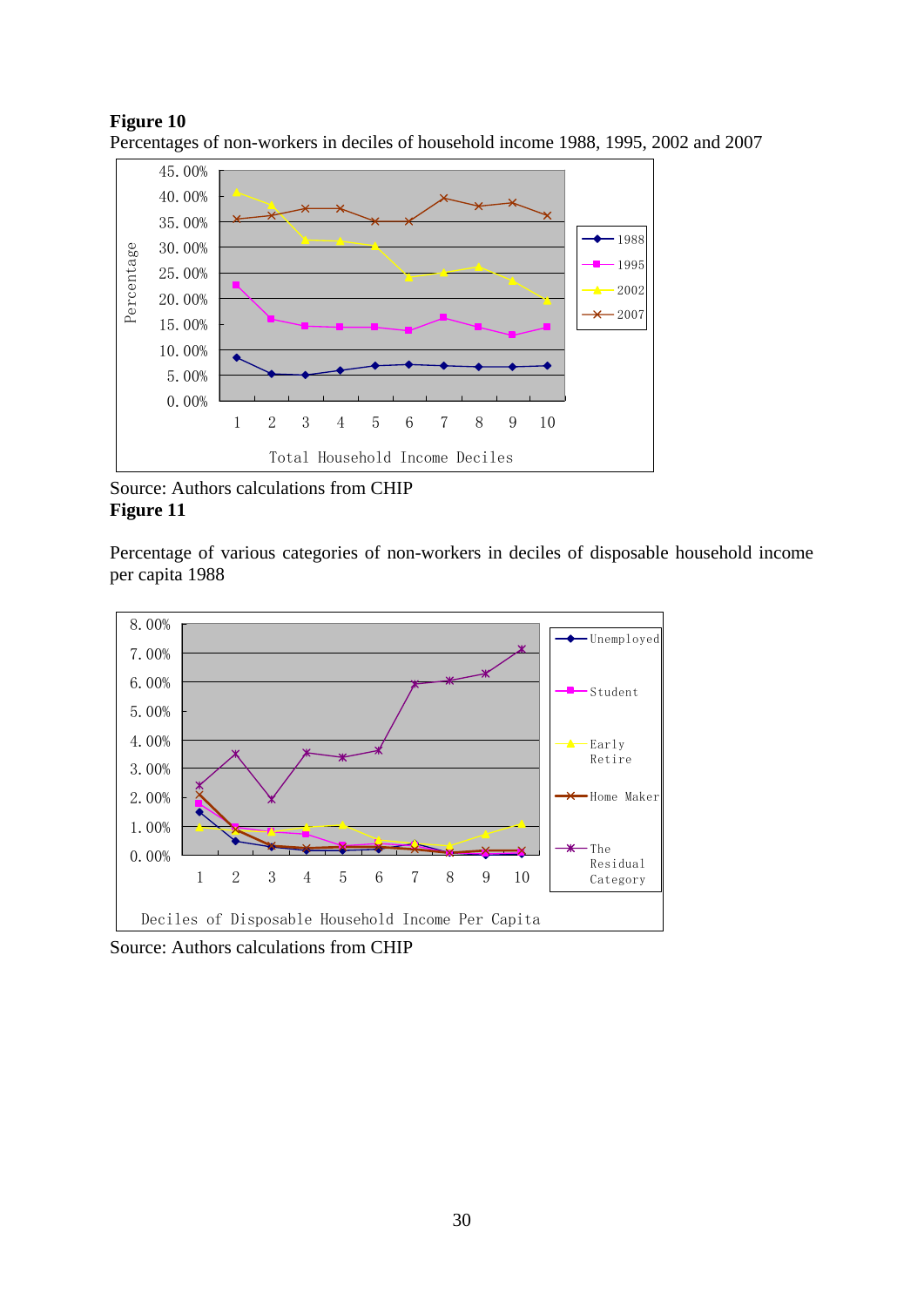Percentage of various categories of non-workers in deciles of disposable household income per capita 1995



Source: Authors calculations from CHIP

### **Figure 13**

Percentage of various categories of non-workers in deciles of disposable household income per capita 2002



Source: Authors calculations from CHIP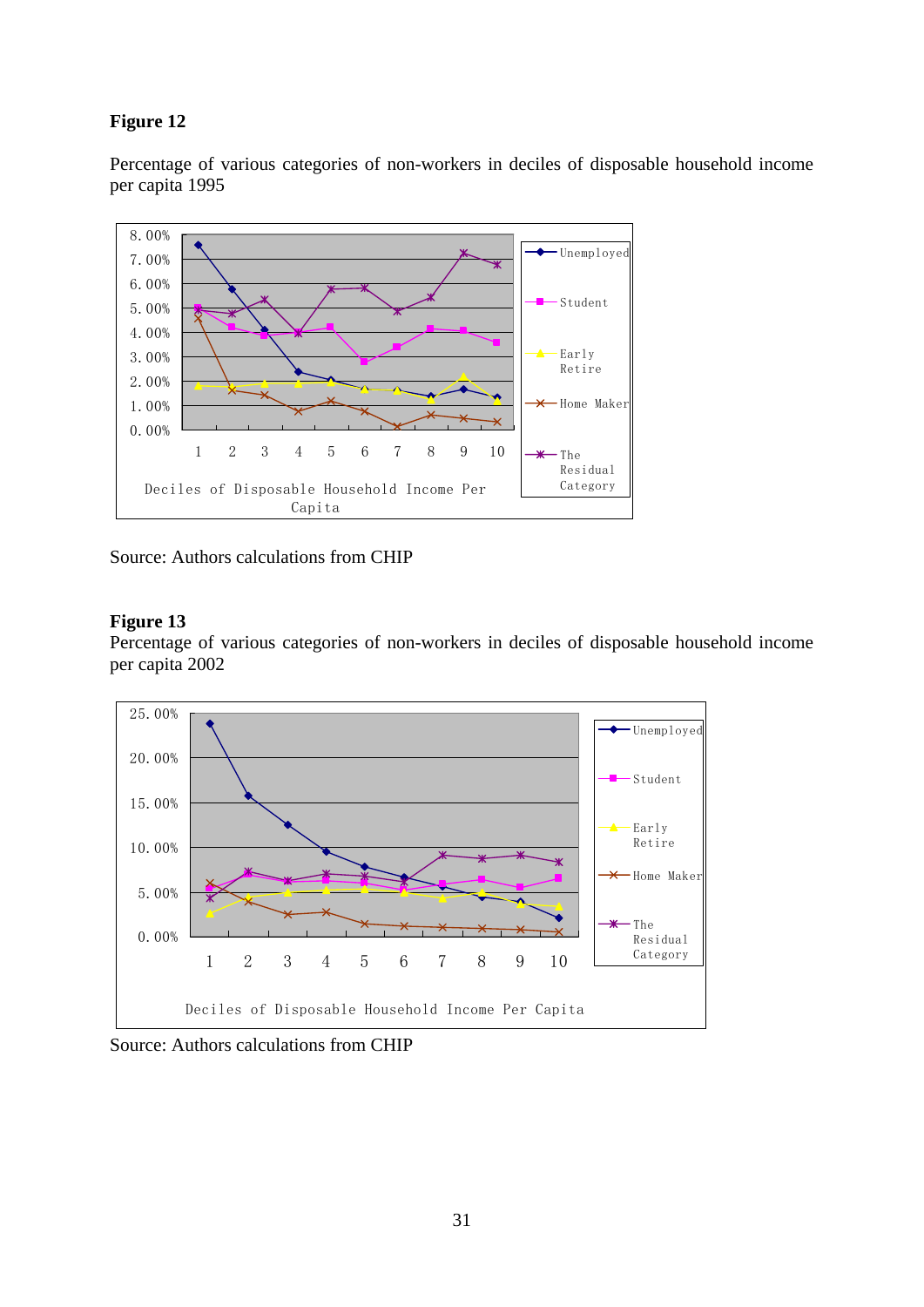

Figure 14 Percentage of various categories of non-workers in deciles of disposable household income per capita 2007

Source: Authors calculations from CHIP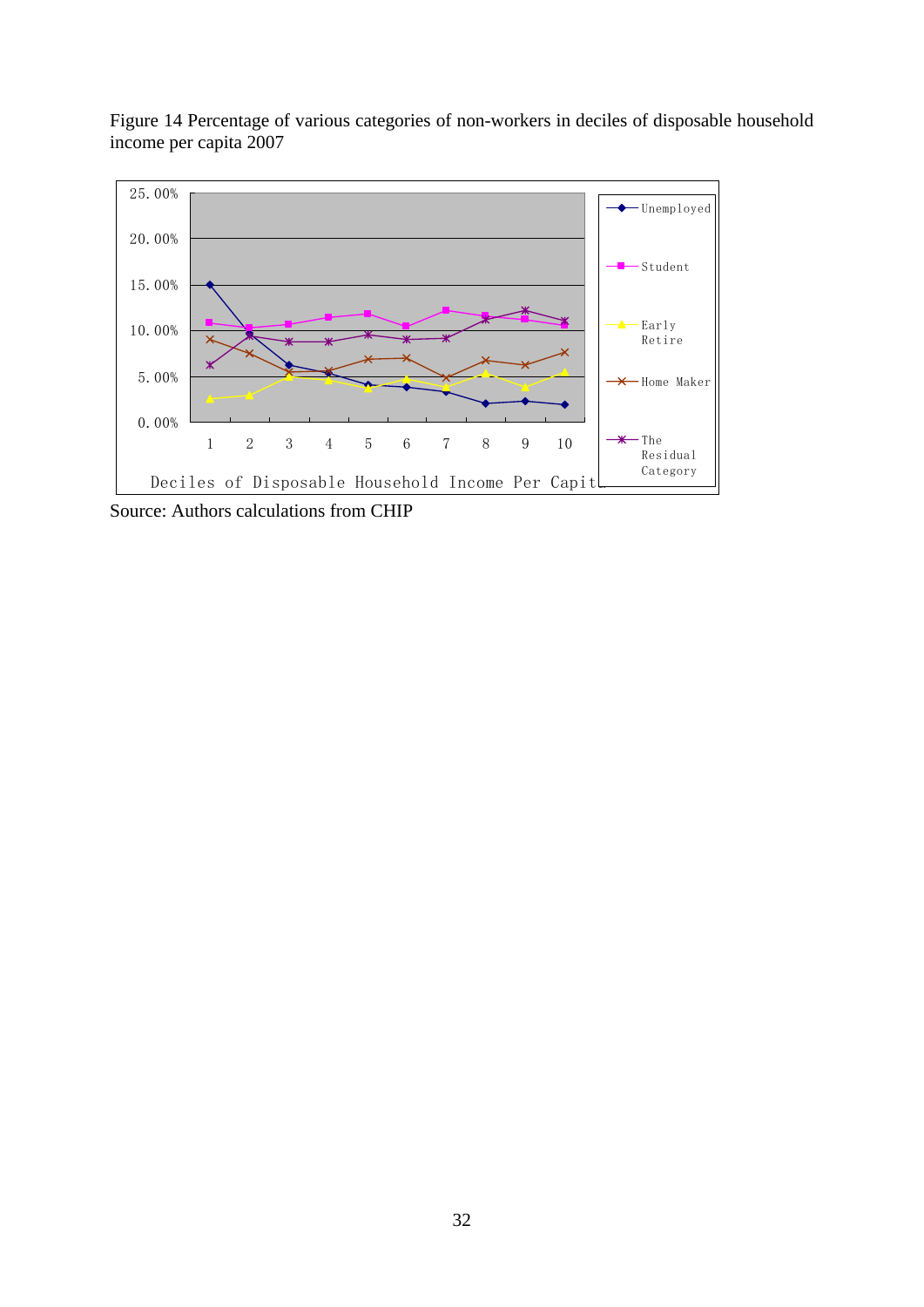### **Table 1**  Categories of non-workers 1988, 1995, 2002 and 2007, men 18 – 60 and women 18 – 55.

|                                                                                              | 1988       |           | 1995       |           | 2002       |           |            | 2007      |
|----------------------------------------------------------------------------------------------|------------|-----------|------------|-----------|------------|-----------|------------|-----------|
|                                                                                              |            | Persons   |            | Persons   |            | Persons   | Proportion | Persons   |
|                                                                                              | Proportion | in<br>the | Proportion | in<br>the | Proportion | in<br>the |            | in<br>the |
|                                                                                              |            | sample    |            | sample    |            | sample    |            | sample    |
| Early-retired                                                                                | 0.77       | 157       | 1.73       | 246       | 4.45       | 637       | 4.16       | 575       |
| Unemployed                                                                                   | 0.33       | 67        | 2.96       | 421       | 9.24       | 1322      | 5.38       | 743       |
| <b>Students</b>                                                                              | 0.56       | 114       | 3.92       | 558       | 6.02       | 851       | 11.21      | 1548      |
| Homemaker                                                                                    | 0.48       | 97        | 1.19       | 170       | 2.11       | 302       | 6.67       | 921       |
| Others                                                                                       | 4.36       | 890       | 5.48       | 780       | 7.31       | 1045      | 9.47       | 1307      |
| Total<br>non-<br>workers                                                                     | 6.50       | 1325      | 15.28      | 2175      | 29.06      | 4157      | 36.89      | 5094      |
| Unemployment<br>rate<br>Defined<br><b>as</b><br>unemployed<br>(worker)<br>$+$<br>unemployed) | 0.38       | 17670     | 3.37       | 12484     | 11.53      | 11387     | 7.86       | 9457      |

#### Source: Authors calculations from CHIP

Note: In the surveys for 1988, 1995 and 2002 there are 10 alternative responses to a question on employment. We classify those who reported being employed as "employed", students as "students" and those who stated retirement and were aged 40 to 50 "early retired". Persons who indicated one of the three alternatives Ligang, laid-off and unemployed are classified as "unemployed". The residual category consists of all other non-workers.

In the 2007 survey there are 14 different alternative responses to the question of employment. We define "employed" as those who had indicated one of the six alternatives: work in state-owned unit, work in collective unit, self-employed or owner of private business, employee of private business, employed after having been retired and other employed. Those who communicated that they were students were classified as "students" together with persons with a undergraduate degree and were younger than 22, 23 and 25 but had indicated a status other than student. The motivation for this is that the Chinese term ( Zai Xiao Xue Sheng ) might be interpreted to refer to students at lower levels. People who had communicated homemaker were classified as "homemakers" together with those who were younger than 46, married and had indicated being retired. This is motivated by the fact that employed in state owned enterprises who started to work at age 16 needed to have a 30-year working career to be eligible for early retirement benefits and that people who were under age 46 in 2007 were unlikely to have been bought out with a lump sum from their work unit. Early-retired are persons who have indicated this alternative with the exception described above. People who indicated one of the three alternatives waiting for a job, unemployed and waiting for further studies were classified as unemployed. The residual category consists of all other non-workers and aged above 18 and below 40, not married and communicated that they were retired.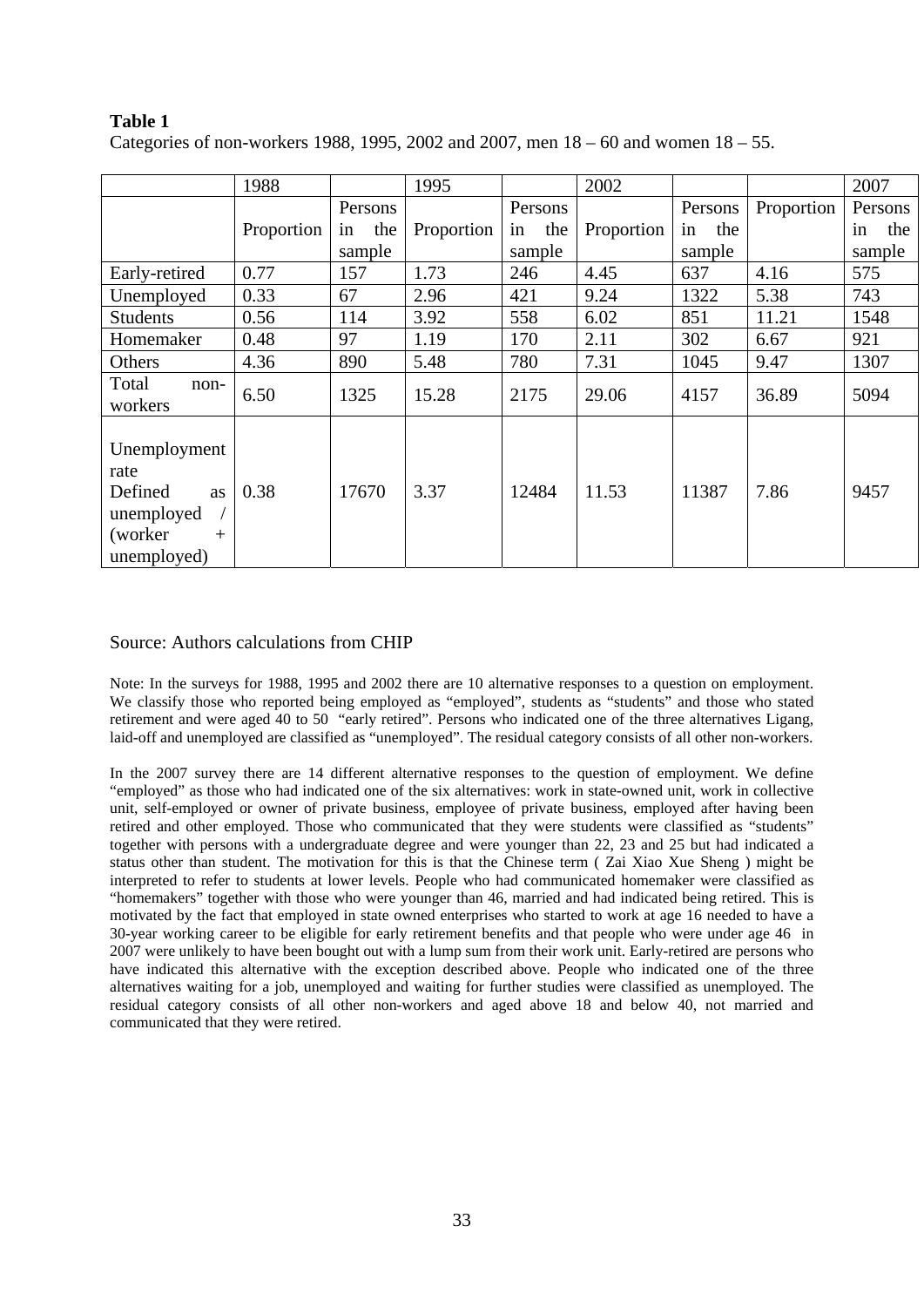Non-workers by category, age and gender 1988, 1995, 2002 and 2007. Percent of persons in different age categories.

|                                        | 1988           |                  | 1995             |                  | 2002           |                | 2007           |                |
|----------------------------------------|----------------|------------------|------------------|------------------|----------------|----------------|----------------|----------------|
|                                        | Males          | Females          | Males            | Females          | Males          | Females        | Males          | Females        |
| $18 - 29$                              |                |                  |                  |                  |                |                |                |                |
| <b>Students</b>                        | $\overline{2}$ | $\overline{2}$   | 20               | 18               | 31             | 29             | 36             | 31             |
| Unemployed                             | $\mathbf{1}$   | $\mathbf{1}$     | 10               | 9                | 17             | 14             | 6              | 8              |
| Unemployment<br>rate                   | 1.27           | 1.05             | 11.98            | 10.87            | 33.77          | 22.19          | 11.16          | 15.29          |
| Homemaker                              | $\overline{0}$ | $\boldsymbol{0}$ | $\overline{0}$   | $\boldsymbol{0}$ | $\overline{0}$ | $\overline{0}$ | $\overline{3}$ | 6              |
| Other<br>non<br>worker                 | $\mathbf{1}$   | $\mathbf{1}$     | $\overline{2}$   | 3                | 3              | 6              | 6              | 12             |
| <b>Observations</b>                    | 2749           | 2954             | 1584             | 1667             | 1345           | 1430           | 2383           | 2267           |
|                                        |                |                  |                  |                  |                |                |                |                |
| 30-45                                  |                |                  |                  |                  |                |                |                |                |
| Unemployed                             | $\mathbf{1}$   | $\mathbf{1}$     | 10               | 9                | 6              | 12             | $\overline{4}$ | $\overline{7}$ |
| Unemployment<br>rate                   | $\overline{0}$ | 1.21             | 10.22            | 20.16            | 6.12           | 15.17          | 4.54           | 8.89           |
| Early-retired                          | $\overline{0}$ | $\overline{0}$   | $\overline{0}$   | $\mathbf{1}$     | $\overline{0}$ | $\overline{4}$ | $\overline{0}$ | $\overline{0}$ |
| Homemaker                              | $\overline{0}$ | $\mathbf{1}$     | $\overline{0}$   | $\mathbf{1}$     | $\overline{0}$ | $\overline{1}$ | 10             | 15             |
| Other                                  | $\overline{0}$ | $\overline{0}$   | $\overline{0}$   | $\mathbf{1}$     | $\mathbf{1}$   | $\overline{2}$ | $\mathbf{1}$   | $\mathbf{1}$   |
| Observations                           | 4464           | 4891             | 3441             | 3770             | 3027           | 3393           | 2425           | 2608           |
|                                        |                |                  |                  |                  |                |                |                |                |
| $46+$                                  |                |                  |                  |                  |                |                |                |                |
| Unemployed                             | $\theta$       | $\overline{0}$   | $\boldsymbol{0}$ | $\mathbf{1}$     | 6              | 6              | 3              | $\overline{3}$ |
| Unemployment<br>rate                   | $\overline{0}$ | 0.06             | 0.26             | 0.88             | 6.78           | 11.08          | 3.82           | 6.65           |
| Early-retired                          | $\overline{2}$ | $\overline{4}$   | $\overline{4}$   | 9                | 9              | 13             | 12             | 16             |
| Homemaker                              | $\overline{0}$ | $\overline{2}$   | $\overline{0}$   | $\overline{7}$   | $\overline{0}$ | 6              | $\overline{0}$ | $\overline{3}$ |
| Other                                  | 10             | 24               | 13               | 26               | 9              | 29             | 11             | 33             |
| Observations                           | 2904           | 1944             | 2235             | 1541             | 2861           | 2248           | 2304           | 1821           |
|                                        |                |                  |                  |                  |                |                |                |                |
| Source: Authors calculations from CHIP |                |                  |                  |                  |                |                |                |                |

Note: For definitions of various non-work states see Table 1.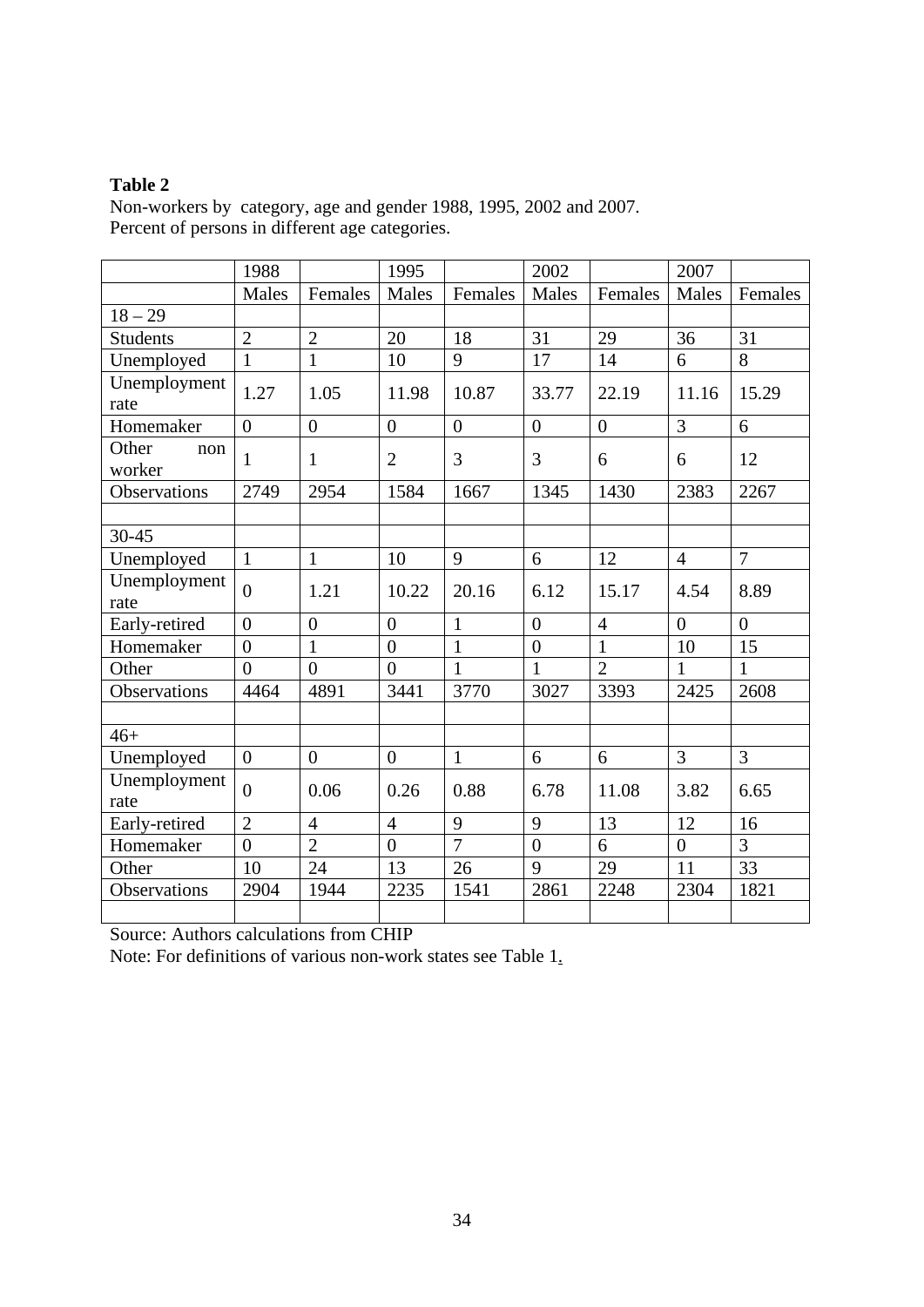Determinants of various states of non-work among persons aged 18-29, 1995, 2002 and 2007

|                         | Student             |          | Unemployed  |         | Others      |         |
|-------------------------|---------------------|----------|-------------|---------|-------------|---------|
| 1995                    | Coefficient         | $Z-$     | Coefficient | $Z-$    | Coefficient | $Z-$    |
|                         |                     | value    |             | value   |             | value   |
| Age of individual       | $-0.9120$           | $-20.96$ | $-0.2125$   | $-7.62$ | $-0.0084$   | $-0.16$ |
| $(male=0;$<br>Gender    | $-.21475$           | $-1.60$  | $-0.1316$   | $-0.92$ | 0.3873      | 1.30    |
| $female=1)$             |                     |          |             |         |             |         |
| Employment rate in the  | $-0.0537$           | $-3.48$  | $-0.0595$   | $-3.61$ | $-0.0881$   | $-2.59$ |
| city                    |                     |          |             |         |             |         |
| Average education years | 0.1966              | 8.41     | $-0.0667$   | $-2.91$ | $-0.0672$   | $-1.51$ |
| of parents              |                     |          |             |         |             |         |
| Constant                | 20.5350             | 12.84    | 8.6735      | 5.52    | 4.5860      | 1.42    |
| Pseudo $R^2$            | 0.2499              |          |             |         |             |         |
| Number of observations  | 538                 |          | 243         |         | 48          |         |
| 2002                    |                     |          |             |         |             |         |
| Age of individual       | $-0.8155$           | $-24.24$ | $-0.1894$   | $-7.33$ | $-0.1730$   | $-4.04$ |
| $(male=0;$<br>Gender    | $-0.1651$           | $-1.29$  | $-0.0605$   | $-0.46$ | 0.0841      | 0.38    |
| $female=1)$             |                     |          |             |         |             |         |
| Employment rate in the  | $-0.0197$           | $-2.01$  | $-0.0387$   | $-3.98$ | $-0.1093$   | $-7.11$ |
| city                    |                     |          |             |         |             |         |
| Average education years | $\overline{0.1602}$ | 6.08     | $-0.1078$   | $-4.49$ | $-0.0345$   | $-0.84$ |
| of parents              |                     |          |             |         |             |         |
| Constant                | 17.4078             | 16.70    | 7.1015      | 7.24    | 9.4990      | 6.12    |
| Pseudo $R^2$            | 0.2635              |          |             |         |             |         |
| Number of observations  | 865                 |          | 325         |         | 95          |         |
| 2007                    |                     |          |             |         |             |         |
| Age of individual       | $-0.8538$           | $-20.95$ | $-0.1811$   | $-4.85$ | $-0.4167$   | $-4.99$ |
| Gender<br>$(male=0;$    | 0.0476              | 0.29     | 0.1865      | 1.01    | 0.3603      | 0.81    |
| $female=1)$             |                     |          |             |         |             |         |
| Employment rate in the  | $-0.0380$           | $-3.74$  | $-0.0534$   | $-5.10$ | $-0.0671$   | 2.76    |
| city                    |                     |          |             |         |             |         |
| Average education years | $\overline{0.2320}$ | 5.89     | $-0.0547$   | $-1.41$ | $-0.1654$   | $-1.76$ |
| of parents              |                     |          |             |         |             |         |
| Constant                | 19.1041             | 16.06    | 6.6879      | 5.39    | 12.1592     | 4.57    |
| Pseudo $R^2$            | 0.3798              |          |             |         |             |         |
| Number of observations  | 716                 |          | 150         |         | 22          |         |

Source: Authors estimates from CHIP

Note:

The not to Table 1 defines the various categories with the exception that a rather small number of persons who had indicated home makers are included in the category "Other".

In the sample for 1995, 1 382 are employed, 538 are students, 243 unemployed and 48 belong to the residual category. The work sample of 2 211 is due to missing information for some variables smaller than the 3 251 who are in the sample.

In the sample for 2002, 948 are employed, 901 are students, 289 unemployed and 66 belong to the residual category. The work sample of 2 233 is due to missing information for some variables smaller than the 2 551 who were in the sample.

In the sample for 2007, 688 are employed, 716 are students, 150 are unemployed and 22 belong to the other category.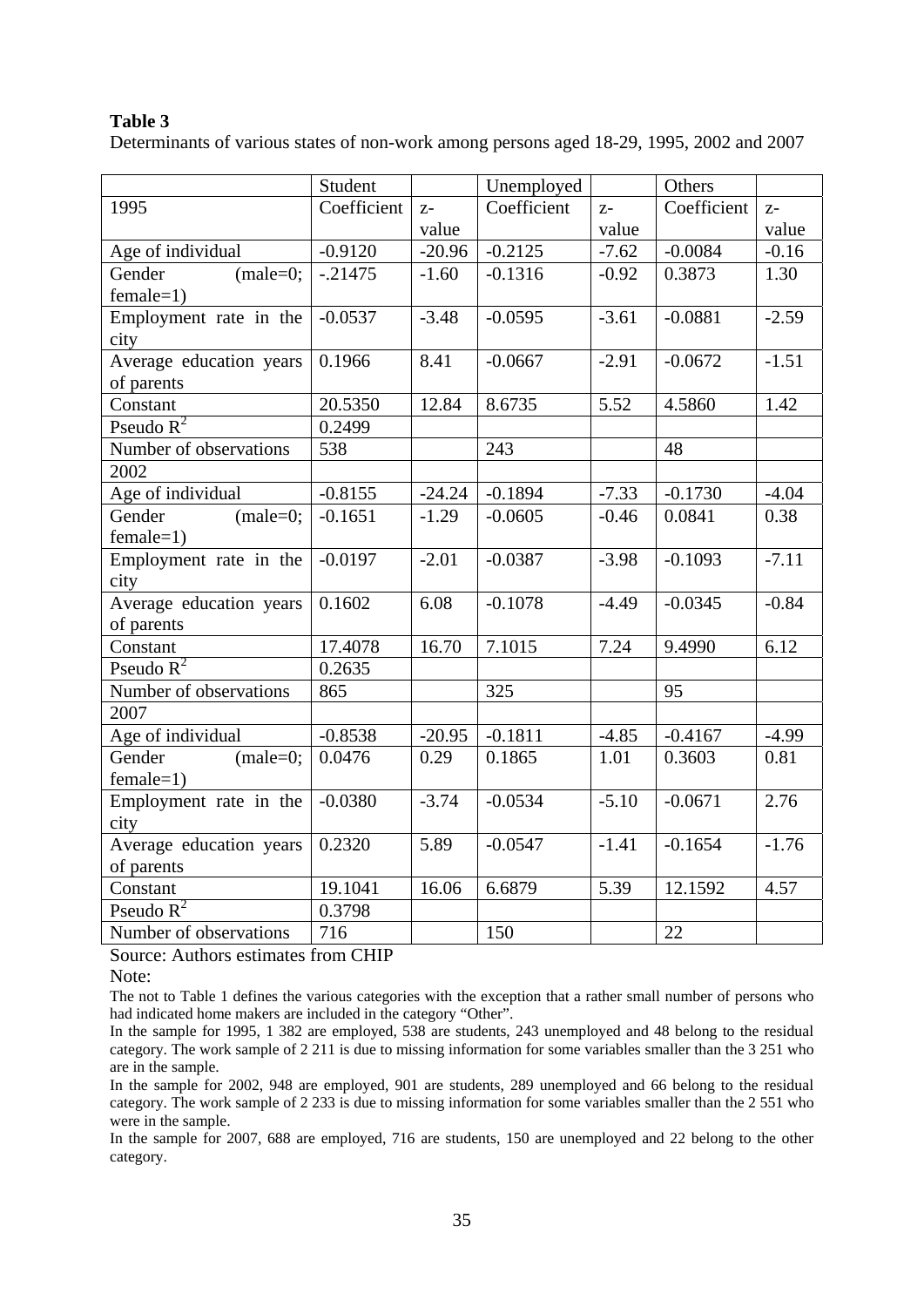Determinants of various states of non-work among persons aged 30-55/60, 1995, 2002 and 2007

|                | Unemployed  |                          | Early retired |                          | Home maker  |          | Others     |                          |
|----------------|-------------|--------------------------|---------------|--------------------------|-------------|----------|------------|--------------------------|
| 1995           | Coefficient | $Z-$                     | Coefficient   | $Z-$                     | Coefficient | $Z-$     | Coefficie  | $Z-$                     |
|                |             | value                    |               | value                    |             | value    | nt         | value                    |
| Age            | $-0.0387$   | $-1.74$                  | 0.1464        | 9.54                     | 0.2377      | 11.35    | 0.4962     | 26.78                    |
| Female         | 0.7754      | 3.37                     | 1.2395        | 7.24                     | 4.1896      | 8.69     | 2.8774     | 17.07                    |
| Individual     | $-0.1841$   | $-4.56$                  | $-0.1738$     | $-7.03$                  | $-0.3557$   | $-10.65$ | $-0.1753$  | $-8.81$                  |
| education      |             |                          |               |                          |             |          |            |                          |
| years          |             |                          |               |                          |             |          |            |                          |
| The dummy      | 0.7521      | 2.45                     | $-0.9578$     | $-4.24$                  | 0.6351      | 2.76     | 0.5049     | 3.01                     |
| for children   |             |                          |               |                          |             |          |            |                          |
| in<br>a        |             |                          |               |                          |             |          |            |                          |
| household      |             |                          |               |                          |             |          |            |                          |
| The dummy      | 0.7552      | 2.48                     | $-0.1277$     | $-0.47$                  | $-0.6992$   | $-1.58$  | $-0.2517$  | $-1.13$                  |
| elderly<br>for |             |                          |               |                          |             |          |            |                          |
| people in a    |             |                          |               |                          |             |          |            |                          |
| household      |             |                          |               |                          |             |          |            |                          |
| Education      | $-0.0127$   | 0.32                     | 0.0026        | 0.11                     | $-0.0558$   | $-1.83$  | $-0.0091$  | $-0.47$                  |
| of spouse      |             |                          |               |                          |             |          |            |                          |
| City           | $-0.0689$   | 3.04                     | $-0.0863$     | $-5.34$                  | $-0.0668$   | $-3.09$  | $-0.0524$  | 3.64                     |
| employment     |             |                          |               |                          |             |          |            |                          |
| rate           |             |                          |               |                          |             |          |            |                          |
| Constant       | 3.7368      | 1.68                     | $-1.7970$     | $-1.13$                  | $-9.2850$   | $-4.21$  | $-22.9430$ | $\overline{a}$           |
| Pseudo $R^2$   | 0.3464      |                          |               |                          |             |          |            | 14.61                    |
| Number of      | 98          |                          | 225           |                          | 130         |          | 495        |                          |
| observations   |             |                          |               |                          |             |          |            |                          |
| 2002           |             |                          |               |                          |             |          |            |                          |
| Age            | $-0.0105$   | $-1.34$                  | 0.1727        | 17.80                    | 0.1168      | 8.83     | 0.5803     | 31.43                    |
| Female         | 0.8721      | 10.31                    | 1.3184        | 12.96                    | 3.5678      | 12.75    | 4.0442     | 26.46                    |
| Individual     | $-0.1933$   | $\overline{\phantom{a}}$ | $-0.1505$     | $-8.75$                  | $-0.3884$   | $-17.07$ | $-0.1954$  | $\overline{\phantom{a}}$ |
| education      |             | 12.77                    |               |                          |             |          |            | 10.83                    |
| years          |             |                          |               |                          |             |          |            |                          |
| The dummy      | 0.0980      | 0.92                     | $-0.3867$     | $-2.51$                  | 1.1940      | 7.05     | 0.1714     | 1.07                     |
| for children   |             |                          |               |                          |             |          |            |                          |
| in<br>a        |             |                          |               |                          |             |          |            |                          |
| household      |             |                          |               |                          |             |          |            |                          |
| The dummy      | 0.3973      | 2.96                     | 0.1198        | 0.69                     | $-0.1006$   | $-0.35$  | 0.2611     | 1.38                     |
| elderly<br>for |             |                          |               |                          |             |          |            |                          |
| people in a    |             |                          |               |                          |             |          |            |                          |
| household      |             |                          |               |                          |             |          |            |                          |
| Education      | $-0.0380$   | $-2.62$                  | $-0.0231$     | $-1.39$                  | $-0.0135$   | $-0.58$  | $-0.0083$  | $-0.48$                  |
| of spouse      |             |                          |               |                          |             |          |            |                          |
| City           | $-0.0557$   | $\overline{a}$           | $-0.0809$     | $\overline{\phantom{0}}$ | $-0.0578$   | $-6.24$  | $-0.0598$  | $-8.50$                  |
| employment     |             | 10.35                    |               | 12.31                    |             |          |            |                          |
| rate           |             |                          |               |                          |             |          |            |                          |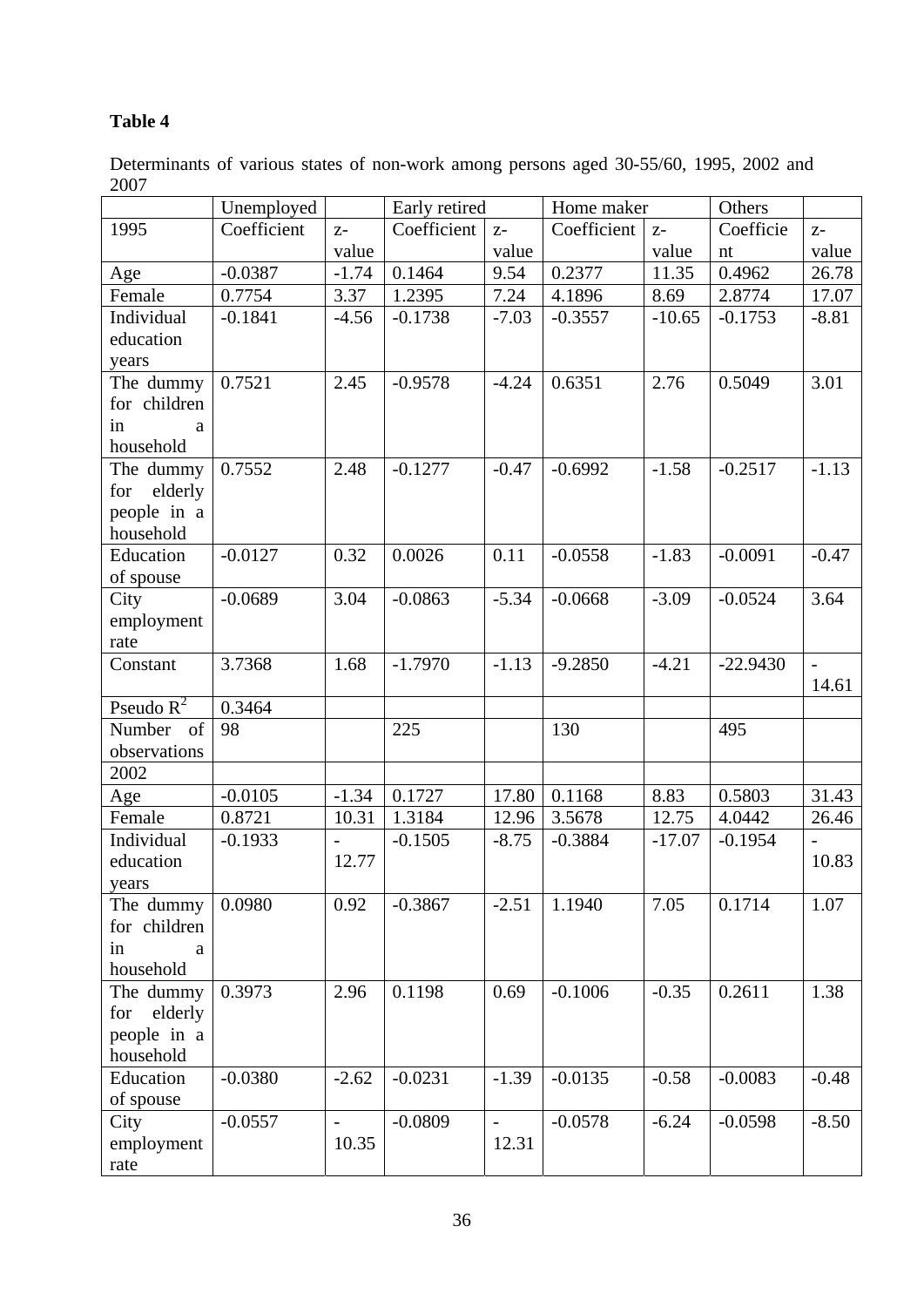| Constant                | 3.8625    | 6.95    | $-5.1028$ | $-7.02$ | $-7.3983$ | $-6.74$  | $-31.6521$ |         |
|-------------------------|-----------|---------|-----------|---------|-----------|----------|------------|---------|
|                         |           |         |           |         |           |          |            | 26.04   |
| Pseudo $\overline{R^2}$ | 0.2775    |         |           |         |           |          |            |         |
| Number of               | 764       |         | 608       |         | 251       |          | 831        |         |
| observations            |           |         |           |         |           |          |            |         |
| 2007                    |           |         |           |         |           |          |            |         |
| Age                     | 0.0070    | 0.37    | 0.1074    | 8.02    | $-0.1987$ | $-15.38$ | 0.6514     | 17.55   |
| Female                  | 0.2896    | 1.10    | 0.6766    | 4.11    | 0.5758    | 3.58     | 3.6860     | 14.99   |
| Individual              | $-0.1914$ | $-4.44$ | $-0.0804$ | $-2.88$ | $-0.0878$ | $-2.92$  | $-0.1671$  | $-4.85$ |
| education               |           |         |           |         |           |          |            |         |
| years                   |           |         |           |         |           |          |            |         |
| The dummy               | 0.0009    | 0.01    | $-0.2945$ | $-1.40$ | 1.7062    | 8.86     | 0.1894     | 0.67    |
| for children            |           |         |           |         |           |          |            |         |
| in<br>a                 |           |         |           |         |           |          |            |         |
| household               |           |         |           |         |           |          |            |         |
| The dummy               | 0.0946    | 0.18    | 0.2220    | 0.70    | 0.4714    | 1.29     | 0.4556     | 1.22    |
| elderly<br>for          |           |         |           |         |           |          |            |         |
| people in a             |           |         |           |         |           |          |            |         |
| household               |           |         |           |         |           |          |            |         |
| Education               | $-0.0525$ | $-1.19$ | $-0.1380$ | $-5.37$ | $-0.1689$ | $-5.93$  | $-.0440$   | $-1.38$ |
| of spouse               |           |         |           |         |           |          |            |         |
| City                    | $-0.0618$ | $-5.12$ | $-0.0586$ | $-7.45$ | $-0.0671$ | $-8.56$  | $-0.0555$  | $-5.67$ |
| employment              |           |         |           |         |           |          |            |         |
| rate                    |           |         |           |         |           |          |            |         |
| Constant                | 2.3994    | 1.94    | $-1.8589$ | $-2.16$ | 12.8326   | 15.65    | $-32.2476$ |         |
|                         |           |         |           |         |           |          |            | 15.27   |
| Pseudo $R^2$            | 0.2919    |         |           |         |           |          |            |         |
| Number of               | 85        |         | 250       |         | 252       |          | 281        |         |
| observations            |           |         |           |         |           |          |            |         |

Source: Authors estimates from CHIP

Note: the age is from 30 to 60 for males and 30 to 55 for females.

The not to Table 1 defines the various categories with the exception that a rather small number of persons who had indicated home makers are included in the category "Other".

In the sample for 1995, 8 945 are employed, 98 are unemployed, 225 are early-retired, 130 are homemakers and 495 belong to the residual category. The work sample of 9 893 is due to missing information for some variables smaller than the 10 987 who are in the sample.

In the sample for 2002, 8 171 are employed, 764 are unemployed, 251 are early-retired, 608 are homemakers and 831 belong to the residual category. The work sample of 10 625 is due to missing information for some variables smaller than the 11 753 who are in the sample.

In the sample for 2007, 3 077 are employed, 236 are unemployed, 250 are early-retired, 101 are homemakers and 281 belong to the residual category.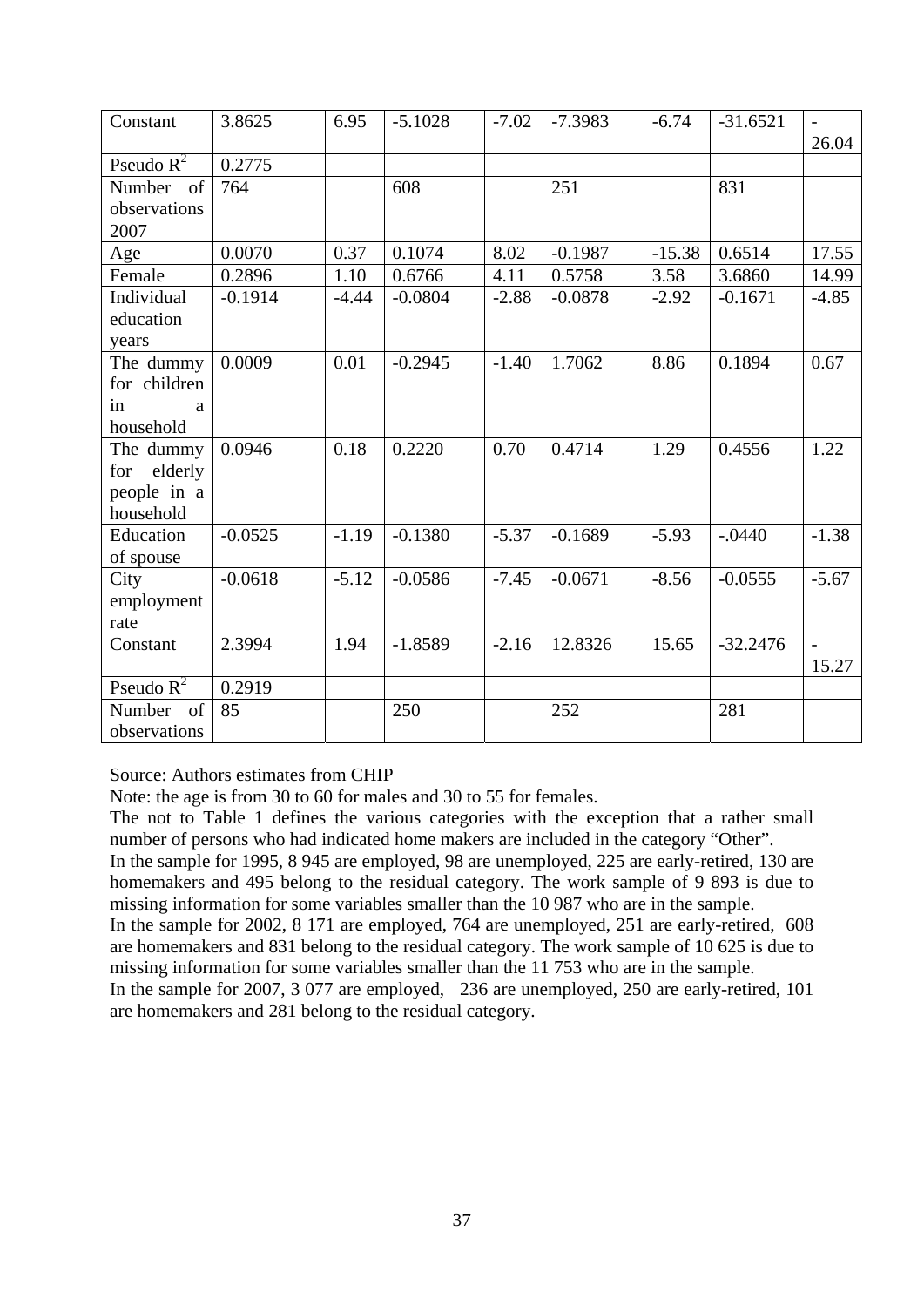Economic dependency of women in urban China, 1988, 1995, 2002 and 2007 (aged 18-60 for males and aged 18-55 for females)

|                               | 1988  | 1995  | 2002  | 2007  |
|-------------------------------|-------|-------|-------|-------|
| Mean dependency               | 0.03  | 0.118 | 0.158 | 0.216 |
| Woman has no earnings (%)     | 0.79  | 1.03  | 2.11  | 5.64  |
| Woman earns less than man (%) | 25.92 | 30.43 | 41.57 | 44.50 |
| Equality in earnings $(\%)$   | 63.09 | 60.93 | 46.47 | 42.60 |
| Woman earns more than man (%) | 10.99 | 8.64  | 11.96 | 9.06  |
| Woman sole earner (%)         | 0.09  | 0.14  | 0.62  | 0.71  |

Source: Authors calculations from CHIP

Note: Equality is defined as each partner contributes between 40 and 60 percent of combined earnings.

## **Table 6**

Personal income and household disposable per capita income among employed and various categories of non-workers 1995, 2002 and 2007. Means and Gini coefficients

|                                                       | Employed | Unemployed | Student | Early-<br>retired | Homemaker | Others  | Total    |
|-------------------------------------------------------|----------|------------|---------|-------------------|-----------|---------|----------|
| 1988                                                  |          |            |         |                   |           |         |          |
| Personal                                              | 1459.38  | 736.45     | 798.56  | 1170.50           | 533.27    | 612.276 | 1251.265 |
| income                                                |          |            |         |                   |           |         |          |
| Household                                             | 1881.90  | 1238.32    | 1339.72 | 1901.82           | 1263.53   | 2144.98 | 1885.48  |
| capita<br>per<br>income                               |          |            |         |                   |           |         |          |
| Gini index of<br>personal<br>income                   | 0.2462   | 0.2754     | 0.2617  | 0.2709            | 0.5529    | 0.6747  | 0.2765   |
| Gini index of<br>household<br>capita<br>per<br>income | 0.2241   | 0.2275     | 0.2005  | 0.2572            | 0.2489    | 0.2255  | 0.2272   |
| 1995                                                  |          |            |         |                   |           |         |          |
| Personal<br>income                                    | 6661.21  | 2932.68    | 749.82  | 4884.47           | 1268.19   | 5257.98 | 6453.37  |
| Household<br>capita<br>per<br>income                  | 5841.37  | 4102.38    | 5653.37 | 5335.83           | 4555.096  | 6243.18 | 5780.498 |
| Gini index of<br>personal<br>income                   | 0.3092   | 0.5301     | 0.7993  | 0.3237            | 0.5765    | 0.3083  | 0.3198   |
| Gini index of<br>household                            | 0.3243   | 0.3419     | 0.3431  | 0.2971            | 0.4634    | 0.3445  | 0.3299   |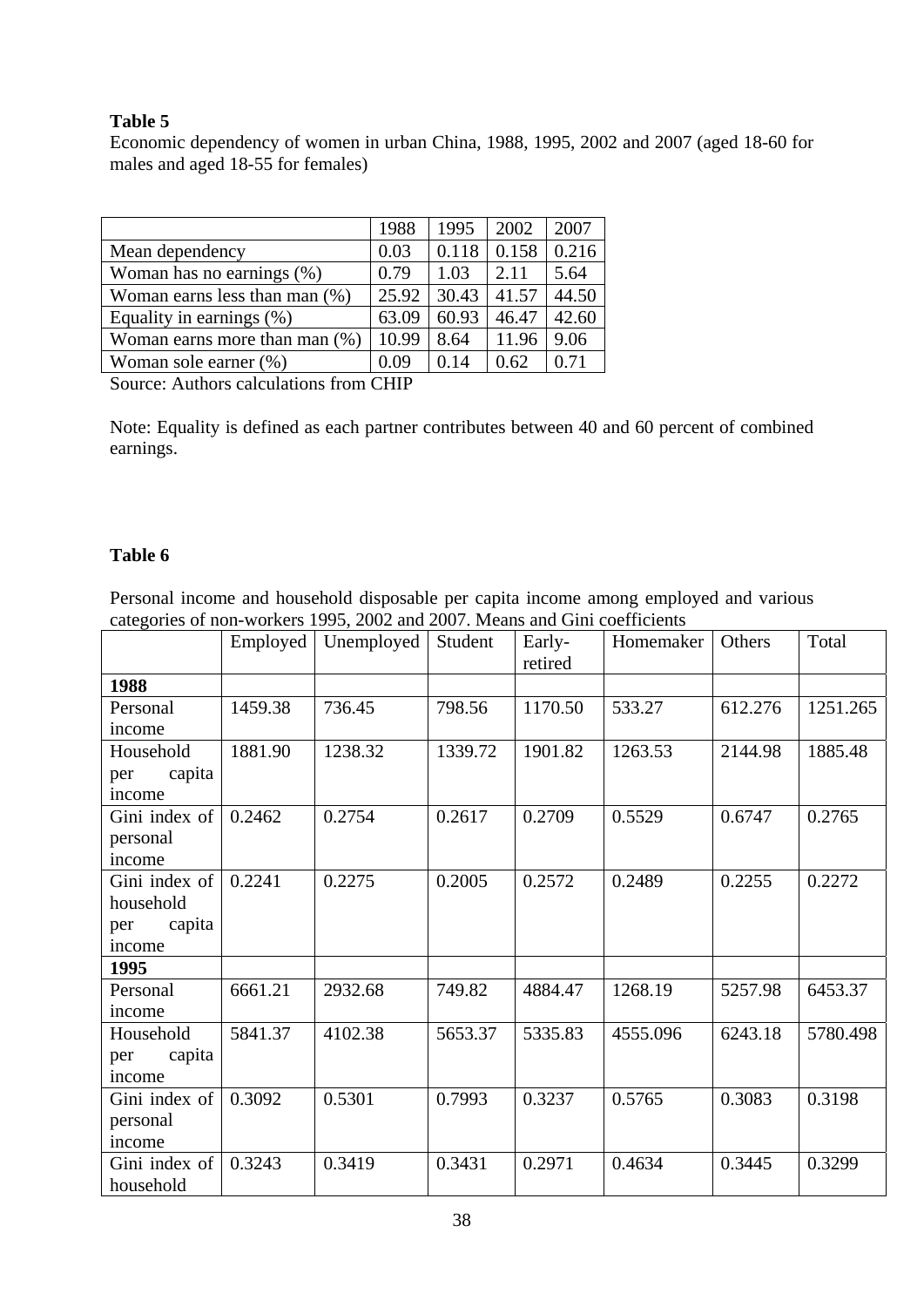| capita<br>per<br>income                               |          |          |          |          |          |          |          |
|-------------------------------------------------------|----------|----------|----------|----------|----------|----------|----------|
| 2002                                                  |          |          |          |          |          |          |          |
| Personal<br>income                                    | 12100.35 | 3770.688 | 1647.229 | 8384.427 | 1952.068 | 8820.957 | 11011.47 |
| Household<br>capita<br>per<br>income                  | 9156.002 | 5968.182 | 8721.782 | 8326.185 | 5730.145 | 9309.497 | 8739.749 |
| Gini index of<br>personal<br>income                   | 0.3474   | 0.5649   | 0.7143   | 0.3114   | 0.6839   | 0.3008   | 0.3749   |
| Gini index of<br>household<br>capita<br>per<br>income | 0.3076   | 0.3024   | 0.3091   | 0.2702   | 0.3127   | 0.2885   | 0.3119   |
| 2007                                                  |          |          |          |          |          |          |          |
| Personal<br>income                                    | 22282.96 | 3074.35  | 10894.9  | 16364.04 | 13878.14 | 14199.28 | 18400.41 |
| Household<br>capita<br>per<br>income                  | 18521.44 | 12355.44 | 18358.65 | 20138.47 | 18276.26 | 19557.9  | 18323.08 |
| Gini index of<br>personal<br>income                   | 0.3790   | 0.7572   | 0.7731   | 0.3251   | 0.4795   | 0.3970   | 0.4630   |
| Gini index of<br>household<br>capita<br>per<br>income | 0.3274   | 0.3497   | 0.3247   | 0.3334   | 0.3530   | 0.3151   | 0.3323   |

Source: Authors calculations from CHIP

Note: the indices are all for the ages 18-55 for females and 18-60 for males. Number of observations: 20 426 in 1988; 14 238 in 1995; 14 304 in 2002; 13 808 in 2007.

The students who were in tertiary education in 1988 could have received subsidies month. To some extent, the subsidies are generous.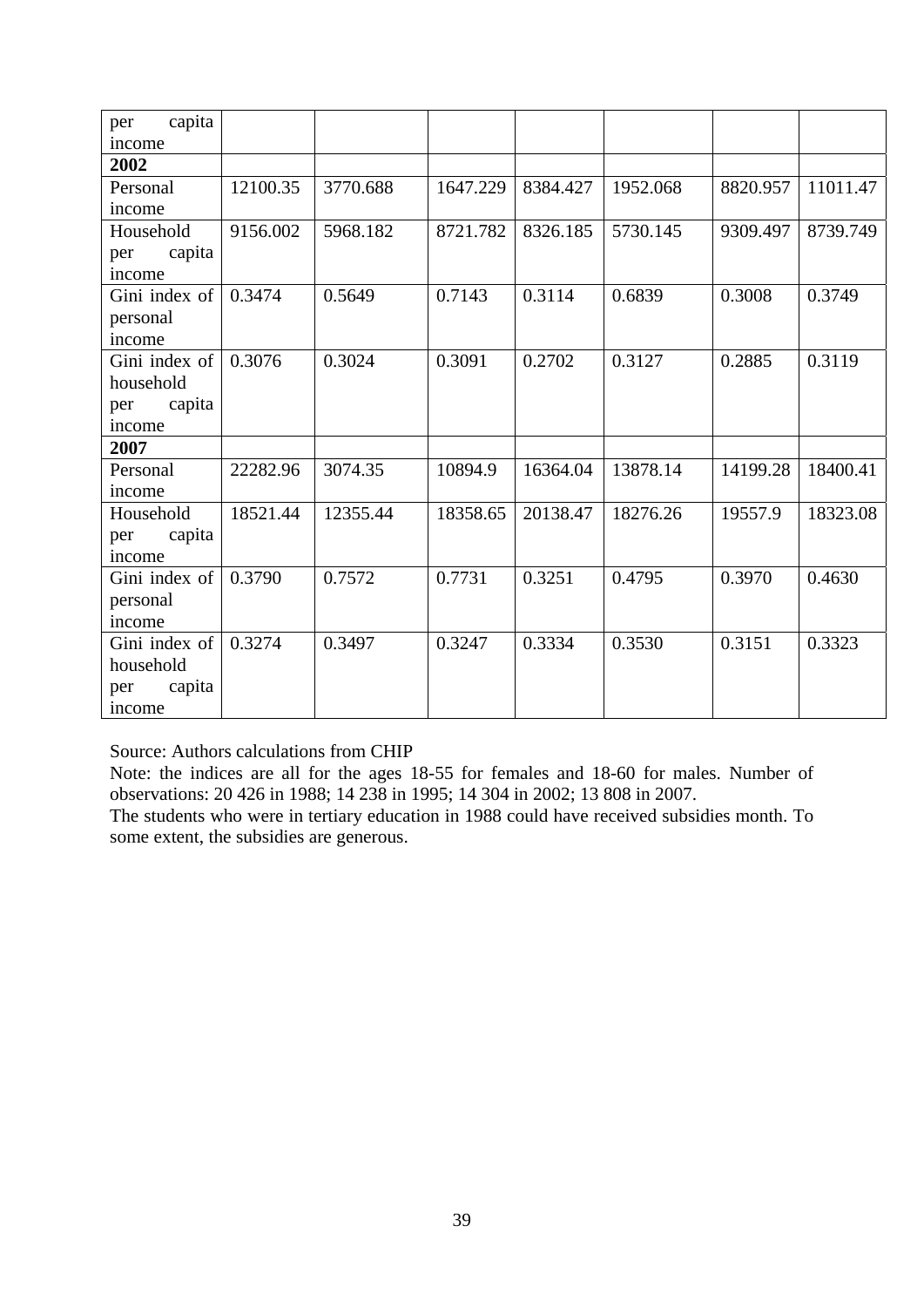Adult persons by deciles of personal income and household per capita disposable income, 1988, 1995, 2002 and 2007.

| Characteristic | Decile                      |                |                |                |                 |       |                |       |       |       | Total  |
|----------------|-----------------------------|----------------|----------------|----------------|-----------------|-------|----------------|-------|-------|-------|--------|
| of individual  | of per                      |                |                |                |                 |       |                |       |       |       |        |
| Decile<br>of   | capita                      |                |                |                |                 |       |                |       |       |       |        |
| personal       | income                      |                |                |                |                 |       |                |       |       |       |        |
| income         |                             |                |                |                |                 |       |                |       |       |       |        |
| 1988           | $\mathbf{1}$                | $\overline{2}$ | 3              | $\overline{4}$ | 5               | 6     | $\overline{7}$ | 8     | 9     | 10    |        |
| $\mathbf{1}$   | 22.06                       | 15.33          | 11.43          | 9.45           | 9.56            | 7.98  | 7.81           | 6.84  | 6.33  | 3.22  | 100    |
| $\mathbf{2}$   | 19.74                       | 14.38          | 11.05          | 10.07          | 8.63            | 6.62  | 8.92           | 9.49  | 6.96  | 4.14  | 100    |
| $\overline{3}$ | 15.5                        | 15.17          | 14.05          | 12.65          | 9.23            | 7.67  | 8.28           | 7.61  | 6.66  | 3.19  | 100    |
| $\overline{4}$ | 10.76                       | 13.05          | 13.45          | 13.28          | 11.91           | 10.82 | 7.73           | 7.73  | 6.93  | 4.35  | 100    |
| 5              | 9.98                        | 10.5           | 12.92          | 12.57          | 12.63           | 12.28 | 9.63           | 8.07  | 6.34  | 5.07  | 100    |
| $\overline{6}$ | 7.34                        | 10.83          | 9.74           | 12.44          | 11.92           | 12.78 | 10.66          | 9.17  | 7.45  | 7.68  | 100    |
| $\overline{7}$ | 6.31                        | 7.91           | 10.24          | 11.32          | 12.06           | 13.37 | 13.03          | 9.8   | 9.78  | 6.09  | 100    |
| $8\,$          | 4.15                        | 6.16           | 7.49           | 9.5            | 10.25           | 12.44 | 13.59          | 12.96 | 12.56 | 10.89 | 100    |
| $\overline{9}$ | 3.19                        | 4.67           | 6.61           | 5.93           | 8.66            | 9.34  | 12.54          | 15.38 | 18.58 | 15.1  | 100    |
| 10             | 0.87                        | 2.00           | 3.00           | 2.79           | 5.15            | 6.7   | 7.81           | 12.93 | 18.41 | 40.27 | 100    |
| Total          | 100                         | 100            | 100            | 100            | 100             | 100   | 100            | 100   | 100   | 100   |        |
| of<br>Number   | 2043                        | 2038           | 2038           | 2038           | 2039            | 2041  | 2038           | 2041  | 2038  | 2038  | 20392  |
| observations   |                             |                |                |                |                 |       |                |       |       |       |        |
| 1995           |                             |                |                |                |                 |       |                |       |       |       |        |
| $\mathbf{1}$   | 33.66                       | 17.8           | 11.03          | 8.67           | 7.09            | 4.76  | 5.35           | 4.22  | 3.85  | 3.62  | 100    |
| $\overline{2}$ | 25.89                       | 18.93          | 13.66          | 10.32          | 8.24            | 8.46  | 5.43           | 3.62  | 3.02  | 2.42  | 100    |
| $\overline{3}$ | 17.51                       | 20.02          | 14.8           | 11.71          | 10.43           | 8.61  | 5.06           | 5.73  | 3.85  | 2.27  | .100   |
| $\overline{4}$ | 7.92                        | 17.19          | 17.42          | 15.15          | 11.94           | 9.59  | 8.53           | 5.96  | 4.38  | 1.96  | .100   |
| 5              | 6.57                        | 11.16          | 15.11          | 16.88          | 14.36           | 10.42 | 8.45           | 7.69  | 5.28  | 3.93  | .100   |
| $\overline{6}$ | 3.77                        | 6.41           | 12.24          | 14.85          | 15.95           | 14.73 | 13.06          | 8.07  | 6.94  | 4.16  | 100    |
| $\overline{7}$ | 2.04                        | 5.13           | 8.08           | 10.4           | 14.36           | 17.82 | 14.19          | 12.52 | 10.11 | 5.22  | 100    |
| $8\,$          | 1.96                        | 1.81           | 4.46           | 7.54           | 9.45            | 14.27 | 19.02          | 19.91 | 14.87 | 6.88  | 100    |
| 9              | 0.53                        | 1.28           | 2.72           | 3.84           | 5.9             | 8.92  | 15.65          | 19.31 | 21.92 | 19.88 | 100    |
| 10             | 0.15                        | 0.3            | 0.45           | 0.68           | 2.27            | 2.42  | 5.28           | 12.97 | 25.81 | 49.66 | 100    |
| Total          | 100                         | 100            | 100            | 100            | 100             | 100   | 100            | 100   | 100   | 100   |        |
| Number         | $\overline{\text{of}}$ 1325 | 1326           | 1324           | 1327           | 1323            | 1324  | 1325           | 1326  | 1325  | 1323  | 13248. |
| observations   |                             |                |                |                |                 |       |                |       |       |       |        |
| 2002           | $\mathbf{1}$                | $\overline{2}$ | $\overline{3}$ | $\overline{4}$ | $5\overline{)}$ | 6     | $\overline{7}$ | 8     | 9     | 10    |        |
| $\mathbf{1}$   | 33.55                       | 17.22          | 12.94          | 9.09           | 7.93            | 5.38  | 5.3            | 2.9   | 3.21  | 2.48  | 100    |
| $\mathbf{2}$   | 28.25                       | 20.76          | 15.51          | 9.9            | 7.32            | 5.86  | 4.5            | 3.62  | 2.97  | 1.31  | 100    |
| 3              | 15.09                       | 18.66          | 14.79          | 14.88          | 10.61           | 8.27  | 6.59           | 5.96  | 3.68  | 1.47  | .100   |
| $\overline{4}$ | 9.31                        | 15.71          | 16.69          | 16.84          | 12.87           | 8.74  | 7.94           | 5.99  | 3.89  | 2.02  | .100   |
| 5              | 6.66                        | 11.58          | 14.31          | 14.64          | 13.34           | 11.89 | 11.57          | 7.73  | 5.46  | 2.82  | .100   |
| 6              | 3.25                        | 6.66           | 9.83           | 13.31          | 16.04           | 15.89 | 12.18          | 10.44 | 8.17  | 4.23  | 100    |
| $\overline{7}$ | 1.54                        | 4.71           | 6.68           | 10.11          | 12.6            | 17.4  | 14.74          | 15.51 | 10.45 | 6.26  | 100    |
| 8              | 0.8                         | 2.98           | 5.14           | 6.76           | 10.69           | 13.33 | 18.07          | 15.29 | 16.63 | 10.3  | 100    |
| 9              | 0.56                        | 0.78           | 2.42           | 3.12           | 5.77            | 10.52 | 13.8           | 20.5  | 23.62 | 18.91 | 100    |
| 10             | 1                           | 0.91           | 1.58           | 1.26           | 2.74            | 2.66  | 5.31           | 12.03 | 22.06 | 50.45 | 100    |
| Total          | 100                         | 100            | 100            | 100            | 100             | 100   | 100            | 100   | 100   | 100   |        |
| Number<br>of   | 1246                        | 1243           | 1244           | 1243           | 1244            | 1245  | 1245           | 1242  | 1245  | 1243  | 12440  |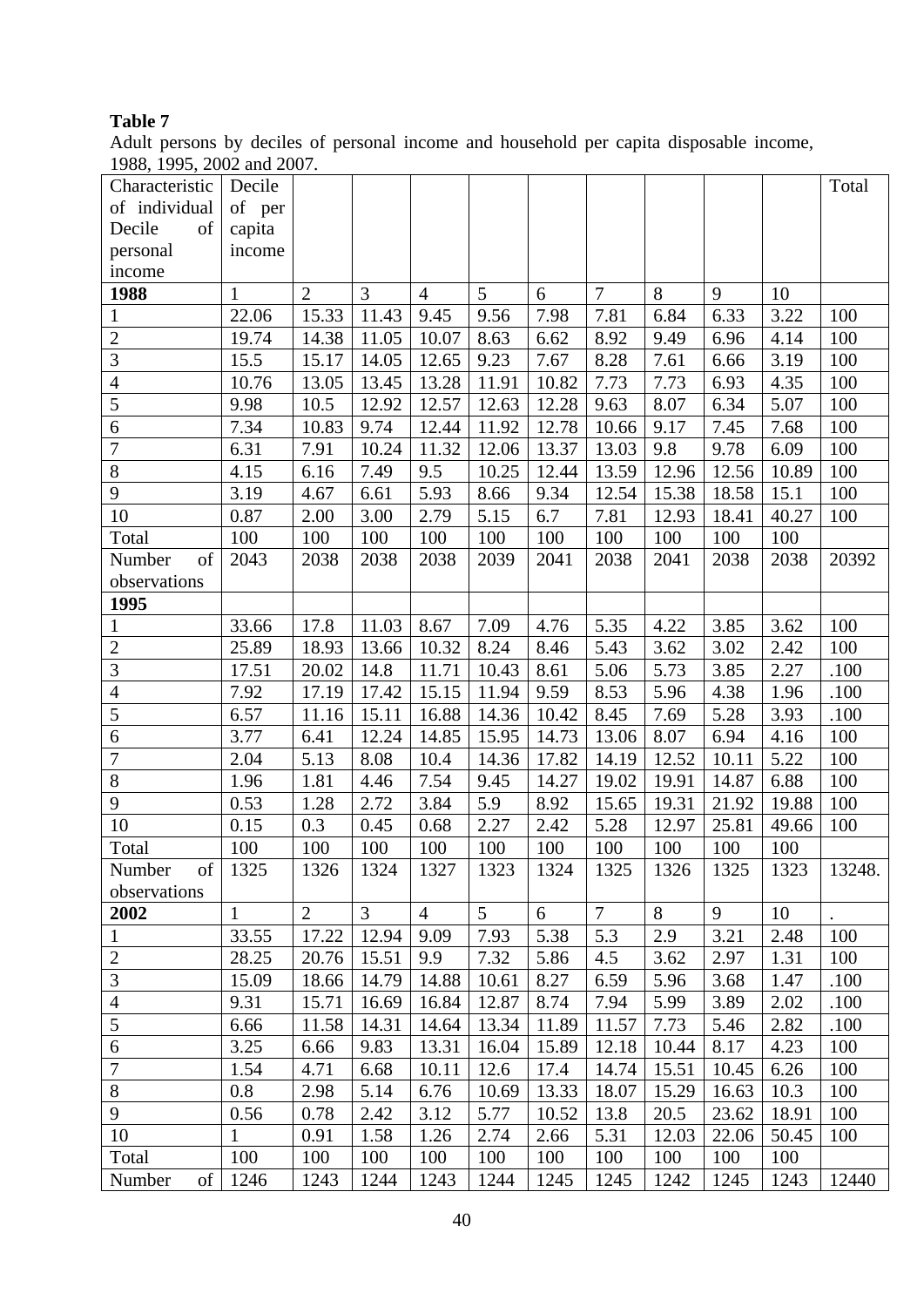| observations   |              |                |       |                |       |       |       |       |       |       |       |
|----------------|--------------|----------------|-------|----------------|-------|-------|-------|-------|-------|-------|-------|
| 2007           | $\mathbf{1}$ | $\overline{2}$ | 3     | $\overline{4}$ | 5     | 6     | 7     | 8     | 9     | 10    |       |
|                | 18.45        | 16.19          | 11.5  | 11.66          | 9.95  | 7.06  | 8.85  | 6.38  | 5.69  | 4.25  | 100   |
| $\overline{2}$ | 36.35        | 19             | 12.05 | 7.52           | 6.63  | 5.01  | 3.96  | 4.47  | 2.67  | 2.34  | 100   |
| 3              | 19.27        | 19.5           | 16.16 | 13.05          | 9.64  | 8.45  | 5.63  | 4.88  | 2.53  | 0.89  | 100   |
| $\overline{4}$ | 12.27        | 14.41          | 17.89 | 14.65          | 11.6  | 10.72 | 7.02  | 6.4   | 3.77  | 1.27  | 100   |
| 5              | 7.65         | 12.72          | 14.36 | 13.73          | 14.72 | 10.58 | 9.89  | 7.15  | 6.02  | 3.2   | 100   |
| 6              | 4.01         | 8.71           | 11.83 | 14.15          | 12.27 | 13.99 | 12.41 | 10.87 | 8.03  | 3.69  | 100   |
| 7              | 1.86         | 5.23           | 8.36  | 11.58          | 14.71 | 15.98 | 13.44 | 13.31 | 10.53 | 5.08  | 100   |
| 8              | 0.3          | 3.19           | 4.91  | 8.33           | 11.88 | 14.23 | 15.86 | 15.78 | 16.65 | 8.85  | 100   |
| 9              | 0.07         | 0.82           | 2.23  | 4.39           | 6.98  | 10.88 | 15.69 | 19.42 | 19.85 | 19.57 | 100   |
| 10             | 0.15         | 0.23           | 0.53  | 0.76           | 1.44  | 2.95  | 7.26  | 11.54 | 24.26 | 50.87 | 100   |
| Total          | 100          | 100            | 100   | 100            | 100   | 100   | 100   | 100   | 100   | 100   |       |
| of<br>Number   | 1346         | 1344           | 1344  | 1345           | 1347  | 1342  | 1345  | 1345  | 1345  | 1342  | 13808 |
| observations   |              |                |       |                |       |       |       |       |       |       |       |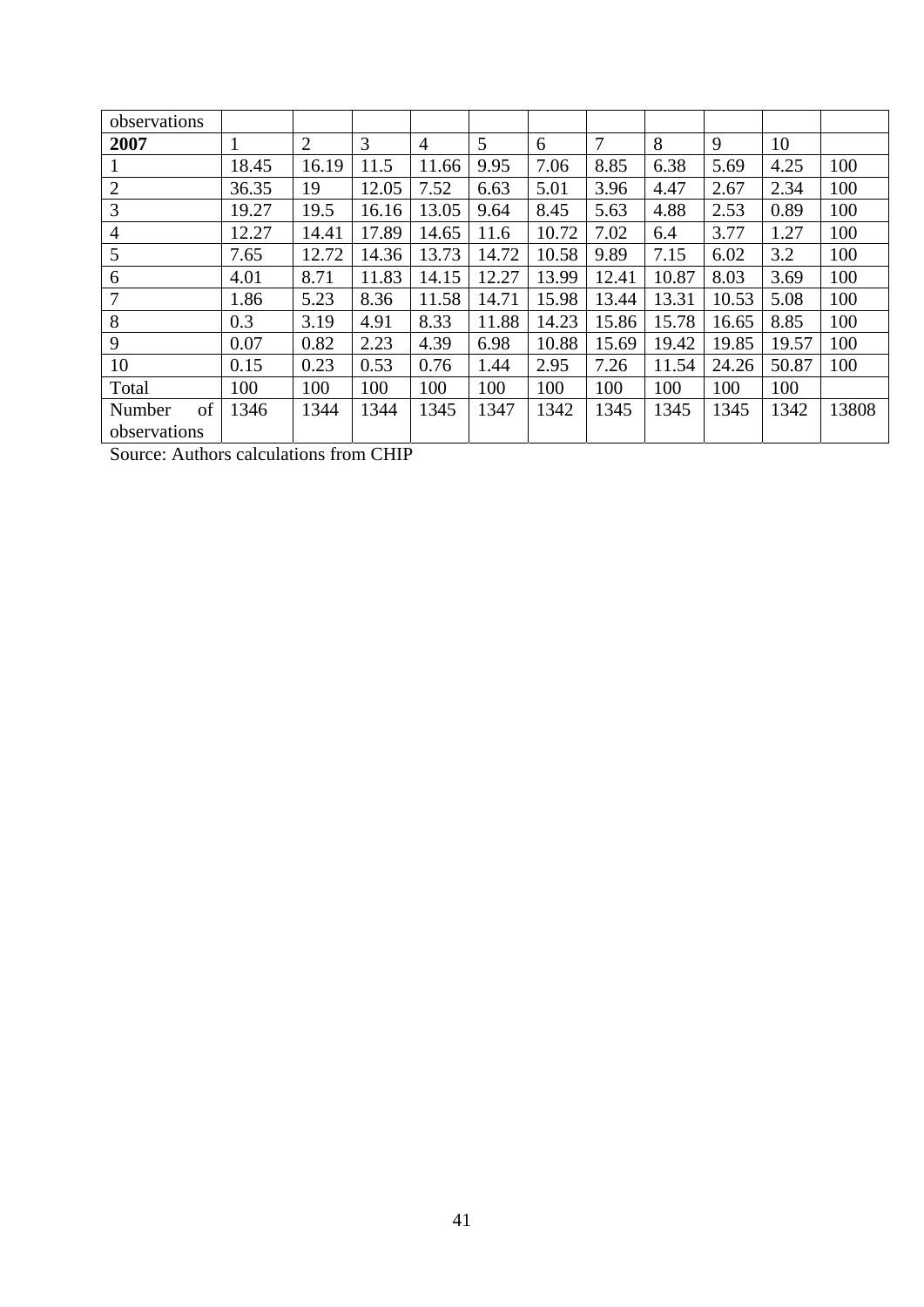# **Appendix**

|                                    | Employed | Unemployed | Student | Others |
|------------------------------------|----------|------------|---------|--------|
| 1995                               |          |            |         |        |
| Age of individual                  | 23.11    | 21.67      | 19.18   | 22.93  |
| Female (%)                         | 46.89    | 46.09      | 48.70   | 51.16  |
| Employment rate in the city        | 84.16    | 83.23      | 84.09   | 82.25  |
| Average education years of parents | 9.61     | 8.79       | 10.69   | 8.77   |
| <b>Observations</b>                | 1382     | 243        | 538     | 48     |
| 2002                               |          |            |         |        |
| Age of individual                  | 24.04    | 22.83      | 19.80   | 22.93  |
| Female (%)                         | 48.52    | 48.92      | 47.63   | 49.44  |
| Employment rate in the city        | 70.67    | 69.05      | 70.17   | 65.20  |
| Average education years of parents | 9.64     | 8.86       | 10.5    | 9.54   |
| Observations                       | 948      | 325        | 865     | 95     |
| 2007                               |          |            |         |        |
| Age of individual                  | 25.42    | 24.4       | 20.25   | 22.82  |
| Female (%)                         | 46.66    | 50.0       | 47.91   | 54.55  |
| Employment rate in the city        | 62.01    | 58.04      | 60.21   | 57.15  |
| Average education years of parents | 10.71    | 10.44      | 11.84   | 9.91   |
| Observations                       | 688      | 150        | 716     | 22     |

Table 1 Descriptive statistics for sample of young adults 1995, 2002 and 2007

|      | Table 2. Descriptive statistics for sample of middle aged and older workers 1995, 2002 and |  |  |  |  |  |  |
|------|--------------------------------------------------------------------------------------------|--|--|--|--|--|--|
| 2007 |                                                                                            |  |  |  |  |  |  |

|                                 | Employed | Unemployed | Early   | Home  | Others |
|---------------------------------|----------|------------|---------|-------|--------|
|                                 |          |            | Retired | maker |        |
| 1995                            |          |            |         |       |        |
| Age                             | 41.54    | 38.83      | 48.22   | 47.95 | 53.76  |
| Female                          | 46.65    | 69.39      | 66.67   | 96.15 | 64.24  |
| Individual education years      | 10.62    | 9.0        | 8.65    | 6.18  | 8.55   |
| The dummy for children in a     | 58.54    | 78.57      | 13.33   | 31.54 | 17.78  |
| household                       |          |            |         |       |        |
| The dummy for elderly people in | 6.83     | 13.27      | 7.11    | 4.62  | 7.68   |
| a household                     |          |            |         |       |        |
| Education of spouse             | 10.47    | 9.89       | 9.74    | 8.72  | 9.57   |
| City employment rate            | 85.12    | 83.76      | 83.19   | 83.26 | 83.56  |
| <b>Observations</b>             | 8945     | 98         | 225     | 130   | 495    |
| 2002                            |          |            |         |       |        |
| Age                             | 42.74    | 42.23      | 49.23   | 44.80 | 53.50  |
| Female                          | 42.69    | 61.40      | 56.41   | 94.02 | 71.12  |
| Individual education years      | 11.23    | 9.60       | 9.55    | 7.31  | 9.20   |
| The dummy for children in a     | 39.90    | 39.27      | 9.38    | 40.24 | 12.88  |